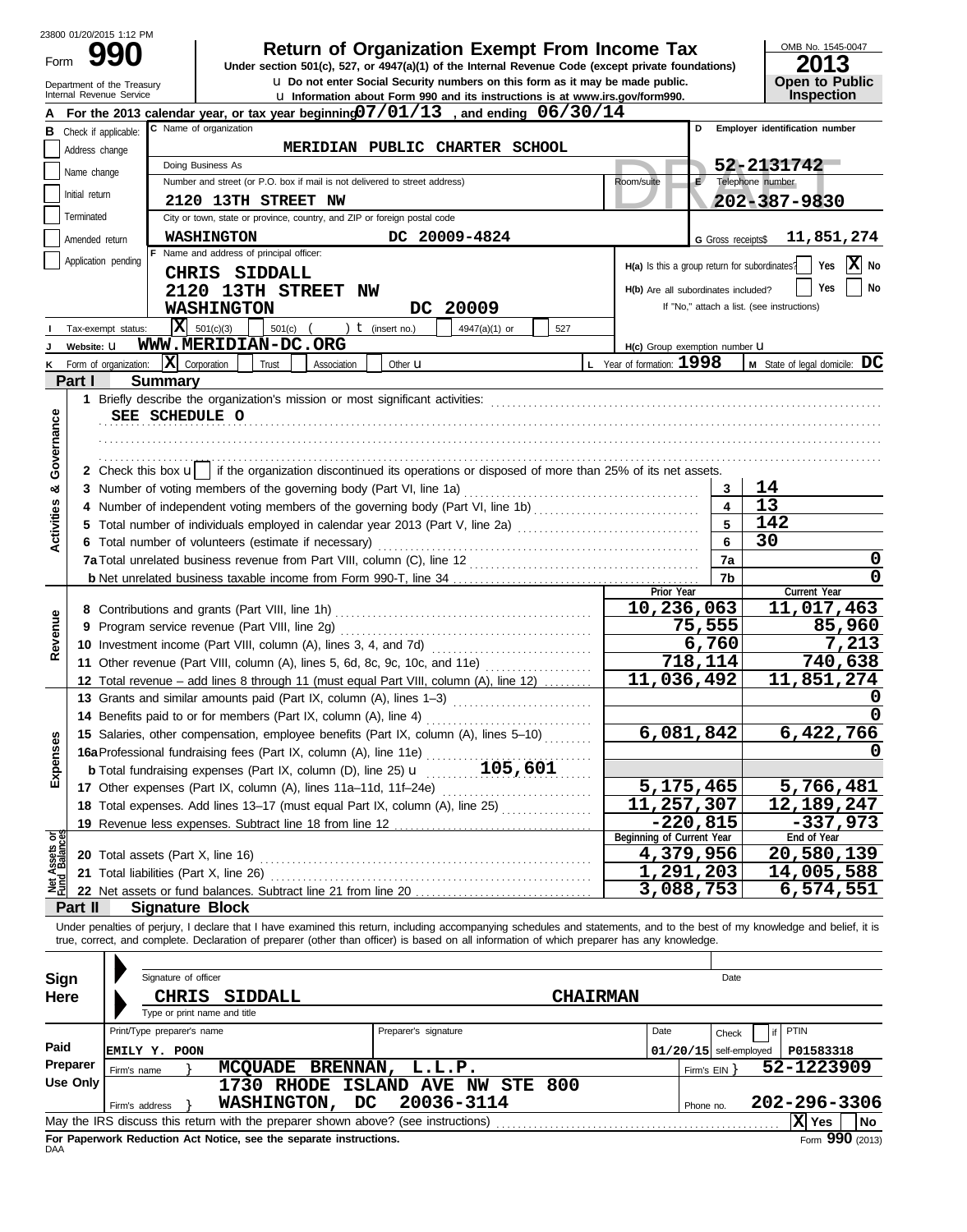|                | Form 990 (2013) MERIDIAN PUBLIC CHARTER SCHOOL                                                                                 |                                      |                        | 52-2131742  |               | Page 2                  |
|----------------|--------------------------------------------------------------------------------------------------------------------------------|--------------------------------------|------------------------|-------------|---------------|-------------------------|
| Part III       | <b>Statement of Program Service Accomplishments</b>                                                                            |                                      |                        |             |               | $\overline{\mathbf{x}}$ |
|                |                                                                                                                                |                                      |                        |             |               |                         |
| 1              | Briefly describe the organization's mission:<br>SEE SCHEDULE O                                                                 |                                      |                        |             |               |                         |
|                |                                                                                                                                |                                      |                        |             |               |                         |
|                |                                                                                                                                |                                      |                        |             |               |                         |
|                |                                                                                                                                |                                      |                        |             |               |                         |
| $\mathbf{2}$   | Did the organization undertake any significant program services during the year which were not listed on the                   |                                      |                        |             |               |                         |
|                | prior Form 990 or 990-EZ?                                                                                                      |                                      |                        |             |               | Yes $\overline{X}$ No   |
|                | If "Yes," describe these new services on Schedule O.                                                                           |                                      |                        |             |               |                         |
| 3<br>services? | Did the organization cease conducting, or make significant changes in how it conducts, any program                             |                                      |                        |             |               | Yes $\overline{X}$ No   |
|                | If "Yes," describe these changes on Schedule O.                                                                                |                                      |                        |             |               |                         |
| 4              | Describe the organization's program service accomplishments for each of its three largest program services, as measured by     |                                      |                        |             |               |                         |
|                | expenses. Section 501(c)(3) and 501(c)(4) organizations are required to report the amount of grants and allocations to others, |                                      |                        |             |               |                         |
|                | the total expenses, and revenue, if any, for each program service reported.                                                    |                                      |                        |             |               |                         |
|                |                                                                                                                                |                                      |                        |             |               |                         |
| 4a (Code:      | $(10, 133, 393)$ including grants of \$                                                                                        |                                      |                        |             | ) (Revenue \$ | 85,960                  |
|                | OPERATING AS A PUBLIC CHARTER SCHOOL SERVING OVER 567 STUDENTS GRADES PRE-K                                                    |                                      |                        |             |               |                         |
|                | THROUGH 8TH GRADE.                                                                                                             |                                      |                        |             |               |                         |
|                |                                                                                                                                |                                      |                        |             |               |                         |
|                |                                                                                                                                |                                      |                        |             |               |                         |
|                |                                                                                                                                |                                      |                        |             |               |                         |
|                |                                                                                                                                |                                      |                        |             |               |                         |
|                |                                                                                                                                |                                      |                        |             |               |                         |
|                |                                                                                                                                |                                      |                        |             |               |                         |
|                |                                                                                                                                |                                      |                        |             |               |                         |
|                |                                                                                                                                |                                      |                        |             |               |                         |
|                |                                                                                                                                |                                      |                        |             |               |                         |
|                |                                                                                                                                |                                      |                        |             |               |                         |
|                |                                                                                                                                |                                      |                        |             |               |                         |
|                |                                                                                                                                |                                      |                        |             |               |                         |
|                |                                                                                                                                |                                      |                        |             |               |                         |
|                |                                                                                                                                |                                      |                        |             |               |                         |
|                |                                                                                                                                |                                      |                        |             |               |                         |
|                |                                                                                                                                |                                      |                        |             |               |                         |
|                |                                                                                                                                |                                      |                        |             |               |                         |
|                |                                                                                                                                |                                      |                        |             |               |                         |
|                |                                                                                                                                |                                      |                        |             |               |                         |
|                |                                                                                                                                |                                      |                        |             |               |                         |
|                |                                                                                                                                |                                      |                        |             |               |                         |
| 4c (Code:      | ) (Expenses \$                                                                                                                 |                                      | including grants of \$ |             | ) (Revenue \$ |                         |
|                |                                                                                                                                |                                      |                        |             |               |                         |
|                |                                                                                                                                |                                      |                        |             |               |                         |
|                |                                                                                                                                |                                      |                        |             |               |                         |
|                |                                                                                                                                |                                      |                        |             |               |                         |
|                |                                                                                                                                |                                      |                        |             |               |                         |
|                |                                                                                                                                |                                      |                        |             |               |                         |
|                |                                                                                                                                |                                      |                        |             |               |                         |
|                |                                                                                                                                |                                      |                        |             |               |                         |
|                |                                                                                                                                |                                      |                        |             |               |                         |
|                |                                                                                                                                |                                      |                        |             |               |                         |
|                |                                                                                                                                |                                      |                        |             |               |                         |
|                |                                                                                                                                |                                      |                        |             |               |                         |
|                | 4d Other program services. (Describe in Schedule O.)                                                                           |                                      |                        |             |               |                         |
|                | (Expenses \$<br>4e Total program service expenses u                                                                            | including grants of \$<br>10,133,393 |                        | (Revenue \$ |               |                         |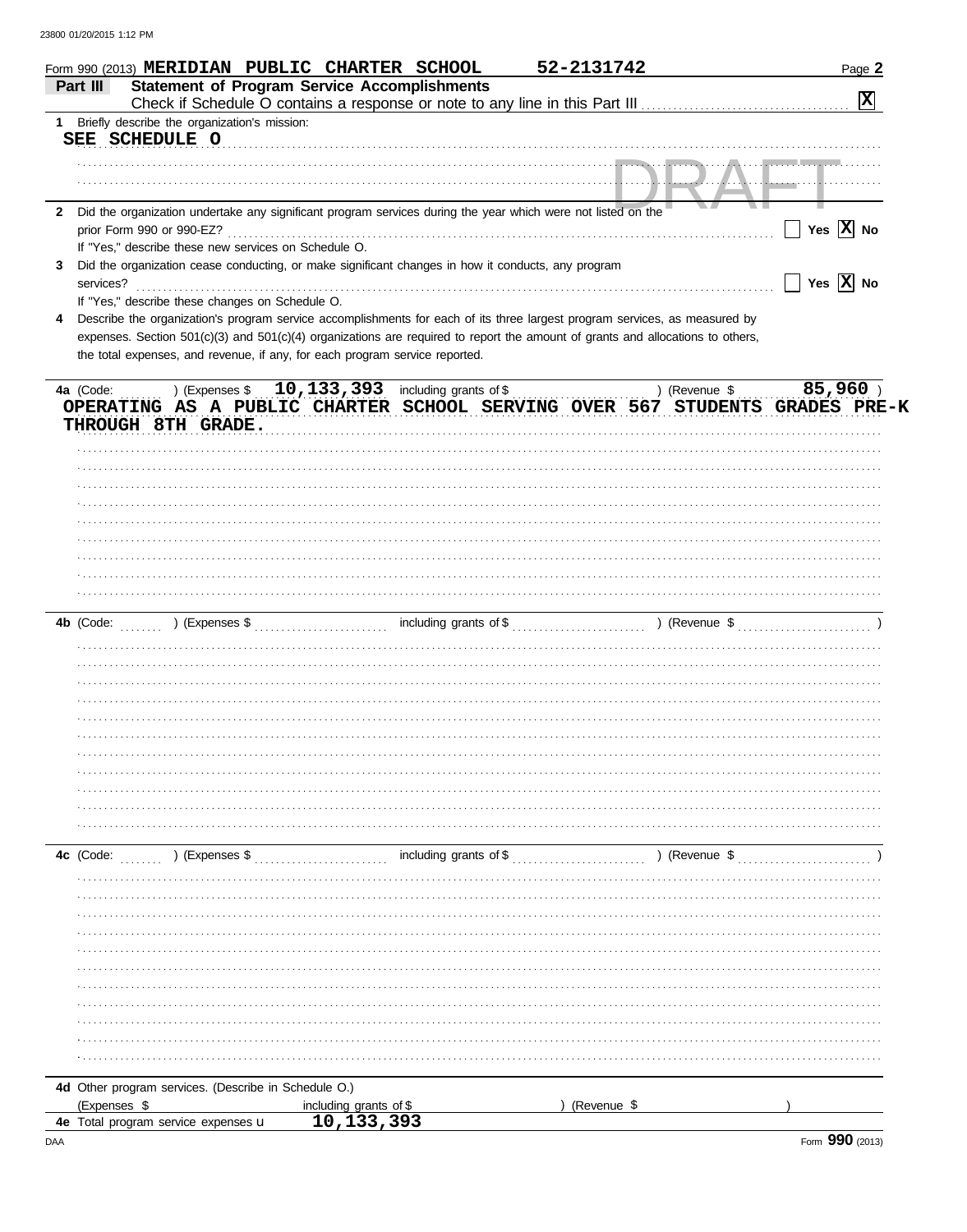|     | 52-2131742<br>Form 990 (2013) MERIDIAN PUBLIC CHARTER SCHOOL                                                                           |                 |             | Page 3      |
|-----|----------------------------------------------------------------------------------------------------------------------------------------|-----------------|-------------|-------------|
|     | Part IV<br><b>Checklist of Required Schedules</b>                                                                                      |                 |             |             |
|     |                                                                                                                                        |                 | Yes         | No          |
| 1   | Is the organization described in section 501(c)(3) or 4947(a)(1) (other than a private foundation)? If "Yes,"<br>complete Schedule A   | 1               | $\mathbf x$ |             |
| 2   | Is the organization required to complete Schedule B, Schedule of Contributors (see instructions)?                                      | $\mathbf{2}$    |             | $\mathbf x$ |
| 3   | Did the organization engage in direct or indirect political campaign activities on behalf of or in opposition to                       |                 |             |             |
|     | candidates for public office? If "Yes," complete Schedule C, Part I                                                                    | 3               |             | X           |
| 4   | Section 501(c)(3) organizations. Did the organization engage in lobbying activities, or have a section 501(h)                          |                 |             |             |
|     | election in effect during the tax year? If "Yes," complete Schedule C, Part II                                                         | 4               |             | X           |
| 5   | Is the organization a section $501(c)(4)$ , $501(c)(5)$ , or $501(c)(6)$ organization that receives membership dues,                   |                 |             |             |
|     | assessments, or similar amounts as defined in Revenue Procedure 98-19? If "Yes," complete Schedule C,                                  |                 |             |             |
|     | Part III                                                                                                                               | 5               |             | X           |
| 6   | Did the organization maintain any donor advised funds or any similar funds or accounts for which donors                                |                 |             |             |
|     | have the right to provide advice on the distribution or investment of amounts in such funds or accounts? If                            |                 |             |             |
|     | "Yes," complete Schedule D, Part I                                                                                                     | 6               |             | X           |
| 7   | Did the organization receive or hold a conservation easement, including easements to preserve open space,                              |                 |             |             |
|     | the environment, historic land areas, or historic structures? If "Yes," complete Schedule D, Part II                                   | 7               |             | X           |
| 8   | Did the organization maintain collections of works of art, historical treasures, or other similar assets? If "Yes,"                    |                 |             |             |
|     | complete Schedule D, Part III                                                                                                          | 8               |             | X           |
| 9   | Did the organization report an amount in Part X, line 21, for escrow or custodial account liability; serve as a                        |                 |             |             |
|     | custodian for amounts not listed in Part X; or provide credit counseling, debt management, credit repair, or                           |                 |             |             |
|     | debt negotiation services? If "Yes," complete Schedule D, Part IV                                                                      | 9               |             | X           |
| 10  | Did the organization, directly or through a related organization, hold assets in temporarily restricted                                |                 |             |             |
|     | endowments, permanent endowments, or quasi-endowments? If "Yes," complete Schedule D, Part V                                           | 10              |             | X           |
| 11  | If the organization's answer to any of the following questions is "Yes," then complete Schedule D, Parts VI,                           |                 |             |             |
|     | VII, VIII, IX, or X as applicable.                                                                                                     |                 |             |             |
| a   | Did the organization report an amount for land, buildings, and equipment in Part X, line 10? If "Yes,"<br>complete Schedule D, Part VI | 11a             | X           |             |
| b   | Did the organization report an amount for investments—other securities in Part X, line 12 that is 5% or more                           |                 |             |             |
|     |                                                                                                                                        | 11b             |             | X           |
|     | c Did the organization report an amount for investments—program related in Part X, line 13 that is 5% or more                          |                 |             |             |
|     |                                                                                                                                        | 11c             |             | X           |
|     | d Did the organization report an amount for other assets in Part X, line 15 that is 5% or more of its total assets                     |                 |             |             |
|     | reported in Part X, line 16? If "Yes," complete Schedule D, Part IX                                                                    | 11d             |             | X           |
| e   | Did the organization report an amount for other liabilities in Part X, line 25? If "Yes," complete Schedule D, Part X                  | 11e             | X           |             |
| f   | Did the organization's separate or consolidated financial statements for the tax year include a footnote that addresses                |                 |             |             |
|     | the organization's liability for uncertain tax positions under FIN 48 (ASC 740)? If "Yes," complete Schedule D, Part X                 | 11f             | X           |             |
|     | 12a Did the organization obtain separate, independent audited financial statements for the tax year? If "Yes," complete                |                 |             |             |
|     |                                                                                                                                        | 12a             |             | X           |
| b   | Was the organization included in consolidated, independent audited financial statements for the tax year? If "Yes," and if             |                 |             |             |
|     |                                                                                                                                        | 12b             | X           |             |
| 13  |                                                                                                                                        | 13              | $\mathbf x$ |             |
| 14a | Did the organization maintain an office, employees, or agents outside of the United States?                                            | 14a             |             | X           |
| b   | Did the organization have aggregate revenues or expenses of more than \$10,000 from grantmaking,                                       |                 |             |             |
|     | fundraising, business, investment, and program service activities outside the United States, or aggregate                              |                 |             |             |
|     |                                                                                                                                        | 14b             |             | X           |
| 15  | Did the organization report on Part IX, column (A), line 3, more than \$5,000 of grants or other assistance to or                      |                 |             |             |
|     |                                                                                                                                        | 15              |             | X           |
| 16  | Did the organization report on Part IX, column (A), line 3, more than \$5,000 of aggregate grants or other                             |                 |             |             |
|     |                                                                                                                                        | 16              |             | X           |
| 17  | Did the organization report a total of more than \$15,000 of expenses for professional fundraising services on                         |                 |             | X           |
|     |                                                                                                                                        | 17              |             |             |
| 18  | Did the organization report more than \$15,000 total of fundraising event gross income and contributions on                            |                 |             | X           |
| 19  | Did the organization report more than \$15,000 of gross income from gaming activities on Part VIII, line 9a?                           | 18              |             |             |
|     | If "Yes," complete Schedule G, Part III                                                                                                | 19              |             | X           |
| 20a |                                                                                                                                        | <b>20a</b>      |             | X           |
| b   |                                                                                                                                        | 20 <sub>b</sub> |             |             |
|     |                                                                                                                                        |                 |             |             |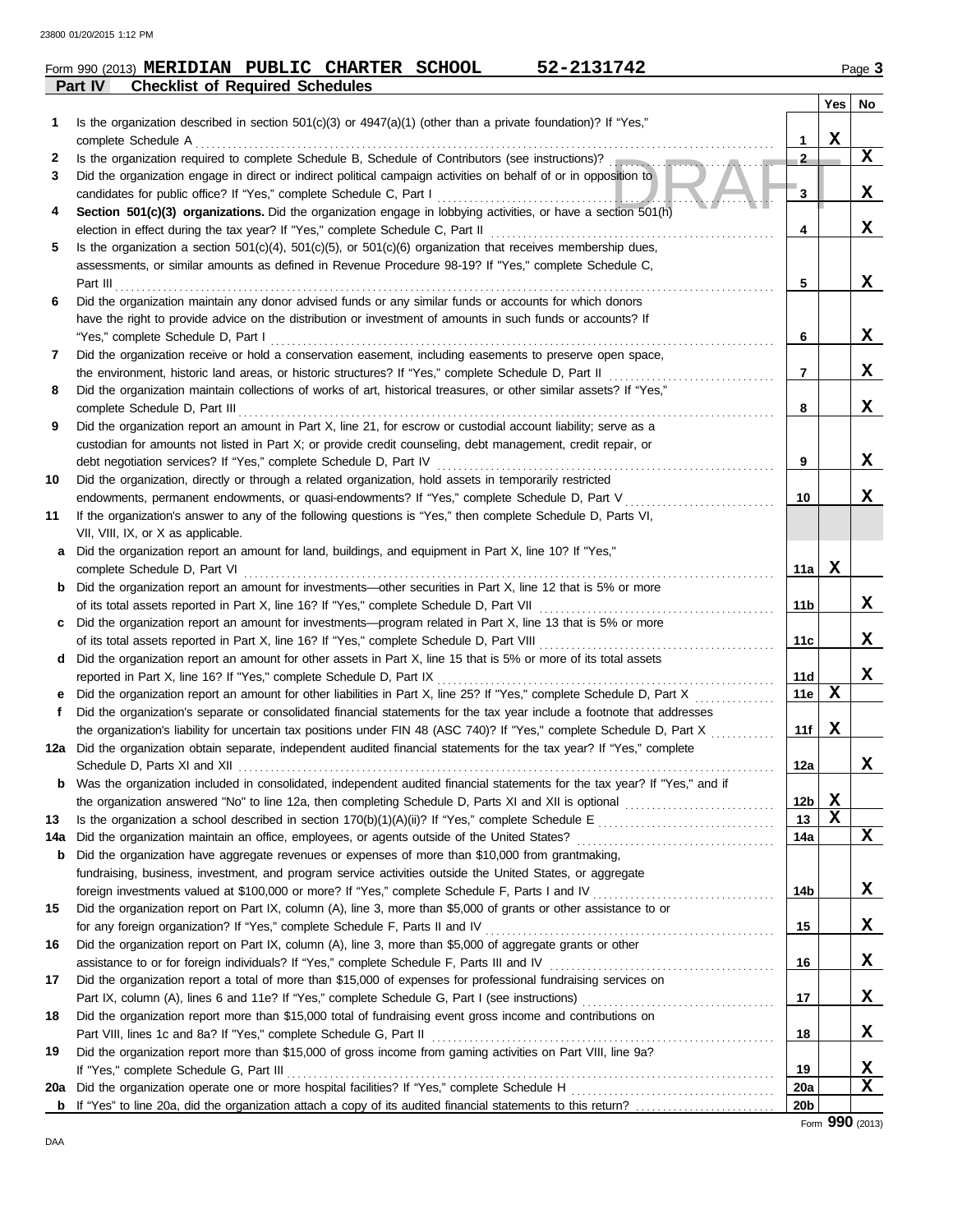|     | 52-2131742<br>Form 990 (2013) MERIDIAN PUBLIC CHARTER SCHOOL                                                                                                                                                      |                 |     | Page 4          |
|-----|-------------------------------------------------------------------------------------------------------------------------------------------------------------------------------------------------------------------|-----------------|-----|-----------------|
|     | Part IV<br><b>Checklist of Required Schedules (continued)</b>                                                                                                                                                     |                 |     |                 |
|     |                                                                                                                                                                                                                   |                 | Yes | No              |
| 21  | Did the organization report more than \$5,000 of grants or other assistance to any domestic organization or                                                                                                       |                 |     |                 |
|     | government on Part IX, column (A), line 1? If "Yes," complete Schedule I, Parts I and II                                                                                                                          | 21              |     | X               |
| 22  | Did the organization report more than \$5,000 of grants or other assistance to individuals in the United States                                                                                                   |                 |     |                 |
|     | on Part IX, column (A), line 2? If "Yes," complete Schedule I, Parts I and III                                                                                                                                    | 22              |     | X               |
| 23  | Did the organization answer "Yes" to Part VII, Section A, line 3, 4, or 5 about compensation of the                                                                                                               |                 |     |                 |
|     | organization's current and former officers, directors, trustees, key employees, and highest compensated                                                                                                           |                 |     |                 |
|     | employees? If "Yes," complete Schedule J                                                                                                                                                                          | 23              |     | X               |
|     | 24a Did the organization have a tax-exempt bond issue with an outstanding principal amount of more than                                                                                                           |                 |     |                 |
|     | \$100,000 as of the last day of the year, that was issued after December 31, 2002? If "Yes," answer lines 24b                                                                                                     |                 |     |                 |
|     | through 24d and complete Schedule K. If "No," go to line 25a                                                                                                                                                      | 24a             |     | X               |
| b   | Did the organization invest any proceeds of tax-exempt bonds beyond a temporary period exception?                                                                                                                 | 24b             |     |                 |
| С   | Did the organization maintain an escrow account other than a refunding escrow at any time during the year                                                                                                         |                 |     |                 |
|     | to defease any tax-exempt bonds?                                                                                                                                                                                  | 24c             |     |                 |
| d   | Did the organization act as an "on behalf of" issuer for bonds outstanding at any time during the year?                                                                                                           | 24d             |     |                 |
|     | 25a Section 501(c)(3) and 501(c)(4) organizations. Did the organization engage in an excess benefit transaction                                                                                                   |                 |     |                 |
|     | with a disqualified person during the year? If "Yes," complete Schedule L, Part I                                                                                                                                 | 25a             |     | X               |
| b   | Is the organization aware that it engaged in an excess benefit transaction with a disqualified person in a prior                                                                                                  |                 |     |                 |
|     | year, and that the transaction has not been reported on any of the organization's prior Forms 990 or 990-EZ?                                                                                                      |                 |     |                 |
|     | If "Yes," complete Schedule L, Part I                                                                                                                                                                             | 25 <sub>b</sub> |     | X               |
| 26  | Did the organization report any amount on Part X, line 5, 6, or 22 for receivables from or payables to any                                                                                                        |                 |     |                 |
|     | current or former officers, directors, trustees, key employees, highest compensated employees, or                                                                                                                 |                 |     |                 |
|     | disqualified persons? If so, complete Schedule L, Part II                                                                                                                                                         | 26              |     | X               |
| 27  | Did the organization provide a grant or other assistance to an officer, director, trustee, key employee,                                                                                                          |                 |     |                 |
|     | substantial contributor or employee thereof, a grant selection committee member, or to a 35% controlled                                                                                                           |                 |     |                 |
|     | entity or family member of any of these persons? If "Yes," complete Schedule L, Part III                                                                                                                          | 27              |     | X               |
| 28  | Was the organization a party to a business transaction with one of the following parties (see Schedule L,                                                                                                         |                 |     |                 |
|     | Part IV instructions for applicable filing thresholds, conditions, and exceptions):                                                                                                                               |                 |     | X               |
| а   | A current or former officer, director, trustee, or key employee? If "Yes," complete Schedule L, Part IV<br>A family member of a current or former officer, director, trustee, or key employee? If "Yes," complete | 28a             |     |                 |
| b   |                                                                                                                                                                                                                   |                 |     | X               |
|     | Schedule L, Part IV                                                                                                                                                                                               | 28b             |     |                 |
| c   | An entity of which a current or former officer, director, trustee, or key employee (or a family member thereof)                                                                                                   |                 |     | X               |
|     | was an officer, director, trustee, or direct or indirect owner? If "Yes," complete Schedule L, Part IV                                                                                                            | 28c<br>29       |     | X               |
| 29  | Did the organization receive more than \$25,000 in non-cash contributions? If "Yes," complete Schedule M                                                                                                          |                 |     |                 |
| 30  | Did the organization receive contributions of art, historical treasures, or other similar assets, or qualified                                                                                                    | 30              |     | $\mathbf x$     |
|     | conservation contributions? If "Yes," complete Schedule M                                                                                                                                                         |                 |     |                 |
| 31  | Did the organization liquidate, terminate, or dissolve and cease operations? If "Yes," complete Schedule N,                                                                                                       | 31              |     | X               |
|     | Part I<br>Did the organization sell, exchange, dispose of, or transfer more than 25% of its net assets? If "Yes,"                                                                                                 |                 |     |                 |
| 32  | complete Schedule N, Part II                                                                                                                                                                                      | 32              |     | X               |
| 33  | Did the organization own 100% of an entity disregarded as separate from the organization under Regulations                                                                                                        |                 |     |                 |
|     |                                                                                                                                                                                                                   | 33              |     | X               |
| 34  | Was the organization related to any tax-exempt or taxable entity? If "Yes," complete Schedule R, Parts II, III,                                                                                                   |                 |     |                 |
|     | or IV, and Part V, line 1                                                                                                                                                                                         | 34              |     | X               |
| 35a |                                                                                                                                                                                                                   | <b>35a</b>      |     | X               |
|     | If "Yes" to line 35a, did the organization receive any payment from or engage in any transaction with a                                                                                                           |                 |     |                 |
| b   |                                                                                                                                                                                                                   | 35 <sub>b</sub> |     |                 |
| 36  | Section 501(c)(3) organizations. Did the organization make any transfers to an exempt non-charitable                                                                                                              |                 |     |                 |
|     | related organization? If "Yes," complete Schedule R, Part V, line 2                                                                                                                                               | 36              |     | X               |
|     |                                                                                                                                                                                                                   |                 |     |                 |
| 37  | Did the organization conduct more than 5% of its activities through an entity that is not a related organization                                                                                                  |                 |     |                 |
|     | and that is treated as a partnership for federal income tax purposes? If "Yes," complete Schedule R,                                                                                                              | 37              |     | X               |
| 38  | Part VI<br>Did the organization complete Schedule O and provide explanations in Schedule O for Part VI, lines 11b and                                                                                             |                 |     |                 |
|     |                                                                                                                                                                                                                   | 38              | X   |                 |
|     |                                                                                                                                                                                                                   |                 |     | Form 990 (2013) |
|     |                                                                                                                                                                                                                   |                 |     |                 |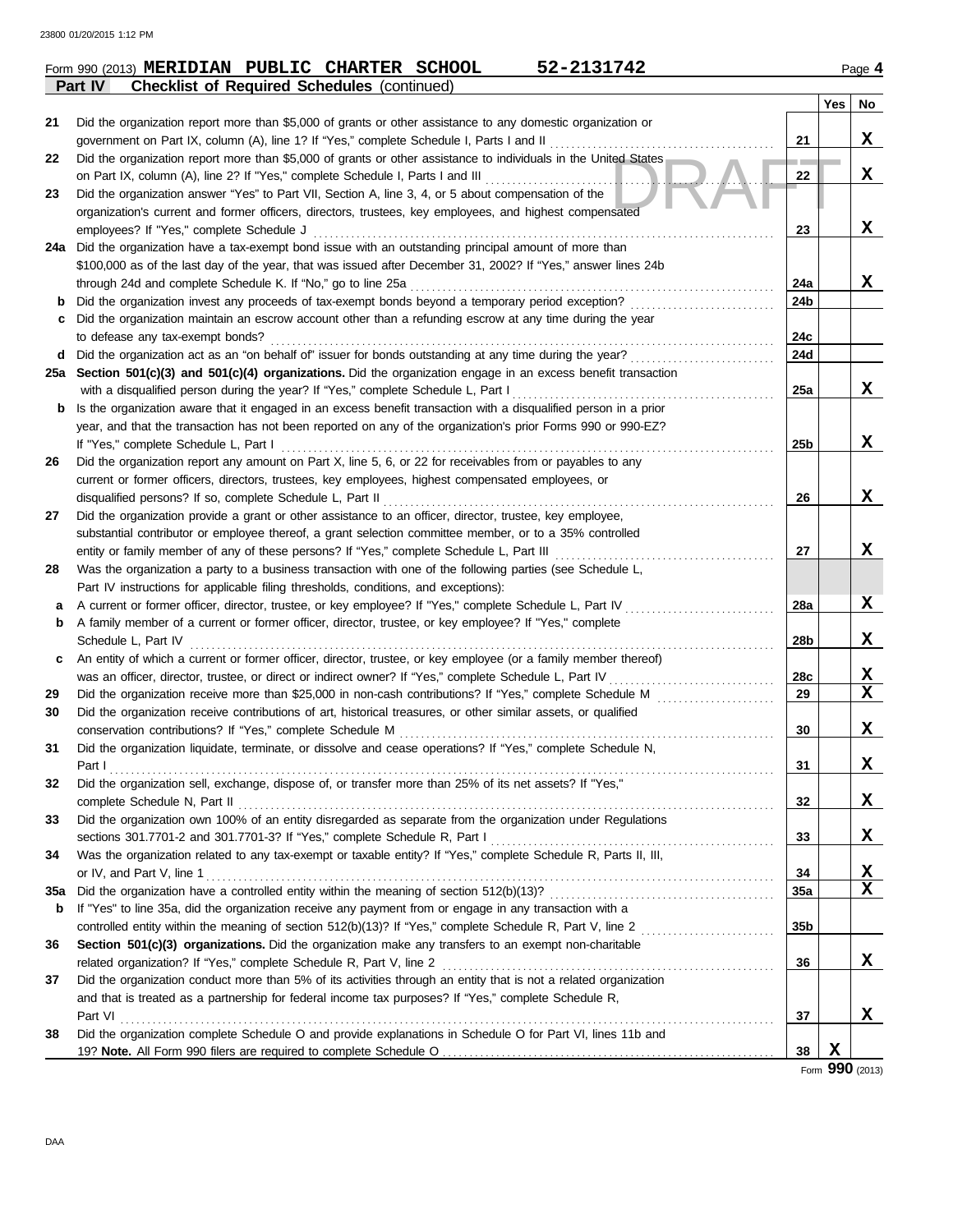|     | 52-2131742<br>Form 990 (2013) MERIDIAN PUBLIC CHARTER SCHOOL                                                                       |                 |             | Page 5 |
|-----|------------------------------------------------------------------------------------------------------------------------------------|-----------------|-------------|--------|
|     | Statements Regarding Other IRS Filings and Tax Compliance<br>Part V                                                                |                 |             |        |
|     | Check if Schedule O contains a response or note to any line in this Part V                                                         |                 |             |        |
|     |                                                                                                                                    |                 | Yes         | No     |
| 1a  | 33<br>Enter the number reported in Box 3 of Form 1096. Enter -0- if not applicable<br>1a                                           |                 |             |        |
| b   | $\mathbf 0$<br>$4b -$<br>Enter the number of Forms W-2G included in line 1a. Enter -0- if not applicable                           |                 |             |        |
| c   | Did the organization comply with backup withholding rules for reportable payments to vendors and                                   |                 |             |        |
|     | reportable gaming (gambling) winnings to prize winners?                                                                            | 1 <sub>c</sub>  | $\mathbf X$ |        |
| 2a  | Enter the number of employees reported on Form W-3, Transmittal of Wage and Tax                                                    |                 |             |        |
|     | 142<br>2a<br>Statements, filed for the calendar year ending with or within the year covered by this return                         |                 |             |        |
| b   | If at least one is reported on line 2a, did the organization file all required federal employment tax returns?                     | 2 <sub>b</sub>  | X           |        |
|     | Note. If the sum of lines 1a and 2a is greater than 250, you may be required to e-file (see instructions)                          |                 |             |        |
| За  | Did the organization have unrelated business gross income of \$1,000 or more during the year?                                      | 3a              |             | X      |
| b   | If "Yes," has it filed a Form 990-T for this year? If "No" to line 3b, provide an explanation in Schedule O                        | 3 <sub>b</sub>  |             |        |
| 4a  | At any time during the calendar year, did the organization have an interest in, or a signature or other authority                  |                 |             |        |
|     | over, a financial account in a foreign country (such as a bank account, securities account, or other financial                     |                 |             |        |
|     | account)?                                                                                                                          | 4a              |             | X      |
| b   |                                                                                                                                    |                 |             |        |
|     | See instructions for filing requirements for Form TD F 90-22.1, Report of Foreign Bank and Financial Accounts.                     |                 |             |        |
| 5а  | Was the organization a party to a prohibited tax shelter transaction at any time during the tax year?                              | 5a              |             | X      |
| b   | Did any taxable party notify the organization that it was or is a party to a prohibited tax shelter transaction?                   | 5 <sub>b</sub>  |             | X      |
| c   | If "Yes" to line 5a or 5b, did the organization file Form 8886-T?                                                                  | 5c              |             |        |
| 6a  | Does the organization have annual gross receipts that are normally greater than \$100,000, and did the                             |                 |             |        |
|     | organization solicit any contributions that were not tax deductible as charitable contributions?                                   | 6a              |             | X      |
| b   | If "Yes," did the organization include with every solicitation an express statement that such contributions or                     |                 |             |        |
|     | gifts were not tax deductible?                                                                                                     | 6b              |             |        |
| 7   | Organizations that may receive deductible contributions under section 170(c).                                                      |                 |             |        |
| a   | Did the organization receive a payment in excess of \$75 made partly as a contribution and partly for goods                        |                 |             |        |
|     | and services provided to the payor?                                                                                                | 7a              |             | X      |
| b   | If "Yes," did the organization notify the donor of the value of the goods or services provided?                                    | 7b              |             |        |
| c   | Did the organization sell, exchange, or otherwise dispose of tangible personal property for which it was                           |                 |             |        |
|     | required to file Form 8282?                                                                                                        | 7c              |             | x      |
| d   | 7d<br>If "Yes," indicate the number of Forms 8282 filed during the year                                                            |                 |             |        |
| е   | Did the organization receive any funds, directly or indirectly, to pay premiums on a personal benefit contract?                    | 7e              |             | X      |
| Ť   | Did the organization, during the year, pay premiums, directly or indirectly, on a personal benefit contract?                       | 7f              |             | X      |
| g   | If the organization received a contribution of qualified intellectual property, did the organization file Form 8899 as required?   | 7g              |             |        |
| h   | If the organization received a contribution of cars, boats, airplanes, or other vehicles, did the organization file a Form 1098-C? | 7h              |             |        |
|     | Sponsoring organizations maintaining donor advised funds and section 509(a)(3) supporting                                          |                 |             |        |
|     | organizations. Did the supporting organization, or a donor advised fund maintained by a sponsoring                                 |                 |             |        |
|     | organization, have excess business holdings at any time during the year?                                                           | 8               |             |        |
| 9   | Sponsoring organizations maintaining donor advised funds.                                                                          |                 |             |        |
| a   | Did the organization make any taxable distributions under section 4966?                                                            | 9a              |             |        |
| b   | Did the organization make a distribution to a donor, donor advisor, or related person?                                             | 9b              |             |        |
| 10  | Section 501(c)(7) organizations. Enter:                                                                                            |                 |             |        |
| a   | 10a                                                                                                                                |                 |             |        |
| b   | Gross receipts, included on Form 990, Part VIII, line 12, for public use of club facilities<br>10 <sub>b</sub>                     |                 |             |        |
| 11  | Section 501(c)(12) organizations. Enter:                                                                                           |                 |             |        |
| a   | 11a<br>Gross income from members or shareholders                                                                                   |                 |             |        |
| b   | Gross income from other sources (Do not net amounts due or paid to other sources                                                   |                 |             |        |
|     | 11 <sub>b</sub><br>against amounts due or received from them.)                                                                     |                 |             |        |
| 12a | Section 4947(a)(1) non-exempt charitable trusts. Is the organization filing Form 990 in lieu of Form 1041?                         | 12a             |             |        |
| b   | 12b<br>If "Yes," enter the amount of tax-exempt interest received or accrued during the year                                       |                 |             |        |
| 13  | Section 501(c)(29) qualified nonprofit health insurance issuers.                                                                   |                 |             |        |
| a   |                                                                                                                                    | 13а             |             |        |
|     | Note. See the instructions for additional information the organization must report on Schedule O.                                  |                 |             |        |
| b   | Enter the amount of reserves the organization is required to maintain by the states in which                                       |                 |             |        |
|     | 13 <sub>b</sub>                                                                                                                    |                 |             |        |
| c   | 13 <sub>c</sub><br>Enter the amount of reserves on hand                                                                            |                 |             |        |
| 14a | Did the organization receive any payments for indoor tanning services during the tax year?                                         | 14a             |             | X      |
| b   | If "Yes," has it filed a Form 720 to report these payments? If "No," provide an explanation in Schedule O                          | 14 <sub>b</sub> |             |        |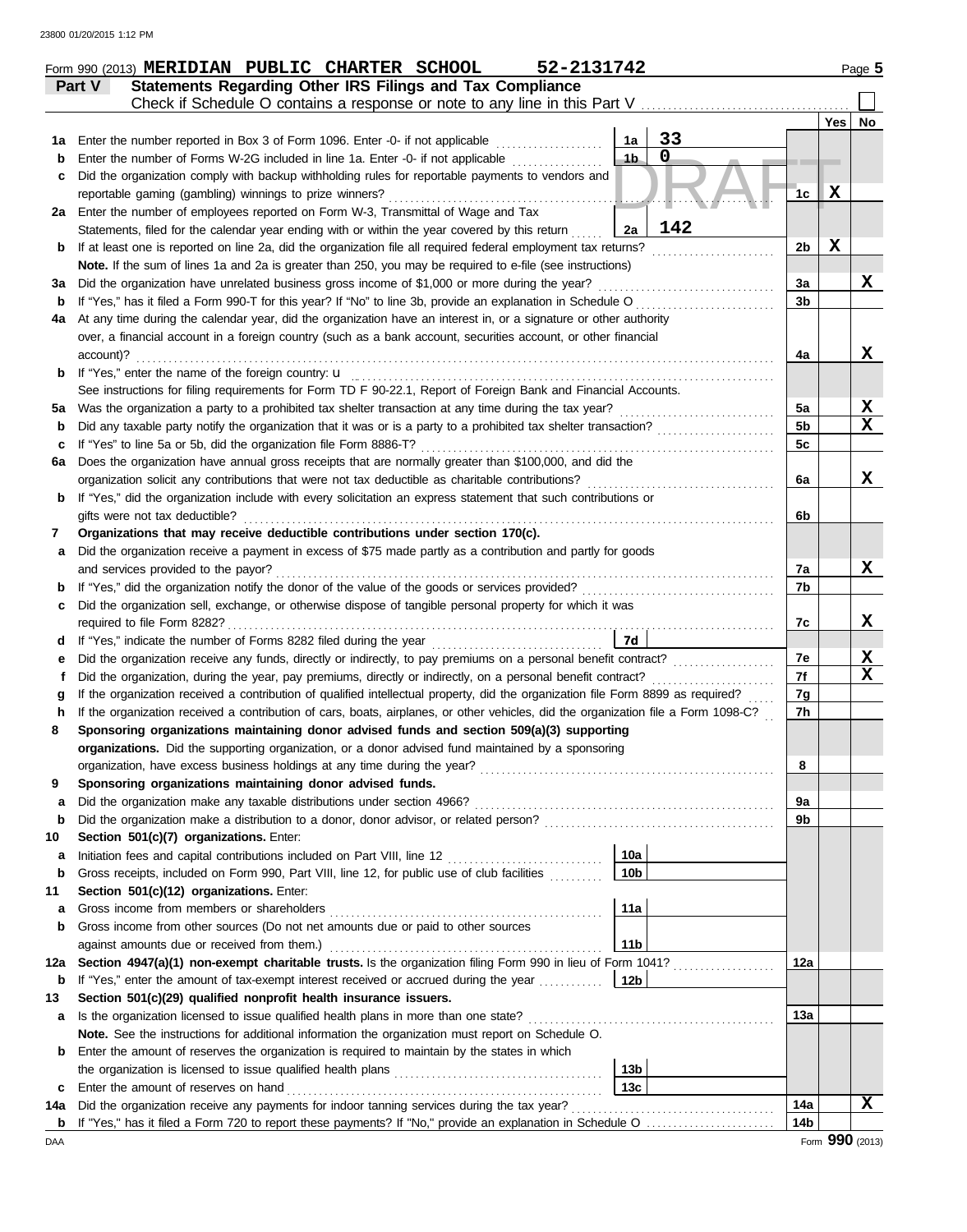|     | 52-2131742<br>Form 990 (2013) MERIDIAN PUBLIC CHARTER SCHOOL                                                                        |                 |     | Page 6          |
|-----|-------------------------------------------------------------------------------------------------------------------------------------|-----------------|-----|-----------------|
|     | Governance, Management, and Disclosure For each "Yes" response to lines 2 through 7b below, and for a "No"<br><b>Part VI</b>        |                 |     |                 |
|     | response to line 8a, 8b, or 10b below, describe the circumstances, processes, or changes in Schedule O. See instructions.           |                 |     |                 |
|     | Check if Schedule O contains a response or note to any line in this Part VI                                                         |                 |     |                 |
|     | Section A. Governing Body and Management                                                                                            |                 |     |                 |
|     |                                                                                                                                     |                 | Yes | No              |
|     | 1a<br>A 4<br>1a Enter the number of voting members of the governing body at the end of the tax year                                 |                 |     |                 |
|     | If there are material differences in voting rights among members of the governing body, or                                          |                 |     |                 |
|     | if the governing body delegated broad authority to an executive committee or similar                                                |                 |     |                 |
|     | committee, explain in Schedule O.                                                                                                   |                 |     |                 |
| b   | 13<br>1b<br>Enter the number of voting members included in line 1a, above, who are independent                                      |                 |     |                 |
| 2   | Did any officer, director, trustee, or key employee have a family relationship or a business relationship with                      |                 |     |                 |
|     | any other officer, director, trustee, or key employee?                                                                              | 2               |     | X               |
| 3   | Did the organization delegate control over management duties customarily performed by or under the direct                           |                 |     |                 |
|     | supervision of officers, directors, or trustees, or key employees to a management company or other person?                          | 3               |     | X               |
| 4   | Did the organization make any significant changes to its governing documents since the prior Form 990 was filed?                    | 4               |     | X               |
| 5   | Did the organization become aware during the year of a significant diversion of the organization's assets?                          | 5               |     | X               |
| 6   | Did the organization have members or stockholders?                                                                                  | 6               |     | X               |
| 7a  | Did the organization have members, stockholders, or other persons who had the power to elect or appoint                             |                 |     |                 |
|     | one or more members of the governing body?                                                                                          | 7a              |     | X               |
| b   | Are any governance decisions of the organization reserved to (or subject to approval by) members,                                   |                 |     |                 |
|     | stockholders, or persons other than the governing body?                                                                             | 7b              |     | X               |
| 8   | Did the organization contemporaneously document the meetings held or written actions undertaken during the year by the following:   |                 |     |                 |
| а   | The governing body?                                                                                                                 | 8a              | X   |                 |
| b   | Each committee with authority to act on behalf of the governing body?                                                               | 8b              | X   |                 |
| 9   | Is there any officer, director, trustee, or key employee listed in Part VII, Section A, who cannot be reached at                    |                 |     |                 |
|     |                                                                                                                                     | 9               |     | X               |
|     | Section B. Policies (This Section B requests information about policies not required by the Internal Revenue Code.)                 |                 |     |                 |
|     |                                                                                                                                     |                 | Yes | No              |
| 10a | Did the organization have local chapters, branches, or affiliates?                                                                  | 10a             |     | X               |
| b   | If "Yes," did the organization have written policies and procedures governing the activities of such chapters,                      |                 |     |                 |
|     | affiliates, and branches to ensure their operations are consistent with the organization's exempt purposes?                         | 10 <sub>b</sub> |     |                 |
| 11a | Has the organization provided a complete copy of this Form 990 to all members of its governing body before filing the form?         | 11a             | X   |                 |
| b   | Describe in Schedule O the process, if any, used by the organization to review this Form 990.                                       |                 |     |                 |
| 12a | Did the organization have a written conflict of interest policy? If "No," go to line 13                                             | 12a             | X   |                 |
| b   | Were officers, directors, or trustees, and key employees required to disclose annually interests that could give rise to conflicts? | 12 <sub>b</sub> | X   |                 |
|     | Did the organization regularly and consistently monitor and enforce compliance with the policy? If "Yes,"                           |                 |     |                 |
|     | describe in Schedule O how this was done                                                                                            | 12c             | X   |                 |
| 13  | Did the organization have a written whistleblower policy?                                                                           | 13              |     | X               |
| 14  | Did the organization have a written document retention and destruction policy?                                                      | 14              | X   |                 |
| 15  | Did the process for determining compensation of the following persons include a review and approval by                              |                 |     |                 |
|     | independent persons, comparability data, and contemporaneous substantiation of the deliberation and decision?                       |                 |     |                 |
| а   | The organization's CEO, Executive Director, or top management official                                                              | 15a             | X   |                 |
| b   | Other officers or key employees of the organization                                                                                 | 15b             |     | X               |
|     | If "Yes" to line 15a or 15b, describe the process in Schedule O (see instructions).                                                 |                 |     |                 |
| 16a | Did the organization invest in, contribute assets to, or participate in a joint venture or similar arrangement                      |                 |     |                 |
|     | with a taxable entity during the year?                                                                                              | 16a             |     | X               |
| b   | If "Yes," did the organization follow a written policy or procedure requiring the organization to evaluate its                      |                 |     |                 |
|     | participation in joint venture arrangements under applicable federal tax law, and take steps to safeguard the                       |                 |     |                 |
|     |                                                                                                                                     |                 |     |                 |
|     | <b>Section C. Disclosure</b>                                                                                                        | 16b             |     |                 |
|     |                                                                                                                                     |                 |     |                 |
| 17  | List the states with which a copy of this Form 990 is required to be filed $\mathbf u$ NONE                                         |                 |     |                 |
| 18  | Section 6104 requires an organization to make its Forms 1023 (or 1024 if applicable), 990, and 990-T (Section 501(c)(3)s only)      |                 |     |                 |
|     | available for public inspection. Indicate how you made these available. Check all that apply.                                       |                 |     |                 |
|     | Another's website $ \mathbf{X} $ Upon request<br>  Other (explain in Schedule O)<br>Own website                                     |                 |     |                 |
| 19  | Describe in Schedule O whether (and if so, how) the organization made its governing documents, conflict of interest policy, and     |                 |     |                 |
|     | financial statements available to the public during the tax year.                                                                   |                 |     |                 |
| 20  | State the name, physical address, and telephone number of the person who possesses the books and records of the                     |                 |     |                 |
|     | 2120 13TH STREET, NW<br>organization: <b>u</b> THE ORGANIZATION                                                                     |                 |     |                 |
|     | DC 20009<br><b>WASHINGTON</b>                                                                                                       | 202-387-9830    |     |                 |
| DAA |                                                                                                                                     |                 |     | Form 990 (2013) |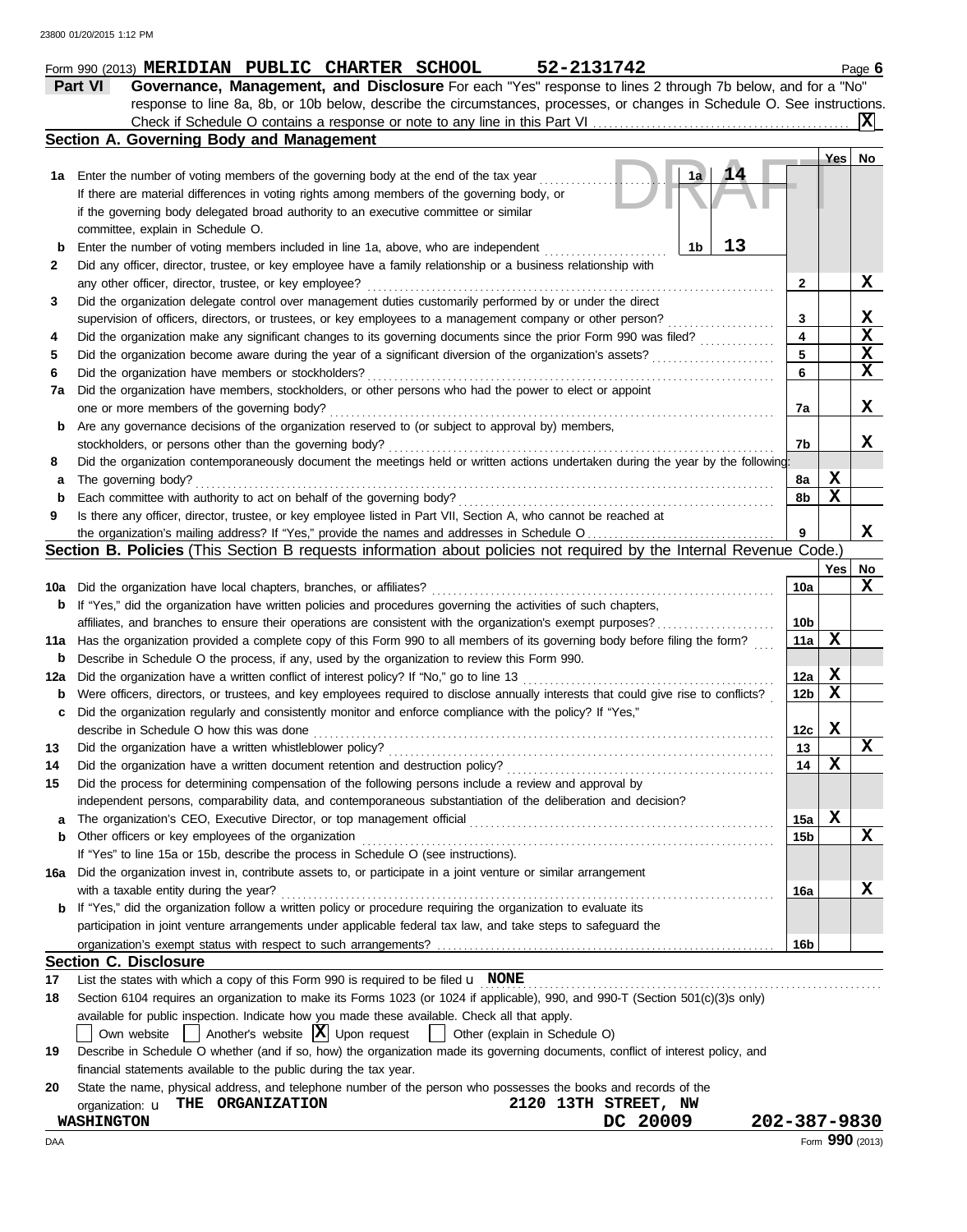| 52-2131742<br><b>PUBLIC CHARTER</b><br>Form 990 (2013) MERIDIAN<br>SCHOOL<br>Page 7                                                                                                                                                                                                                        |
|------------------------------------------------------------------------------------------------------------------------------------------------------------------------------------------------------------------------------------------------------------------------------------------------------------|
| Compensation of Officers, Directors, Trustees, Key Employees, Highest Compensated Employees, and<br>Part VII                                                                                                                                                                                               |
| <b>Independent Contractors</b>                                                                                                                                                                                                                                                                             |
|                                                                                                                                                                                                                                                                                                            |
| Section A.<br>Officers, Directors, Trustees, Key Employees, and Highest Compensated Employees                                                                                                                                                                                                              |
| 1a Complete this table for all persons required to be listed. Report compensation for the calendar year ending with or within the<br>organization's tax year.                                                                                                                                              |
| • List all of the organization's <b>current</b> officers, directors, trustees (whether individuals or organizations), regardless of amount of<br>compensation. Enter -0- in columns $(D)$ , $(E)$ , and $(F)$ if no compensation was paid.                                                                 |
| • List all of the organization's <b>current</b> key employees, if any. See instructions for definition of "key employee."                                                                                                                                                                                  |
| • List the organization's five current highest compensated employees (other than an officer, director, trustee, or key employee)<br>who received reportable compensation (Box 5 of Form W-2 and/or Box 7 of Form 1099-MISC) of more than \$100,000 from the<br>organization and any related organizations. |
| • List all of the organization's former officers, key employees, and highest compensated employees who received more than<br>\$100,000 of reportable compensation from the organization and any related organizations                                                                                      |

\$100,000 of reportable compensation from the organization and any related organizations.

List all of the organization's **former directors or trustees** that received, in the capacity as a former director or trustee of the organization, more than \$10,000 of reportable compensation from the organization and any related organizations. List persons in the following order: individual trustees or directors; institutional trustees; officers; key employees; highest compensated employees; and former such persons. **•**

Check this box if neither the organization nor any related organizations compensated any current officer, director, or trustee.

| (A)<br>Name and Title                              | (B)<br>Average<br>hours per<br>week<br>(list any               |                                   | (C)<br>Position<br>(do not check more than one<br>box, unless person is both an<br>officer and a director/trustee) |             |              |                                 |        | (D)<br>Reportable<br>compensation<br>from<br>the<br>organization | (E)<br>Reportable<br>compensation from<br>related<br>organizations<br>(W-2/1099-MISC) | (F)<br>Estimated<br>amount of<br>other<br>compensation<br>from the |  |
|----------------------------------------------------|----------------------------------------------------------------|-----------------------------------|--------------------------------------------------------------------------------------------------------------------|-------------|--------------|---------------------------------|--------|------------------------------------------------------------------|---------------------------------------------------------------------------------------|--------------------------------------------------------------------|--|
|                                                    | hours for<br>related<br>organizations<br>below dotted<br>line) | Individual trustee<br>or director | nstitutional<br>trustee                                                                                            | Officer     | Key employee | Highest compensated<br>employee | Former | (W-2/1099-MISC)                                                  |                                                                                       | organization<br>and related<br>organizations                       |  |
| (1) CALVIN HOOKS                                   | 40.00                                                          |                                   |                                                                                                                    |             |              |                                 |        |                                                                  |                                                                                       |                                                                    |  |
| CURRIC.<br>COORDINATOR                             | 0.00                                                           | $\mathbf x$                       |                                                                                                                    | $\mathbf x$ |              |                                 |        | 108,487                                                          | 0                                                                                     | 2,421                                                              |  |
| $(2)$ CHRIS<br><b>SIDDALL</b>                      |                                                                |                                   |                                                                                                                    |             |              |                                 |        |                                                                  |                                                                                       |                                                                    |  |
| <b>CHAIR</b>                                       | 2.00<br>0.00                                                   | $\mathbf x$                       |                                                                                                                    | $\mathbf x$ |              |                                 |        | 0                                                                | $\mathbf 0$                                                                           | $\mathbf 0$                                                        |  |
| (3) JESSE BURWELL                                  |                                                                |                                   |                                                                                                                    |             |              |                                 |        |                                                                  |                                                                                       |                                                                    |  |
|                                                    | 2.00                                                           |                                   |                                                                                                                    |             |              |                                 |        |                                                                  |                                                                                       |                                                                    |  |
| TRUSTEE & TREASURER<br><b>COOPER</b><br>(4) TAMARA | 0.00                                                           | $\mathbf x$                       |                                                                                                                    | $\mathbf x$ |              |                                 |        | 0                                                                | 0                                                                                     | $\mathbf 0$                                                        |  |
|                                                    | 2.00                                                           |                                   |                                                                                                                    |             |              |                                 |        |                                                                  |                                                                                       |                                                                    |  |
| <b>TRUSTEE</b>                                     | 0.00                                                           | $\mathbf x$                       |                                                                                                                    |             |              |                                 |        | 0                                                                | 0                                                                                     | $\mathbf 0$                                                        |  |
| (5) FRANK PADGETT $J\mathbb{R}$ .                  |                                                                |                                   |                                                                                                                    |             |              |                                 |        |                                                                  |                                                                                       |                                                                    |  |
| <b>TRUSTEE</b>                                     | 2.00<br>0.00                                                   | $\mathbf x$                       |                                                                                                                    |             |              |                                 |        | 0                                                                | $\mathbf 0$                                                                           | $\mathbf 0$                                                        |  |
| (6) PAYSON<br><b>PEABODY</b>                       |                                                                |                                   |                                                                                                                    |             |              |                                 |        |                                                                  |                                                                                       |                                                                    |  |
|                                                    | 2.00                                                           |                                   |                                                                                                                    |             |              |                                 |        |                                                                  |                                                                                       |                                                                    |  |
| <b>TRUSTEE</b>                                     | 0.00                                                           | $\mathbf x$                       |                                                                                                                    |             |              |                                 |        | 0                                                                | $\mathbf 0$                                                                           | $\mathbf 0$                                                        |  |
| (7) MICHAEL<br><b>BROOMFIELD</b>                   |                                                                |                                   |                                                                                                                    |             |              |                                 |        |                                                                  |                                                                                       |                                                                    |  |
| <b>TRUSTEE</b>                                     | 2.00<br>0.00                                                   | $\mathbf x$                       |                                                                                                                    |             |              |                                 |        | 0                                                                | 0                                                                                     | $\mathbf 0$                                                        |  |
| (8) RONALD G. RIDKER                               |                                                                |                                   |                                                                                                                    |             |              |                                 |        |                                                                  |                                                                                       |                                                                    |  |
|                                                    | 2.00<br>0.00                                                   | $\mathbf x$                       |                                                                                                                    |             |              |                                 |        | 0                                                                | 0                                                                                     | $\mathbf 0$                                                        |  |
| <b>TRUSTEE</b><br>(9) TERRY DADE                   |                                                                |                                   |                                                                                                                    |             |              |                                 |        |                                                                  |                                                                                       |                                                                    |  |
|                                                    | 2.00                                                           |                                   |                                                                                                                    |             |              |                                 |        |                                                                  |                                                                                       |                                                                    |  |
| <b>TRUSTEE</b>                                     | 0.00                                                           | $\mathbf x$                       |                                                                                                                    |             |              |                                 |        | 0                                                                | 0                                                                                     | $\mathbf 0$                                                        |  |
| (10) BRIAN<br><b>FERGUSON</b>                      |                                                                |                                   |                                                                                                                    |             |              |                                 |        |                                                                  |                                                                                       |                                                                    |  |
|                                                    | 2.00                                                           |                                   |                                                                                                                    |             |              |                                 |        |                                                                  |                                                                                       |                                                                    |  |
| <b>TRUSTEE</b><br>$(11)$ GOZI<br><b>NWAVUEVO</b>   | 0.00                                                           | $\mathbf x$                       |                                                                                                                    |             |              |                                 |        | 0                                                                | 0                                                                                     | $\mathbf 0$                                                        |  |
|                                                    | 2.00                                                           |                                   |                                                                                                                    |             |              |                                 |        |                                                                  |                                                                                       |                                                                    |  |
| <b>TRUSTEE</b>                                     | 0.00                                                           | $\mathbf x$                       |                                                                                                                    |             |              |                                 |        | 0                                                                | $\mathbf 0$                                                                           |                                                                    |  |
| DAA                                                |                                                                |                                   |                                                                                                                    |             |              |                                 |        |                                                                  |                                                                                       | Form 990 (2013)                                                    |  |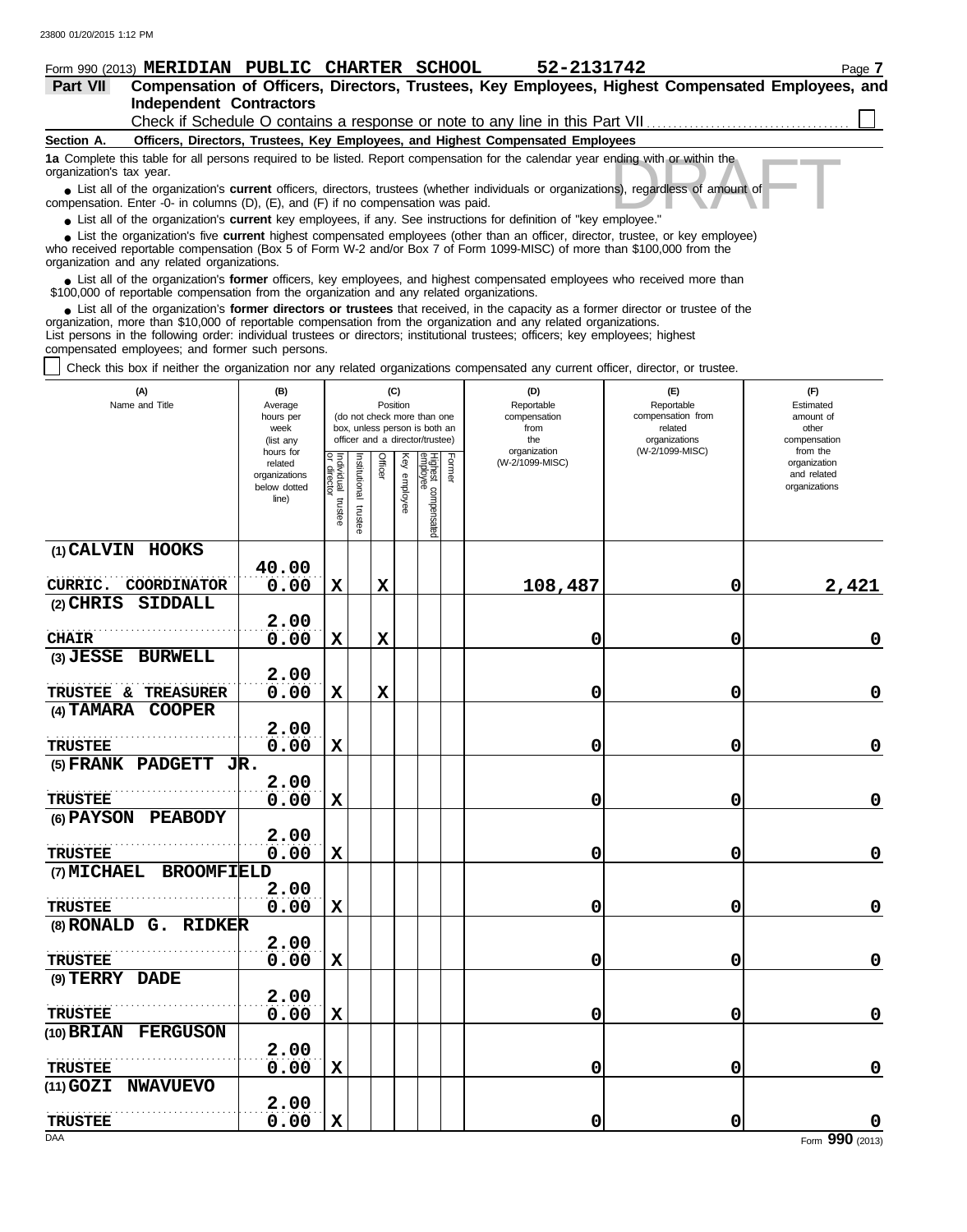| 23800 01/20/2015 1:12 PM   | Form 990 (2013) MERIDIAN PUBLIC CHARTER SCHOOL                                 |                                                               |                                                                                                                    |                          |             |              |                                 |                   | 52-2131742                                                                                                                                                                                                                                             |                                                                                       |                                                        |                                                          | Page 8      |
|----------------------------|--------------------------------------------------------------------------------|---------------------------------------------------------------|--------------------------------------------------------------------------------------------------------------------|--------------------------|-------------|--------------|---------------------------------|-------------------|--------------------------------------------------------------------------------------------------------------------------------------------------------------------------------------------------------------------------------------------------------|---------------------------------------------------------------------------------------|--------------------------------------------------------|----------------------------------------------------------|-------------|
| Part VII                   |                                                                                |                                                               |                                                                                                                    |                          |             |              |                                 |                   | Section A. Officers, Directors, Trustees, Key Employees, and Highest Compensated Employees (continued)                                                                                                                                                 |                                                                                       |                                                        |                                                          |             |
| (A)<br>Name and title      |                                                                                | (B)<br>Average<br>hours per<br>week<br>(list any<br>hours for | (C)<br>Position<br>(do not check more than one<br>box, unless person is both an<br>officer and a director/trustee) |                          |             |              |                                 |                   | (D)<br>Reportable<br>compensation<br>from<br>the<br>organization                                                                                                                                                                                       | (E)<br>Reportable<br>compensation from<br>related<br>organizations<br>(W-2/1099-MISC) | (F)<br>Estimated<br>amount of<br>other<br>compensation |                                                          |             |
|                            |                                                                                | related<br>organizations<br>below dotted<br>line)             | Individual trustee<br>or director                                                                                  | Institutional<br>trustee | Officer     | Key employee | Highest compensated<br>employee | Former            | (W-2/1099-MISC)                                                                                                                                                                                                                                        |                                                                                       |                                                        | from the<br>organization<br>and related<br>organizations |             |
|                            | (12) BRYAN CORBETT                                                             |                                                               |                                                                                                                    |                          |             |              |                                 |                   |                                                                                                                                                                                                                                                        |                                                                                       |                                                        |                                                          |             |
| <b>TRUSTEE</b>             |                                                                                | 2.00<br>0.00                                                  | X                                                                                                                  |                          |             |              |                                 |                   | 0                                                                                                                                                                                                                                                      | 0                                                                                     |                                                        |                                                          | 0           |
|                            | (13) SARAH SILVERMAN                                                           | 2.00                                                          |                                                                                                                    |                          |             |              |                                 |                   |                                                                                                                                                                                                                                                        |                                                                                       |                                                        |                                                          |             |
| <b>TRUSTEE</b>             |                                                                                | 0.00                                                          | X                                                                                                                  |                          |             |              |                                 |                   | 0                                                                                                                                                                                                                                                      | 0                                                                                     |                                                        |                                                          | $\mathbf 0$ |
| $(14)$ MS. YEZIN           |                                                                                | 2.00                                                          |                                                                                                                    |                          |             |              |                                 |                   |                                                                                                                                                                                                                                                        |                                                                                       |                                                        |                                                          |             |
| <b>TRUSTEE</b>             | (15) ROBINETTE BREEDLOVE                                                       | 0.00                                                          | $\mathbf x$                                                                                                        |                          |             |              |                                 |                   | 0                                                                                                                                                                                                                                                      | 0                                                                                     |                                                        |                                                          | $\mathbf 0$ |
|                            |                                                                                | 40.00                                                         |                                                                                                                    |                          |             |              |                                 |                   |                                                                                                                                                                                                                                                        |                                                                                       |                                                        |                                                          |             |
| PRINCIPAL<br>(16) PATRICIA | <b>WINSTON</b>                                                                 | 0.00                                                          |                                                                                                                    |                          | X           |              |                                 |                   | 129,515                                                                                                                                                                                                                                                | 0                                                                                     |                                                        |                                                          | 6,378       |
|                            | ACCOUNTING DIRECTOR                                                            | 40.00<br>0.00                                                 |                                                                                                                    |                          | $\mathbf x$ |              |                                 |                   | 101,734                                                                                                                                                                                                                                                | 0                                                                                     |                                                        |                                                          | $\mathbf 0$ |
|                            | (17) VINCENT BLOUNT                                                            | 40.00                                                         |                                                                                                                    |                          |             |              |                                 |                   |                                                                                                                                                                                                                                                        |                                                                                       |                                                        |                                                          |             |
| <b>ASSISTANT</b>           | <b>PRINCIPAL</b>                                                               | 0.00                                                          |                                                                                                                    |                          |             |              | X                               |                   | 105,082                                                                                                                                                                                                                                                | 0                                                                                     |                                                        |                                                          | 2,911       |
| (18)                       |                                                                                |                                                               |                                                                                                                    |                          |             |              |                                 |                   |                                                                                                                                                                                                                                                        |                                                                                       |                                                        |                                                          |             |
| (19)                       |                                                                                |                                                               |                                                                                                                    |                          |             |              |                                 |                   |                                                                                                                                                                                                                                                        |                                                                                       |                                                        |                                                          |             |
|                            |                                                                                |                                                               |                                                                                                                    |                          |             |              |                                 |                   |                                                                                                                                                                                                                                                        |                                                                                       |                                                        |                                                          |             |
| 1b Sub-total               |                                                                                |                                                               |                                                                                                                    |                          |             |              |                                 | u                 | 444,818                                                                                                                                                                                                                                                |                                                                                       |                                                        |                                                          | 11,710      |
| d                          | c Total from continuation sheets to Part VII, Section A                        |                                                               |                                                                                                                    |                          |             |              |                                 | u<br>$\mathbf{u}$ | 444,818                                                                                                                                                                                                                                                |                                                                                       |                                                        |                                                          | 11,710      |
| 2                          | reportable compensation from the organization $\mathbf{u} 4$                   |                                                               |                                                                                                                    |                          |             |              |                                 |                   | Total number of individuals (including but not limited to those listed above) who received more than \$100,000 in                                                                                                                                      |                                                                                       |                                                        |                                                          |             |
| 3                          |                                                                                |                                                               |                                                                                                                    |                          |             |              |                                 |                   | Did the organization list any former officer, director, or trustee, key employee, or highest compensated                                                                                                                                               |                                                                                       |                                                        | Yes                                                      | No.         |
| 4                          | employee on line 1a? If "Yes," complete Schedule J for such individual         |                                                               |                                                                                                                    |                          |             |              |                                 |                   | For any individual listed on line 1a, is the sum of reportable compensation and other compensation from the                                                                                                                                            |                                                                                       |                                                        | 3                                                        | X           |
|                            |                                                                                |                                                               |                                                                                                                    |                          |             |              |                                 |                   | organization and related organizations greater than \$150,000? If "Yes," complete Schedule J for such                                                                                                                                                  |                                                                                       |                                                        | 4                                                        | X           |
| 5                          |                                                                                |                                                               |                                                                                                                    |                          |             |              |                                 |                   | Did any person listed on line 1a receive or accrue compensation from any unrelated organization or individual                                                                                                                                          |                                                                                       |                                                        | 5                                                        | x           |
|                            | Section B. Independent Contractors                                             |                                                               |                                                                                                                    |                          |             |              |                                 |                   |                                                                                                                                                                                                                                                        |                                                                                       |                                                        |                                                          |             |
| 1                          |                                                                                |                                                               |                                                                                                                    |                          |             |              |                                 |                   | Complete this table for your five highest compensated independent contractors that received more than \$100,000 of<br>compensation from the organization. Report compensation for the calendar year ending with or within the organization's tax year. |                                                                                       |                                                        |                                                          |             |
|                            |                                                                                | (A)<br>Name and business address                              |                                                                                                                    |                          |             |              |                                 |                   |                                                                                                                                                                                                                                                        | (B)<br>Description of services                                                        |                                                        | (C)<br>Compensation                                      |             |
|                            |                                                                                |                                                               |                                                                                                                    |                          |             |              |                                 |                   |                                                                                                                                                                                                                                                        |                                                                                       |                                                        |                                                          |             |
|                            |                                                                                |                                                               |                                                                                                                    |                          |             |              |                                 |                   |                                                                                                                                                                                                                                                        |                                                                                       |                                                        |                                                          |             |
|                            |                                                                                |                                                               |                                                                                                                    |                          |             |              |                                 |                   |                                                                                                                                                                                                                                                        |                                                                                       |                                                        |                                                          |             |
|                            |                                                                                |                                                               |                                                                                                                    |                          |             |              |                                 |                   |                                                                                                                                                                                                                                                        |                                                                                       |                                                        |                                                          |             |
|                            |                                                                                |                                                               |                                                                                                                    |                          |             |              |                                 |                   |                                                                                                                                                                                                                                                        |                                                                                       |                                                        |                                                          |             |
| 2                          | received more than \$100,000 of compensation from the organization $\mathbf u$ |                                                               |                                                                                                                    |                          |             |              |                                 |                   | Total number of independent contractors (including but not limited to those listed above) who                                                                                                                                                          |                                                                                       |                                                        |                                                          |             |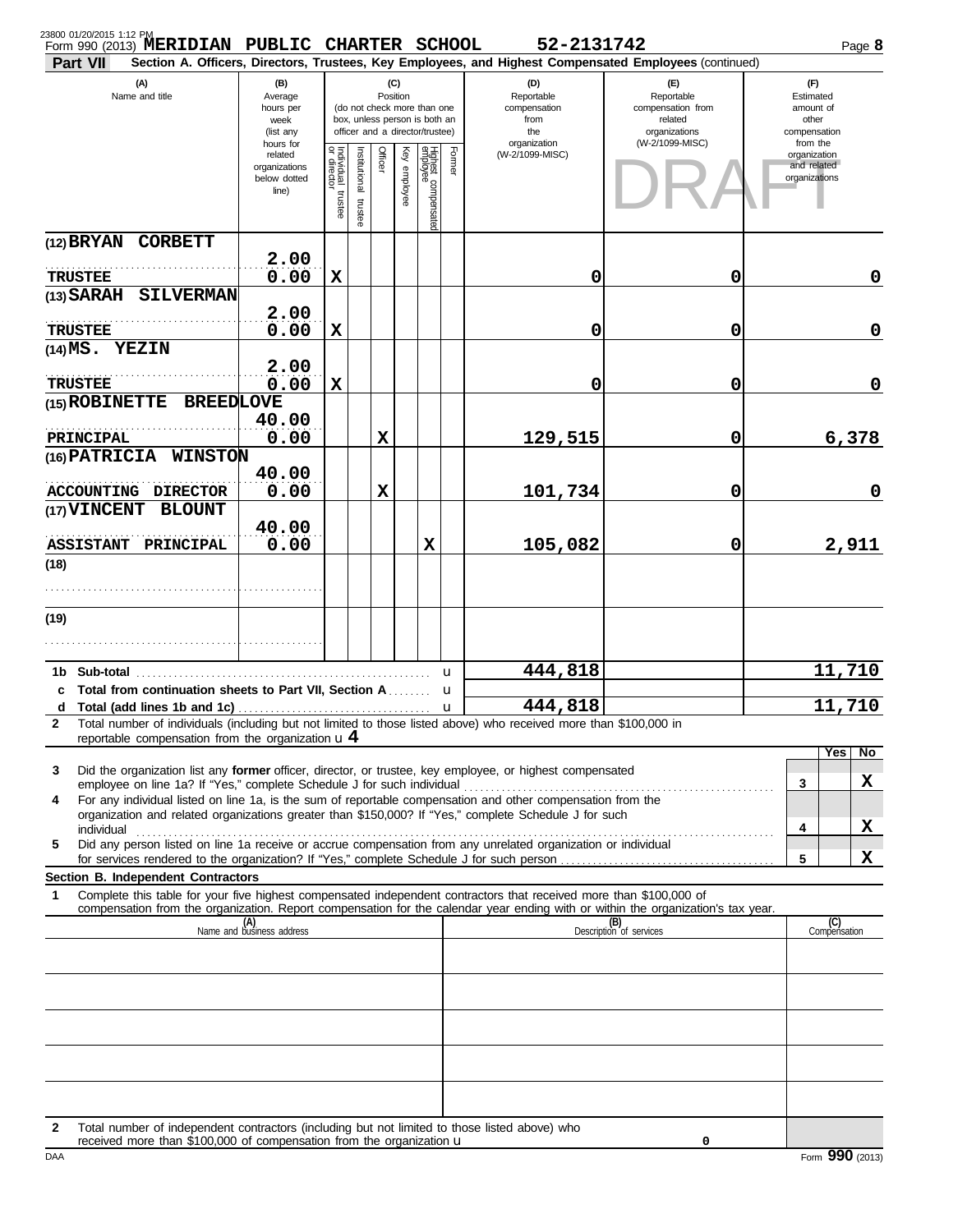| <b>Part VIII</b>                            | Form 990 (2013) MERIDIAN PUBLIC CHARTER SCHOOL                                               | <b>Statement of Revenue</b>                         |                |          |               |                                                                               | 52-2131742                                         |                                         | Page 9                                                           |
|---------------------------------------------|----------------------------------------------------------------------------------------------|-----------------------------------------------------|----------------|----------|---------------|-------------------------------------------------------------------------------|----------------------------------------------------|-----------------------------------------|------------------------------------------------------------------|
|                                             |                                                                                              |                                                     |                |          |               | Check if Schedule O contains a response or note to any line in this Part VIII |                                                    |                                         |                                                                  |
|                                             |                                                                                              |                                                     |                |          |               | (A)<br>Total revenue                                                          | (B)<br>Related or<br>exempt<br>function<br>revenue | (C)<br>Unrelated<br>business<br>revenue | (D)<br>Revenue<br>excluded from tax<br>under sections<br>512-514 |
| Service Revenue Contributions, Gifts, Grant | 1a Federated campaigns                                                                       |                                                     | 1a             |          |               |                                                                               |                                                    |                                         |                                                                  |
|                                             | <b>b</b> Membership dues                                                                     |                                                     | 1b             |          |               |                                                                               |                                                    |                                         |                                                                  |
|                                             | c Fundraising events                                                                         |                                                     | 1 <sub>c</sub> |          |               |                                                                               |                                                    |                                         |                                                                  |
|                                             | d Related organizations                                                                      |                                                     | 1 <sub>d</sub> |          |               |                                                                               |                                                    |                                         |                                                                  |
|                                             | e Government grants (contributions)                                                          |                                                     | 1e             |          | 10,838,777    |                                                                               |                                                    |                                         |                                                                  |
|                                             | f All other contributions, gifts, grants,                                                    | and similar amounts not included above              | 1f             |          | 178,686       |                                                                               |                                                    |                                         |                                                                  |
|                                             | <b>q</b> Noncash contributions included in lines 1a-1f: \$                                   |                                                     |                |          |               |                                                                               |                                                    |                                         |                                                                  |
|                                             |                                                                                              |                                                     |                |          |               | 11,017,463                                                                    |                                                    |                                         |                                                                  |
|                                             |                                                                                              |                                                     |                |          | Busn. Code    |                                                                               |                                                    |                                         |                                                                  |
| 2a                                          |                                                                                              | AFTER SCHOOL CARE                                   |                | <u>.</u> | 900099        | 85,960                                                                        | 85,960                                             |                                         |                                                                  |
| b                                           |                                                                                              |                                                     |                |          |               |                                                                               |                                                    |                                         |                                                                  |
|                                             |                                                                                              |                                                     |                |          |               |                                                                               |                                                    |                                         |                                                                  |
| d                                           |                                                                                              |                                                     |                |          |               |                                                                               |                                                    |                                         |                                                                  |
|                                             |                                                                                              |                                                     |                |          |               |                                                                               |                                                    |                                         |                                                                  |
|                                             | f All other program service revenue                                                          |                                                     |                |          |               |                                                                               |                                                    |                                         |                                                                  |
|                                             |                                                                                              |                                                     |                |          | u             | 85,960                                                                        |                                                    |                                         |                                                                  |
| 3                                           | Investment income (including dividends, interest,                                            |                                                     |                |          |               |                                                                               |                                                    |                                         |                                                                  |
|                                             |                                                                                              | and other similar amounts)                          |                |          | u             | 7,213                                                                         |                                                    |                                         | 7,213                                                            |
| 4                                           |                                                                                              | Income from investment of tax-exempt bond proceedsu |                |          |               |                                                                               |                                                    |                                         |                                                                  |
| 5                                           |                                                                                              |                                                     |                |          | u             |                                                                               |                                                    |                                         |                                                                  |
|                                             |                                                                                              | (i) Real                                            |                |          | (ii) Personal |                                                                               |                                                    |                                         |                                                                  |
|                                             | 6a Gross rents                                                                               |                                                     | 738,426        |          |               |                                                                               |                                                    |                                         |                                                                  |
|                                             | <b>b</b> Less: rental exps.                                                                  |                                                     |                |          |               |                                                                               |                                                    |                                         |                                                                  |
|                                             | <b>c</b> Rental inc. or (loss)                                                               | 738,426                                             |                |          |               |                                                                               |                                                    |                                         |                                                                  |
|                                             | <b>7a</b> Gross amount from                                                                  |                                                     |                |          | u             | 738,426                                                                       |                                                    |                                         | 738,426                                                          |
|                                             | sales of assets                                                                              | (i) Securities                                      |                |          | (ii) Other    |                                                                               |                                                    |                                         |                                                                  |
|                                             | other than inventor                                                                          |                                                     |                |          |               |                                                                               |                                                    |                                         |                                                                  |
|                                             | <b>b</b> Less: cost or other                                                                 |                                                     |                |          |               |                                                                               |                                                    |                                         |                                                                  |
|                                             | basis & sales exps                                                                           |                                                     |                |          |               |                                                                               |                                                    |                                         |                                                                  |
|                                             | c Gain or (loss)                                                                             |                                                     |                |          |               |                                                                               |                                                    |                                         |                                                                  |
|                                             |                                                                                              |                                                     |                |          | u             |                                                                               |                                                    |                                         |                                                                  |
|                                             | 8a Gross income from fundraising events                                                      |                                                     |                |          |               |                                                                               |                                                    |                                         |                                                                  |
|                                             |                                                                                              | (not including $\$\dots$                            |                |          |               |                                                                               |                                                    |                                         |                                                                  |
|                                             |                                                                                              | of contributions reported on line 1c).              |                |          |               |                                                                               |                                                    |                                         |                                                                  |
|                                             |                                                                                              |                                                     | b              |          |               |                                                                               |                                                    |                                         |                                                                  |
|                                             | <b>b</b> Less: direct expenses                                                               |                                                     |                |          |               |                                                                               |                                                    |                                         |                                                                  |
|                                             | c Net income or (loss) from fundraising events  u<br>9a Gross income from gaming activities. |                                                     |                |          |               |                                                                               |                                                    |                                         |                                                                  |
|                                             |                                                                                              |                                                     |                |          |               |                                                                               |                                                    |                                         |                                                                  |
|                                             | <b>b</b> Less: direct expenses                                                               | See Part IV, line 19 $\ldots$ a                     | $\mathbf{b}$   |          |               |                                                                               |                                                    |                                         |                                                                  |
|                                             | c Net income or (loss) from gaming activities  u                                             |                                                     |                |          |               |                                                                               |                                                    |                                         |                                                                  |
|                                             | 10a Gross sales of inventory, less                                                           |                                                     |                |          |               |                                                                               |                                                    |                                         |                                                                  |
|                                             |                                                                                              | returns and allowances  a                           |                |          |               |                                                                               |                                                    |                                         |                                                                  |
|                                             | <b>b</b> Less: cost of goods sold $\ldots$                                                   |                                                     | b              |          |               |                                                                               |                                                    |                                         |                                                                  |
|                                             | c Net income or (loss) from sales of inventory  u                                            |                                                     |                |          |               |                                                                               |                                                    |                                         |                                                                  |
|                                             |                                                                                              | Miscellaneous Revenue                               |                |          | Busn. Code    |                                                                               |                                                    |                                         |                                                                  |
|                                             |                                                                                              |                                                     |                |          |               |                                                                               |                                                    |                                         |                                                                  |
|                                             |                                                                                              |                                                     |                |          |               |                                                                               |                                                    |                                         |                                                                  |
|                                             |                                                                                              |                                                     |                |          | 900099        | 2,212                                                                         |                                                    |                                         | 2,212                                                            |
| b                                           |                                                                                              |                                                     |                |          |               |                                                                               |                                                    |                                         |                                                                  |
|                                             |                                                                                              |                                                     |                |          |               |                                                                               |                                                    |                                         |                                                                  |

**Total revenue.** See instructions. . . . . . . . . . . . . . . . . . . **12**

u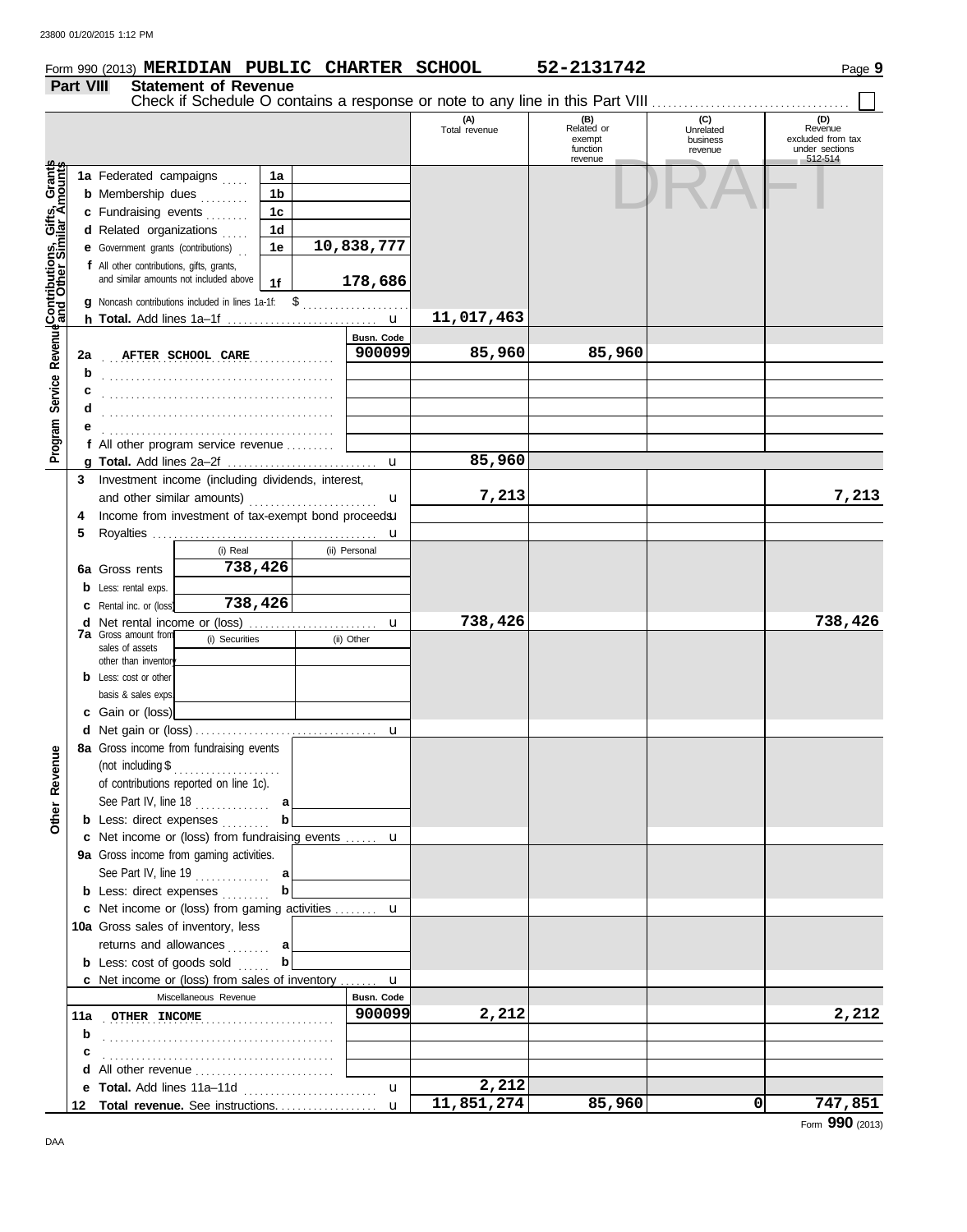## **Form 990 (2013) MERIDIAN PUBLIC CHARTER SCHOOL 52-2131742** Page 10

**Part IX Statement of Functional Expenses** Section 501(c)(3) and 501(c)(4) organizations must complete all columns. All other organizations must complete column (A).

|              | and contoning critical district is made com-<br>Check if Schedule O contains a response or note to any line in this Part IX                                                                                                                                                                                                                                                                                                                                                                                                 |                       |                                    |                                           |                         |  |  |  |  |  |  |
|--------------|-----------------------------------------------------------------------------------------------------------------------------------------------------------------------------------------------------------------------------------------------------------------------------------------------------------------------------------------------------------------------------------------------------------------------------------------------------------------------------------------------------------------------------|-----------------------|------------------------------------|-------------------------------------------|-------------------------|--|--|--|--|--|--|
|              | Do not include amounts reported on lines 6b,<br>7b, 8b, 9b, and 10b of Part VIII.                                                                                                                                                                                                                                                                                                                                                                                                                                           | (A)<br>Total expenses | (B)<br>Program service<br>expenses | (C)<br>Management and<br>general expenses | Fundraising<br>expenses |  |  |  |  |  |  |
|              | 1 Grants and other assistance to governments and                                                                                                                                                                                                                                                                                                                                                                                                                                                                            |                       |                                    |                                           |                         |  |  |  |  |  |  |
|              | organizations in the U.S. See Part IV, line 21                                                                                                                                                                                                                                                                                                                                                                                                                                                                              |                       |                                    |                                           |                         |  |  |  |  |  |  |
|              | 2 Grants and other assistance to individuals in                                                                                                                                                                                                                                                                                                                                                                                                                                                                             |                       |                                    |                                           |                         |  |  |  |  |  |  |
|              | the U.S. See Part IV, line $22$                                                                                                                                                                                                                                                                                                                                                                                                                                                                                             |                       |                                    |                                           |                         |  |  |  |  |  |  |
| 3            | Grants and other assistance to governments,                                                                                                                                                                                                                                                                                                                                                                                                                                                                                 |                       |                                    |                                           |                         |  |  |  |  |  |  |
|              | organizations, and individuals outside the                                                                                                                                                                                                                                                                                                                                                                                                                                                                                  |                       |                                    |                                           |                         |  |  |  |  |  |  |
|              | U.S. See Part IV, lines 15 and 16                                                                                                                                                                                                                                                                                                                                                                                                                                                                                           |                       |                                    |                                           |                         |  |  |  |  |  |  |
|              | Benefits paid to or for members                                                                                                                                                                                                                                                                                                                                                                                                                                                                                             |                       |                                    |                                           |                         |  |  |  |  |  |  |
| 5            | Compensation of current officers, directors,                                                                                                                                                                                                                                                                                                                                                                                                                                                                                |                       |                                    |                                           |                         |  |  |  |  |  |  |
|              |                                                                                                                                                                                                                                                                                                                                                                                                                                                                                                                             | 302,083               | 248,514                            | 50,479                                    | 3,090                   |  |  |  |  |  |  |
| 6            | Compensation not included above, to disqualified                                                                                                                                                                                                                                                                                                                                                                                                                                                                            |                       |                                    |                                           |                         |  |  |  |  |  |  |
|              | persons (as defined under section 4958(f)(1)) and                                                                                                                                                                                                                                                                                                                                                                                                                                                                           |                       |                                    |                                           |                         |  |  |  |  |  |  |
|              | persons described in section 4958(c)(3)(B)                                                                                                                                                                                                                                                                                                                                                                                                                                                                                  |                       |                                    |                                           |                         |  |  |  |  |  |  |
| $\mathbf{7}$ | Other salaries and wages                                                                                                                                                                                                                                                                                                                                                                                                                                                                                                    | 5,003,922             | 4,116,090                          | 836,618                                   | 51,214                  |  |  |  |  |  |  |
| 8            | Pension plan accruals and contributions (include                                                                                                                                                                                                                                                                                                                                                                                                                                                                            |                       |                                    |                                           |                         |  |  |  |  |  |  |
|              | section 401(k) and 403(b) employer contributions)                                                                                                                                                                                                                                                                                                                                                                                                                                                                           | 100,591               | 83,070                             | 16,510                                    | 1,011                   |  |  |  |  |  |  |
| 9            | Other employee benefits                                                                                                                                                                                                                                                                                                                                                                                                                                                                                                     | 570,335               | 470,993                            | 93,611                                    | 5,731                   |  |  |  |  |  |  |
| 10           |                                                                                                                                                                                                                                                                                                                                                                                                                                                                                                                             | 445,835               | 366,732                            | 74,540                                    | 4,563                   |  |  |  |  |  |  |
| 11           | Fees for services (non-employees):                                                                                                                                                                                                                                                                                                                                                                                                                                                                                          |                       |                                    |                                           |                         |  |  |  |  |  |  |
|              | a Management                                                                                                                                                                                                                                                                                                                                                                                                                                                                                                                |                       |                                    |                                           |                         |  |  |  |  |  |  |
|              |                                                                                                                                                                                                                                                                                                                                                                                                                                                                                                                             | 47,501                | 30,806                             | 16,483                                    | 212                     |  |  |  |  |  |  |
| c            |                                                                                                                                                                                                                                                                                                                                                                                                                                                                                                                             | 101,555               | 65,861                             | 35,241                                    | 453                     |  |  |  |  |  |  |
|              | <b>d</b> Lobbying                                                                                                                                                                                                                                                                                                                                                                                                                                                                                                           |                       |                                    |                                           |                         |  |  |  |  |  |  |
|              | e Professional fundraising services. See Part IV, line                                                                                                                                                                                                                                                                                                                                                                                                                                                                      |                       |                                    |                                           |                         |  |  |  |  |  |  |
|              | f Investment management fees                                                                                                                                                                                                                                                                                                                                                                                                                                                                                                |                       |                                    |                                           |                         |  |  |  |  |  |  |
|              | g Other. (If line 11g amount exceeds 10% of line 25, column                                                                                                                                                                                                                                                                                                                                                                                                                                                                 | 525,999               | 341,126                            | <u>182,529</u>                            | 2,344                   |  |  |  |  |  |  |
| 12           | (A) amount, list line 11g expenses on Schedule O.)<br>Advertising and promotion                                                                                                                                                                                                                                                                                                                                                                                                                                             |                       |                                    |                                           |                         |  |  |  |  |  |  |
| 13           |                                                                                                                                                                                                                                                                                                                                                                                                                                                                                                                             | 143,522               | 103,250                            | 38,013                                    | 2,259                   |  |  |  |  |  |  |
| 14           | Information technology                                                                                                                                                                                                                                                                                                                                                                                                                                                                                                      |                       |                                    |                                           |                         |  |  |  |  |  |  |
| 15           |                                                                                                                                                                                                                                                                                                                                                                                                                                                                                                                             |                       |                                    |                                           |                         |  |  |  |  |  |  |
| 16           |                                                                                                                                                                                                                                                                                                                                                                                                                                                                                                                             | 1,621,858             | 1,334,096                          | 271,162                                   | 16,600                  |  |  |  |  |  |  |
| 17           | $\begin{minipage}[c]{0.9\linewidth} \begin{tabular}{l} \textbf{Travel} \end{tabular} \end{minipage} \end{minipage} \begin{minipage}[c]{0.9\linewidth} \begin{tabular}{l} \textbf{True} \end{tabular} \end{minipage} \end{minipage} \begin{minipage}[c]{0.9\linewidth} \begin{tabular}{l} \textbf{True} \end{tabular} \end{minipage} \end{minipage} \begin{minipage}[c]{0.9\linewidth} \begin{tabular}{l} \textbf{True} \end{tabular} \end{minipage} \end{minipage} \begin{minipage}[c]{0.9\linewidth} \begin{tabular}{l} \$ | 6,027                 | 4,957                              | 1,008                                     | 62                      |  |  |  |  |  |  |
| 18           | Payments of travel or entertainment expenses                                                                                                                                                                                                                                                                                                                                                                                                                                                                                |                       |                                    |                                           |                         |  |  |  |  |  |  |
|              | for any federal, state, or local public officials                                                                                                                                                                                                                                                                                                                                                                                                                                                                           |                       |                                    |                                           |                         |  |  |  |  |  |  |
| 19           | Conferences, conventions, and meetings                                                                                                                                                                                                                                                                                                                                                                                                                                                                                      |                       |                                    |                                           |                         |  |  |  |  |  |  |
| 20           | Interest                                                                                                                                                                                                                                                                                                                                                                                                                                                                                                                    | 605,940               | 504,410                            | 96,260                                    | 5,270                   |  |  |  |  |  |  |
| 21           |                                                                                                                                                                                                                                                                                                                                                                                                                                                                                                                             |                       |                                    |                                           |                         |  |  |  |  |  |  |
| 22           | Depreciation, depletion, and amortization                                                                                                                                                                                                                                                                                                                                                                                                                                                                                   | 812,201               | 674,902                            | 130,046                                   | 7,253                   |  |  |  |  |  |  |
| 23           | Insurance <b>continuous</b> contains a series of the series of the series of the series of the series of the series of the series of the series of the series of the series of the series of the series of the series of the series                                                                                                                                                                                                                                                                                         | 79,617                | 65,491                             | 13,311                                    | 815                     |  |  |  |  |  |  |
| 24           | Other expenses. Itemize expenses not covered                                                                                                                                                                                                                                                                                                                                                                                                                                                                                |                       |                                    |                                           |                         |  |  |  |  |  |  |
|              | above (List miscellaneous expenses in line 24e. If                                                                                                                                                                                                                                                                                                                                                                                                                                                                          |                       |                                    |                                           |                         |  |  |  |  |  |  |
|              | line 24e amount exceeds 10% of line 25, column                                                                                                                                                                                                                                                                                                                                                                                                                                                                              |                       |                                    |                                           |                         |  |  |  |  |  |  |
|              | (A) amount, list line 24e expenses on Schedule O.)                                                                                                                                                                                                                                                                                                                                                                                                                                                                          |                       |                                    |                                           |                         |  |  |  |  |  |  |
| a            | DIRECT STUDENT COSTS                                                                                                                                                                                                                                                                                                                                                                                                                                                                                                        | 1,322,526             | 1,249,207                          | 69,811                                    | 3,508                   |  |  |  |  |  |  |
| b            | FOOD SERVICE/CATERING                                                                                                                                                                                                                                                                                                                                                                                                                                                                                                       | 462,814               | 453,605                            | 8,678                                     | 531                     |  |  |  |  |  |  |
| c            | OTHER GENERAL EXPENSE                                                                                                                                                                                                                                                                                                                                                                                                                                                                                                       | 36,921                | 20,283                             | 15,953                                    | 685                     |  |  |  |  |  |  |
| d            |                                                                                                                                                                                                                                                                                                                                                                                                                                                                                                                             |                       |                                    |                                           |                         |  |  |  |  |  |  |
| е            | All other expenses                                                                                                                                                                                                                                                                                                                                                                                                                                                                                                          |                       |                                    |                                           |                         |  |  |  |  |  |  |
| 25           | Total functional expenses. Add lines 1 through 24e                                                                                                                                                                                                                                                                                                                                                                                                                                                                          | 12, 189, 247          | 10,133,393                         | 1,950,253                                 | 105,601                 |  |  |  |  |  |  |
| 26           | Joint costs. Complete this line only if the<br>organization reported in column (B) joint costs<br>from a combined educational campaign and<br>fundraising solicitation. Check here $\mathbf{u}$<br>l if<br>following SOP 98-2 (ASC 958-720)                                                                                                                                                                                                                                                                                 |                       |                                    |                                           |                         |  |  |  |  |  |  |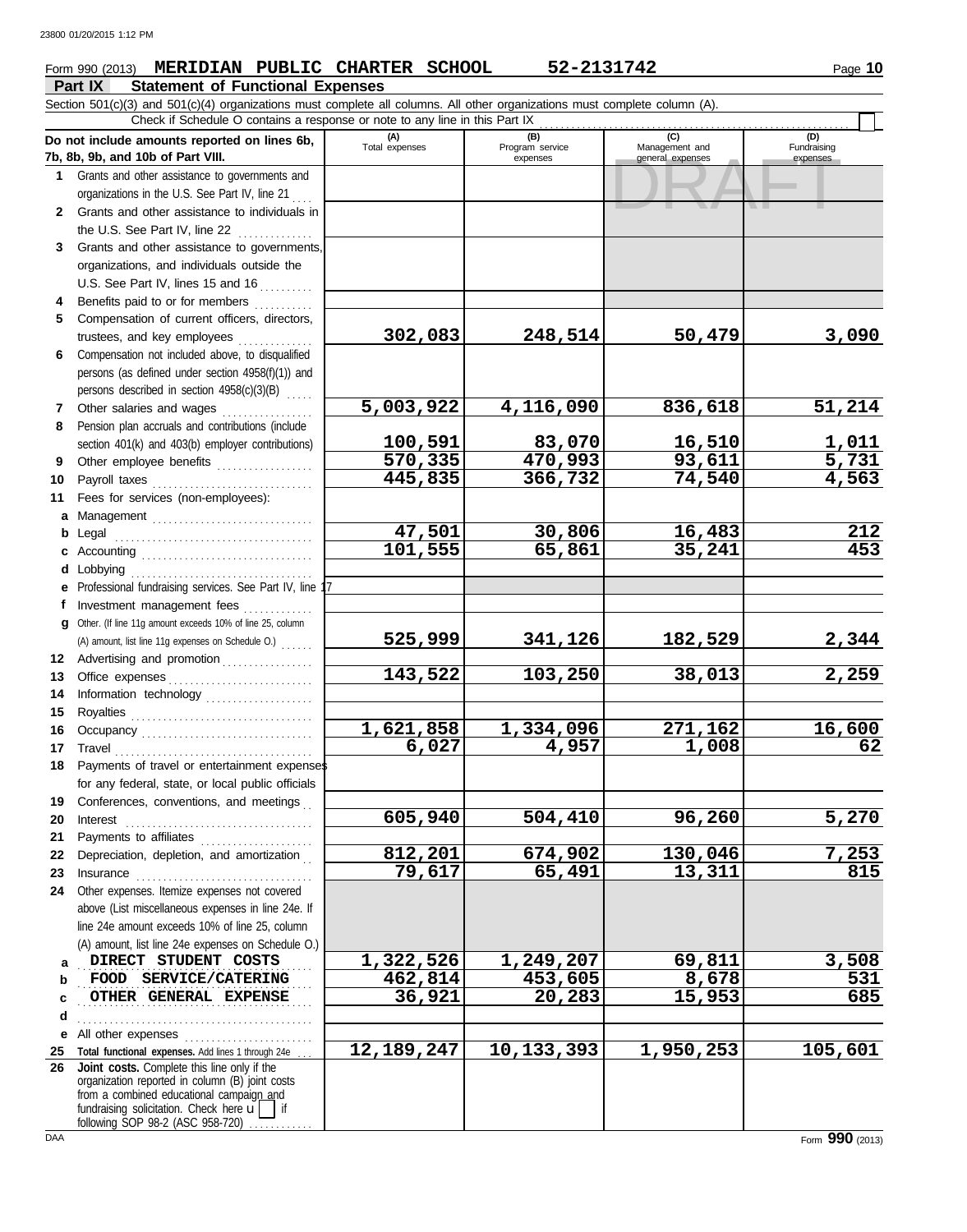| Part X<br>(A)<br>(B)<br>Beginning of year<br>End of year<br>201,642<br>$-491,190$<br>1 <sub>m</sub><br>Cash-non-interest bearing<br>1<br>3,010,142<br>3,369,962<br>$\sqrt{2}$<br>2<br>403,756<br>889,330<br>$3-$<br>3<br>. .<br>4<br>4<br>Loans and other receivables from current and former officers, directors,<br>5<br>trustees, key employees, and highest compensated employees.<br>5<br>Loans and other receivables from other disqualified persons (as defined under section<br>6<br>4958(f)(1)), persons described in section 4958(c)(3)(B), and contributing employers and<br>sponsoring organizations of section 501(c)(9) voluntary employees' beneficiary<br>6<br>organizations (see instructions). Complete Part II of Schedule L [111] [11]<br>Assets<br>$\overline{7}$<br>7<br>8<br>Inventories for sale or use<br>8<br>72,484<br>125,375<br>9<br>9<br>10a Land, buildings, and equipment: cost or<br>other basis. Complete Part VI of Schedule D    10a   18, 371, 538<br>345, 437<br>15,533,657<br>10 <sub>c</sub><br>11<br>11<br>12<br>12<br>13<br>13<br>192,526<br>14<br>Intangible assets<br>14<br>30,990<br>$293,604$ 15<br>15<br>20,580,139<br>4,379,956 16<br>16<br>901, 912<br>988,297<br>17<br>17<br>18<br>18<br>298,619<br>19<br>19<br>20<br>20<br>21<br>Escrow or custodial account liability. Complete Part IV of Schedule D<br>21<br>22<br>Loans and other payables to current and former officers, directors,<br>Liabilities<br>trustees, key employees, highest compensated employees, and<br>disqualified persons. Complete Part II of Schedule L<br>22<br>23<br>23 Secured mortgages and notes payable to unrelated third parties<br>24<br>24 Unsecured notes and loans payable to unrelated third parties<br>Other liabilities (including federal income tax, payables to related third<br>25<br>parties, and other liabilities not included on lines 17-24). Complete Part X<br>90,672<br>208,801<br>25<br>of Schedule D<br>1,291,203<br>14,005,588<br>26<br>Organizations that follow SFAS 117 (ASC 958), check here $\mathbf{u}[\overline{X}]$ and<br>Net Assets or Fund Balances<br>complete lines 27 through 29, and lines 33 and 34.<br>3,088,753<br>6,574,551<br>27<br>Unrestricted net assets<br>27<br>Temporarily restricted net assets<br>28<br>28<br>29<br>29<br>Organizations that do not follow SFAS 117 (ASC 958), check here u<br>and<br>complete lines 30 through 34. |    | Form 990 (2013) MERIDIAN PUBLIC CHARTER SCHOOL     | 52-2131742 |    | Page 11                   |
|--------------------------------------------------------------------------------------------------------------------------------------------------------------------------------------------------------------------------------------------------------------------------------------------------------------------------------------------------------------------------------------------------------------------------------------------------------------------------------------------------------------------------------------------------------------------------------------------------------------------------------------------------------------------------------------------------------------------------------------------------------------------------------------------------------------------------------------------------------------------------------------------------------------------------------------------------------------------------------------------------------------------------------------------------------------------------------------------------------------------------------------------------------------------------------------------------------------------------------------------------------------------------------------------------------------------------------------------------------------------------------------------------------------------------------------------------------------------------------------------------------------------------------------------------------------------------------------------------------------------------------------------------------------------------------------------------------------------------------------------------------------------------------------------------------------------------------------------------------------------------------------------------------------------------------------------------------------------------------------------------------------------------------------------------------------------------------------------------------------------------------------------------------------------------------------------------------------------------------------------------------------------------------------------------------------------------------------------------------------------------------------------------------------------------|----|----------------------------------------------------|------------|----|---------------------------|
|                                                                                                                                                                                                                                                                                                                                                                                                                                                                                                                                                                                                                                                                                                                                                                                                                                                                                                                                                                                                                                                                                                                                                                                                                                                                                                                                                                                                                                                                                                                                                                                                                                                                                                                                                                                                                                                                                                                                                                                                                                                                                                                                                                                                                                                                                                                                                                                                                          |    | <b>Balance Sheet</b>                               |            |    |                           |
|                                                                                                                                                                                                                                                                                                                                                                                                                                                                                                                                                                                                                                                                                                                                                                                                                                                                                                                                                                                                                                                                                                                                                                                                                                                                                                                                                                                                                                                                                                                                                                                                                                                                                                                                                                                                                                                                                                                                                                                                                                                                                                                                                                                                                                                                                                                                                                                                                          |    |                                                    |            |    |                           |
|                                                                                                                                                                                                                                                                                                                                                                                                                                                                                                                                                                                                                                                                                                                                                                                                                                                                                                                                                                                                                                                                                                                                                                                                                                                                                                                                                                                                                                                                                                                                                                                                                                                                                                                                                                                                                                                                                                                                                                                                                                                                                                                                                                                                                                                                                                                                                                                                                          |    |                                                    |            |    |                           |
|                                                                                                                                                                                                                                                                                                                                                                                                                                                                                                                                                                                                                                                                                                                                                                                                                                                                                                                                                                                                                                                                                                                                                                                                                                                                                                                                                                                                                                                                                                                                                                                                                                                                                                                                                                                                                                                                                                                                                                                                                                                                                                                                                                                                                                                                                                                                                                                                                          |    |                                                    |            |    |                           |
|                                                                                                                                                                                                                                                                                                                                                                                                                                                                                                                                                                                                                                                                                                                                                                                                                                                                                                                                                                                                                                                                                                                                                                                                                                                                                                                                                                                                                                                                                                                                                                                                                                                                                                                                                                                                                                                                                                                                                                                                                                                                                                                                                                                                                                                                                                                                                                                                                          |    |                                                    |            |    |                           |
|                                                                                                                                                                                                                                                                                                                                                                                                                                                                                                                                                                                                                                                                                                                                                                                                                                                                                                                                                                                                                                                                                                                                                                                                                                                                                                                                                                                                                                                                                                                                                                                                                                                                                                                                                                                                                                                                                                                                                                                                                                                                                                                                                                                                                                                                                                                                                                                                                          |    |                                                    |            |    |                           |
|                                                                                                                                                                                                                                                                                                                                                                                                                                                                                                                                                                                                                                                                                                                                                                                                                                                                                                                                                                                                                                                                                                                                                                                                                                                                                                                                                                                                                                                                                                                                                                                                                                                                                                                                                                                                                                                                                                                                                                                                                                                                                                                                                                                                                                                                                                                                                                                                                          |    |                                                    |            |    |                           |
|                                                                                                                                                                                                                                                                                                                                                                                                                                                                                                                                                                                                                                                                                                                                                                                                                                                                                                                                                                                                                                                                                                                                                                                                                                                                                                                                                                                                                                                                                                                                                                                                                                                                                                                                                                                                                                                                                                                                                                                                                                                                                                                                                                                                                                                                                                                                                                                                                          |    |                                                    |            |    |                           |
|                                                                                                                                                                                                                                                                                                                                                                                                                                                                                                                                                                                                                                                                                                                                                                                                                                                                                                                                                                                                                                                                                                                                                                                                                                                                                                                                                                                                                                                                                                                                                                                                                                                                                                                                                                                                                                                                                                                                                                                                                                                                                                                                                                                                                                                                                                                                                                                                                          |    |                                                    |            |    |                           |
|                                                                                                                                                                                                                                                                                                                                                                                                                                                                                                                                                                                                                                                                                                                                                                                                                                                                                                                                                                                                                                                                                                                                                                                                                                                                                                                                                                                                                                                                                                                                                                                                                                                                                                                                                                                                                                                                                                                                                                                                                                                                                                                                                                                                                                                                                                                                                                                                                          |    |                                                    |            |    |                           |
|                                                                                                                                                                                                                                                                                                                                                                                                                                                                                                                                                                                                                                                                                                                                                                                                                                                                                                                                                                                                                                                                                                                                                                                                                                                                                                                                                                                                                                                                                                                                                                                                                                                                                                                                                                                                                                                                                                                                                                                                                                                                                                                                                                                                                                                                                                                                                                                                                          |    |                                                    |            |    |                           |
|                                                                                                                                                                                                                                                                                                                                                                                                                                                                                                                                                                                                                                                                                                                                                                                                                                                                                                                                                                                                                                                                                                                                                                                                                                                                                                                                                                                                                                                                                                                                                                                                                                                                                                                                                                                                                                                                                                                                                                                                                                                                                                                                                                                                                                                                                                                                                                                                                          |    |                                                    |            |    |                           |
|                                                                                                                                                                                                                                                                                                                                                                                                                                                                                                                                                                                                                                                                                                                                                                                                                                                                                                                                                                                                                                                                                                                                                                                                                                                                                                                                                                                                                                                                                                                                                                                                                                                                                                                                                                                                                                                                                                                                                                                                                                                                                                                                                                                                                                                                                                                                                                                                                          |    |                                                    |            |    |                           |
|                                                                                                                                                                                                                                                                                                                                                                                                                                                                                                                                                                                                                                                                                                                                                                                                                                                                                                                                                                                                                                                                                                                                                                                                                                                                                                                                                                                                                                                                                                                                                                                                                                                                                                                                                                                                                                                                                                                                                                                                                                                                                                                                                                                                                                                                                                                                                                                                                          |    |                                                    |            |    |                           |
|                                                                                                                                                                                                                                                                                                                                                                                                                                                                                                                                                                                                                                                                                                                                                                                                                                                                                                                                                                                                                                                                                                                                                                                                                                                                                                                                                                                                                                                                                                                                                                                                                                                                                                                                                                                                                                                                                                                                                                                                                                                                                                                                                                                                                                                                                                                                                                                                                          |    |                                                    |            |    |                           |
|                                                                                                                                                                                                                                                                                                                                                                                                                                                                                                                                                                                                                                                                                                                                                                                                                                                                                                                                                                                                                                                                                                                                                                                                                                                                                                                                                                                                                                                                                                                                                                                                                                                                                                                                                                                                                                                                                                                                                                                                                                                                                                                                                                                                                                                                                                                                                                                                                          |    |                                                    |            |    |                           |
|                                                                                                                                                                                                                                                                                                                                                                                                                                                                                                                                                                                                                                                                                                                                                                                                                                                                                                                                                                                                                                                                                                                                                                                                                                                                                                                                                                                                                                                                                                                                                                                                                                                                                                                                                                                                                                                                                                                                                                                                                                                                                                                                                                                                                                                                                                                                                                                                                          |    |                                                    |            |    |                           |
|                                                                                                                                                                                                                                                                                                                                                                                                                                                                                                                                                                                                                                                                                                                                                                                                                                                                                                                                                                                                                                                                                                                                                                                                                                                                                                                                                                                                                                                                                                                                                                                                                                                                                                                                                                                                                                                                                                                                                                                                                                                                                                                                                                                                                                                                                                                                                                                                                          |    |                                                    |            |    |                           |
|                                                                                                                                                                                                                                                                                                                                                                                                                                                                                                                                                                                                                                                                                                                                                                                                                                                                                                                                                                                                                                                                                                                                                                                                                                                                                                                                                                                                                                                                                                                                                                                                                                                                                                                                                                                                                                                                                                                                                                                                                                                                                                                                                                                                                                                                                                                                                                                                                          |    |                                                    |            |    |                           |
|                                                                                                                                                                                                                                                                                                                                                                                                                                                                                                                                                                                                                                                                                                                                                                                                                                                                                                                                                                                                                                                                                                                                                                                                                                                                                                                                                                                                                                                                                                                                                                                                                                                                                                                                                                                                                                                                                                                                                                                                                                                                                                                                                                                                                                                                                                                                                                                                                          |    |                                                    |            |    |                           |
|                                                                                                                                                                                                                                                                                                                                                                                                                                                                                                                                                                                                                                                                                                                                                                                                                                                                                                                                                                                                                                                                                                                                                                                                                                                                                                                                                                                                                                                                                                                                                                                                                                                                                                                                                                                                                                                                                                                                                                                                                                                                                                                                                                                                                                                                                                                                                                                                                          |    |                                                    |            |    |                           |
|                                                                                                                                                                                                                                                                                                                                                                                                                                                                                                                                                                                                                                                                                                                                                                                                                                                                                                                                                                                                                                                                                                                                                                                                                                                                                                                                                                                                                                                                                                                                                                                                                                                                                                                                                                                                                                                                                                                                                                                                                                                                                                                                                                                                                                                                                                                                                                                                                          |    |                                                    |            |    |                           |
|                                                                                                                                                                                                                                                                                                                                                                                                                                                                                                                                                                                                                                                                                                                                                                                                                                                                                                                                                                                                                                                                                                                                                                                                                                                                                                                                                                                                                                                                                                                                                                                                                                                                                                                                                                                                                                                                                                                                                                                                                                                                                                                                                                                                                                                                                                                                                                                                                          |    |                                                    |            |    |                           |
|                                                                                                                                                                                                                                                                                                                                                                                                                                                                                                                                                                                                                                                                                                                                                                                                                                                                                                                                                                                                                                                                                                                                                                                                                                                                                                                                                                                                                                                                                                                                                                                                                                                                                                                                                                                                                                                                                                                                                                                                                                                                                                                                                                                                                                                                                                                                                                                                                          |    |                                                    |            |    |                           |
|                                                                                                                                                                                                                                                                                                                                                                                                                                                                                                                                                                                                                                                                                                                                                                                                                                                                                                                                                                                                                                                                                                                                                                                                                                                                                                                                                                                                                                                                                                                                                                                                                                                                                                                                                                                                                                                                                                                                                                                                                                                                                                                                                                                                                                                                                                                                                                                                                          |    |                                                    |            |    |                           |
|                                                                                                                                                                                                                                                                                                                                                                                                                                                                                                                                                                                                                                                                                                                                                                                                                                                                                                                                                                                                                                                                                                                                                                                                                                                                                                                                                                                                                                                                                                                                                                                                                                                                                                                                                                                                                                                                                                                                                                                                                                                                                                                                                                                                                                                                                                                                                                                                                          |    |                                                    |            |    |                           |
|                                                                                                                                                                                                                                                                                                                                                                                                                                                                                                                                                                                                                                                                                                                                                                                                                                                                                                                                                                                                                                                                                                                                                                                                                                                                                                                                                                                                                                                                                                                                                                                                                                                                                                                                                                                                                                                                                                                                                                                                                                                                                                                                                                                                                                                                                                                                                                                                                          |    |                                                    |            |    |                           |
|                                                                                                                                                                                                                                                                                                                                                                                                                                                                                                                                                                                                                                                                                                                                                                                                                                                                                                                                                                                                                                                                                                                                                                                                                                                                                                                                                                                                                                                                                                                                                                                                                                                                                                                                                                                                                                                                                                                                                                                                                                                                                                                                                                                                                                                                                                                                                                                                                          |    |                                                    |            |    |                           |
|                                                                                                                                                                                                                                                                                                                                                                                                                                                                                                                                                                                                                                                                                                                                                                                                                                                                                                                                                                                                                                                                                                                                                                                                                                                                                                                                                                                                                                                                                                                                                                                                                                                                                                                                                                                                                                                                                                                                                                                                                                                                                                                                                                                                                                                                                                                                                                                                                          |    |                                                    |            |    | 308,490                   |
|                                                                                                                                                                                                                                                                                                                                                                                                                                                                                                                                                                                                                                                                                                                                                                                                                                                                                                                                                                                                                                                                                                                                                                                                                                                                                                                                                                                                                                                                                                                                                                                                                                                                                                                                                                                                                                                                                                                                                                                                                                                                                                                                                                                                                                                                                                                                                                                                                          |    |                                                    |            |    |                           |
|                                                                                                                                                                                                                                                                                                                                                                                                                                                                                                                                                                                                                                                                                                                                                                                                                                                                                                                                                                                                                                                                                                                                                                                                                                                                                                                                                                                                                                                                                                                                                                                                                                                                                                                                                                                                                                                                                                                                                                                                                                                                                                                                                                                                                                                                                                                                                                                                                          |    |                                                    |            |    |                           |
|                                                                                                                                                                                                                                                                                                                                                                                                                                                                                                                                                                                                                                                                                                                                                                                                                                                                                                                                                                                                                                                                                                                                                                                                                                                                                                                                                                                                                                                                                                                                                                                                                                                                                                                                                                                                                                                                                                                                                                                                                                                                                                                                                                                                                                                                                                                                                                                                                          |    |                                                    |            |    |                           |
|                                                                                                                                                                                                                                                                                                                                                                                                                                                                                                                                                                                                                                                                                                                                                                                                                                                                                                                                                                                                                                                                                                                                                                                                                                                                                                                                                                                                                                                                                                                                                                                                                                                                                                                                                                                                                                                                                                                                                                                                                                                                                                                                                                                                                                                                                                                                                                                                                          |    |                                                    |            |    |                           |
|                                                                                                                                                                                                                                                                                                                                                                                                                                                                                                                                                                                                                                                                                                                                                                                                                                                                                                                                                                                                                                                                                                                                                                                                                                                                                                                                                                                                                                                                                                                                                                                                                                                                                                                                                                                                                                                                                                                                                                                                                                                                                                                                                                                                                                                                                                                                                                                                                          |    |                                                    |            |    |                           |
|                                                                                                                                                                                                                                                                                                                                                                                                                                                                                                                                                                                                                                                                                                                                                                                                                                                                                                                                                                                                                                                                                                                                                                                                                                                                                                                                                                                                                                                                                                                                                                                                                                                                                                                                                                                                                                                                                                                                                                                                                                                                                                                                                                                                                                                                                                                                                                                                                          |    |                                                    |            |    | 12,500,000                |
|                                                                                                                                                                                                                                                                                                                                                                                                                                                                                                                                                                                                                                                                                                                                                                                                                                                                                                                                                                                                                                                                                                                                                                                                                                                                                                                                                                                                                                                                                                                                                                                                                                                                                                                                                                                                                                                                                                                                                                                                                                                                                                                                                                                                                                                                                                                                                                                                                          |    |                                                    |            |    |                           |
|                                                                                                                                                                                                                                                                                                                                                                                                                                                                                                                                                                                                                                                                                                                                                                                                                                                                                                                                                                                                                                                                                                                                                                                                                                                                                                                                                                                                                                                                                                                                                                                                                                                                                                                                                                                                                                                                                                                                                                                                                                                                                                                                                                                                                                                                                                                                                                                                                          |    |                                                    |            |    |                           |
|                                                                                                                                                                                                                                                                                                                                                                                                                                                                                                                                                                                                                                                                                                                                                                                                                                                                                                                                                                                                                                                                                                                                                                                                                                                                                                                                                                                                                                                                                                                                                                                                                                                                                                                                                                                                                                                                                                                                                                                                                                                                                                                                                                                                                                                                                                                                                                                                                          |    |                                                    |            |    |                           |
|                                                                                                                                                                                                                                                                                                                                                                                                                                                                                                                                                                                                                                                                                                                                                                                                                                                                                                                                                                                                                                                                                                                                                                                                                                                                                                                                                                                                                                                                                                                                                                                                                                                                                                                                                                                                                                                                                                                                                                                                                                                                                                                                                                                                                                                                                                                                                                                                                          |    |                                                    |            |    |                           |
|                                                                                                                                                                                                                                                                                                                                                                                                                                                                                                                                                                                                                                                                                                                                                                                                                                                                                                                                                                                                                                                                                                                                                                                                                                                                                                                                                                                                                                                                                                                                                                                                                                                                                                                                                                                                                                                                                                                                                                                                                                                                                                                                                                                                                                                                                                                                                                                                                          |    |                                                    |            |    |                           |
|                                                                                                                                                                                                                                                                                                                                                                                                                                                                                                                                                                                                                                                                                                                                                                                                                                                                                                                                                                                                                                                                                                                                                                                                                                                                                                                                                                                                                                                                                                                                                                                                                                                                                                                                                                                                                                                                                                                                                                                                                                                                                                                                                                                                                                                                                                                                                                                                                          |    |                                                    |            |    |                           |
|                                                                                                                                                                                                                                                                                                                                                                                                                                                                                                                                                                                                                                                                                                                                                                                                                                                                                                                                                                                                                                                                                                                                                                                                                                                                                                                                                                                                                                                                                                                                                                                                                                                                                                                                                                                                                                                                                                                                                                                                                                                                                                                                                                                                                                                                                                                                                                                                                          |    |                                                    |            |    |                           |
|                                                                                                                                                                                                                                                                                                                                                                                                                                                                                                                                                                                                                                                                                                                                                                                                                                                                                                                                                                                                                                                                                                                                                                                                                                                                                                                                                                                                                                                                                                                                                                                                                                                                                                                                                                                                                                                                                                                                                                                                                                                                                                                                                                                                                                                                                                                                                                                                                          |    |                                                    |            |    |                           |
|                                                                                                                                                                                                                                                                                                                                                                                                                                                                                                                                                                                                                                                                                                                                                                                                                                                                                                                                                                                                                                                                                                                                                                                                                                                                                                                                                                                                                                                                                                                                                                                                                                                                                                                                                                                                                                                                                                                                                                                                                                                                                                                                                                                                                                                                                                                                                                                                                          |    |                                                    |            |    |                           |
|                                                                                                                                                                                                                                                                                                                                                                                                                                                                                                                                                                                                                                                                                                                                                                                                                                                                                                                                                                                                                                                                                                                                                                                                                                                                                                                                                                                                                                                                                                                                                                                                                                                                                                                                                                                                                                                                                                                                                                                                                                                                                                                                                                                                                                                                                                                                                                                                                          |    |                                                    |            |    |                           |
|                                                                                                                                                                                                                                                                                                                                                                                                                                                                                                                                                                                                                                                                                                                                                                                                                                                                                                                                                                                                                                                                                                                                                                                                                                                                                                                                                                                                                                                                                                                                                                                                                                                                                                                                                                                                                                                                                                                                                                                                                                                                                                                                                                                                                                                                                                                                                                                                                          |    |                                                    |            |    |                           |
|                                                                                                                                                                                                                                                                                                                                                                                                                                                                                                                                                                                                                                                                                                                                                                                                                                                                                                                                                                                                                                                                                                                                                                                                                                                                                                                                                                                                                                                                                                                                                                                                                                                                                                                                                                                                                                                                                                                                                                                                                                                                                                                                                                                                                                                                                                                                                                                                                          | 30 | Capital stock or trust principal, or current funds |            | 30 |                           |
| 31<br>31                                                                                                                                                                                                                                                                                                                                                                                                                                                                                                                                                                                                                                                                                                                                                                                                                                                                                                                                                                                                                                                                                                                                                                                                                                                                                                                                                                                                                                                                                                                                                                                                                                                                                                                                                                                                                                                                                                                                                                                                                                                                                                                                                                                                                                                                                                                                                                                                                 |    |                                                    |            |    |                           |
| Retained earnings, endowment, accumulated income, or other funds<br>32<br>32                                                                                                                                                                                                                                                                                                                                                                                                                                                                                                                                                                                                                                                                                                                                                                                                                                                                                                                                                                                                                                                                                                                                                                                                                                                                                                                                                                                                                                                                                                                                                                                                                                                                                                                                                                                                                                                                                                                                                                                                                                                                                                                                                                                                                                                                                                                                             |    |                                                    |            |    |                           |
| 3,088,753<br>33<br>33                                                                                                                                                                                                                                                                                                                                                                                                                                                                                                                                                                                                                                                                                                                                                                                                                                                                                                                                                                                                                                                                                                                                                                                                                                                                                                                                                                                                                                                                                                                                                                                                                                                                                                                                                                                                                                                                                                                                                                                                                                                                                                                                                                                                                                                                                                                                                                                                    |    |                                                    |            |    | $\overline{6}$ , 574, 551 |
| <u>4,379,956 </u><br>34<br>34                                                                                                                                                                                                                                                                                                                                                                                                                                                                                                                                                                                                                                                                                                                                                                                                                                                                                                                                                                                                                                                                                                                                                                                                                                                                                                                                                                                                                                                                                                                                                                                                                                                                                                                                                                                                                                                                                                                                                                                                                                                                                                                                                                                                                                                                                                                                                                                            |    |                                                    |            |    | 20,580,139                |

Form **990** (2013)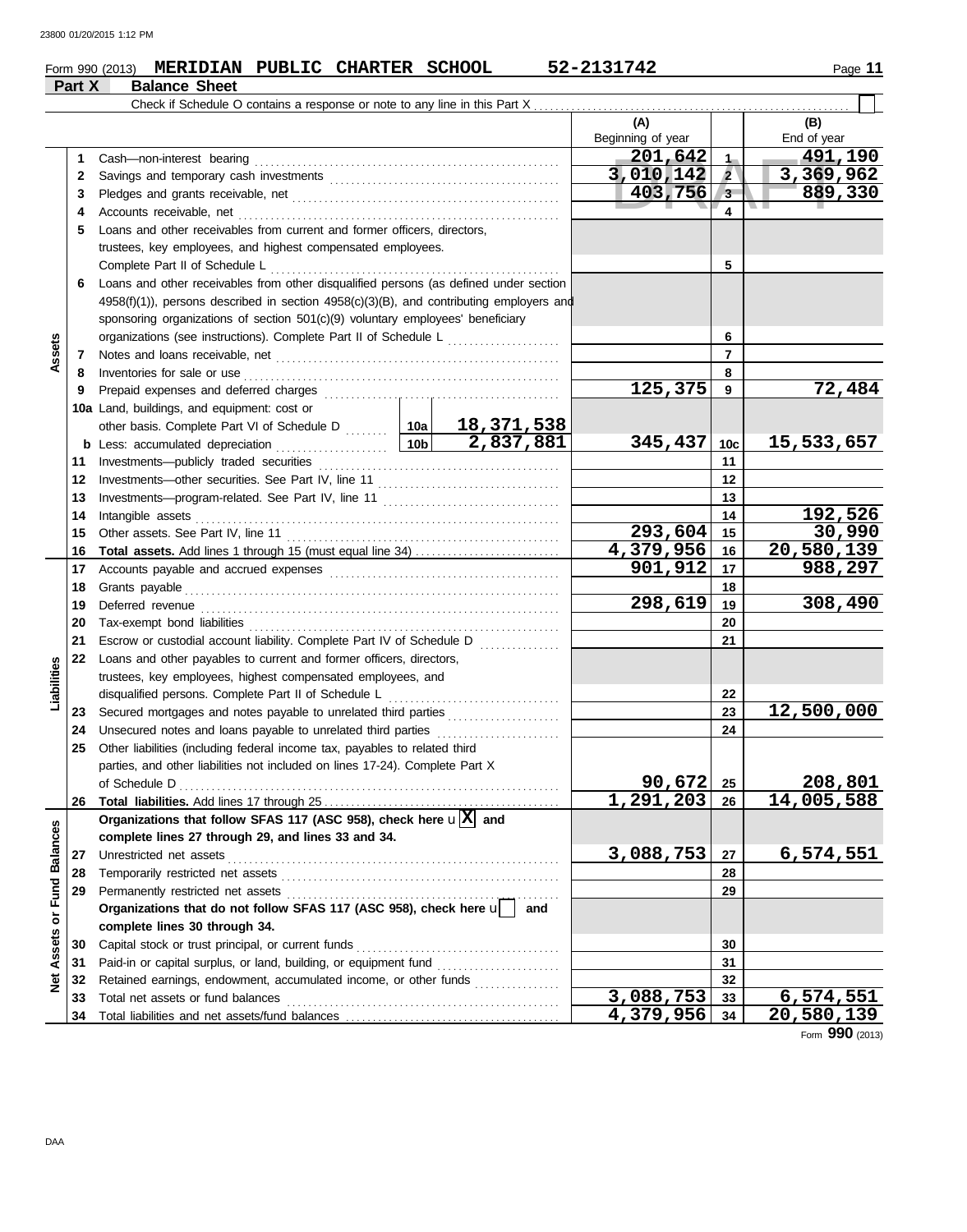|    | 52-2131742<br>Form 990 (2013) MERIDIAN PUBLIC CHARTER SCHOOL                                                   |                |                |             | Page 12 |
|----|----------------------------------------------------------------------------------------------------------------|----------------|----------------|-------------|---------|
|    | <b>Reconciliation of Net Assets</b><br>Part XI                                                                 |                |                |             |         |
|    |                                                                                                                |                |                |             |         |
| 1  |                                                                                                                | $\mathbf{1}$   |                | 11,851,274  |         |
| 2  |                                                                                                                | $\overline{2}$ |                | 12,189,247  |         |
| 3  | Revenue less expenses. Subtract line 2 from line 1                                                             | $3-$           |                | $-337,973$  |         |
| 4  | Net assets or fund balances at beginning of year (must equal Part X, line 33, column (A))                      | $\overline{4}$ |                | 3,088,753   |         |
| 5  |                                                                                                                | 5              |                |             |         |
| 6  |                                                                                                                | 6              |                |             |         |
| 7  | Investment expenses                                                                                            | $\overline{7}$ |                |             |         |
| 8  |                                                                                                                | 8              |                | 349,442     |         |
| 9  |                                                                                                                | 9              |                | 3,474,329   |         |
| 10 | Net assets or fund balances at end of year. Combine lines 3 through 9 (must equal Part X, line                 |                |                |             |         |
|    | 33, column (B))                                                                                                | 10             |                | 6,574,551   |         |
|    | <b>Financial Statements and Reporting</b><br>Part XII                                                          |                |                |             |         |
|    |                                                                                                                |                |                |             |         |
|    |                                                                                                                |                |                | Yes         | No      |
| 1  | $ \mathbf{X} $ Accrual<br>Accounting method used to prepare the Form 990:     Cash<br>Other                    |                |                |             |         |
|    | If the organization changed its method of accounting from a prior year or checked "Other," explain in          |                |                |             |         |
|    | Schedule O.                                                                                                    |                |                |             |         |
|    | 2a Were the organization's financial statements compiled or reviewed by an independent accountant?             |                | 2a             |             | X       |
|    | If "Yes," check a box below to indicate whether the financial statements for the year were compiled or         |                |                |             |         |
|    | reviewed on a separate basis, consolidated basis, or both:                                                     |                |                |             |         |
|    | Both consolidated and separate basis<br>Separate basis<br>Consolidated basis<br>$\perp$                        |                |                |             |         |
|    | <b>b</b> Were the organization's financial statements audited by an independent accountant?                    |                | 2b             | х           |         |
|    | If "Yes," check a box below to indicate whether the financial statements for the year were audited on a        |                |                |             |         |
|    | separate basis, consolidated basis, or both:                                                                   |                |                |             |         |
|    | Separate basis $ \mathbf{X} $ Consolidated basis<br>  Both consolidated and separate basis                     |                |                |             |         |
|    | c If "Yes" to line 2a or 2b, does the organization have a committee that assumes responsibility for oversight  |                |                |             |         |
|    | of the audit, review, or compilation of its financial statements and selection of an independent accountant?   |                | 2c             | X           |         |
|    | If the organization changed either its oversight process or selection process during the tax year, explain in  |                |                |             |         |
|    | Schedule O.                                                                                                    |                |                |             |         |
|    | 3a As a result of a federal award, was the organization required to undergo an audit or audits as set forth in |                |                |             |         |
|    | the Single Audit Act and OMB Circular A-133?                                                                   |                | 3a             | $\mathbf X$ |         |
|    | b If "Yes," did the organization undergo the required audit or audits? If the organization did not undergo the |                |                |             |         |
|    |                                                                                                                |                | 3 <sub>b</sub> | X           |         |
|    |                                                                                                                |                |                | <b>000</b>  |         |

Form **990** (2013)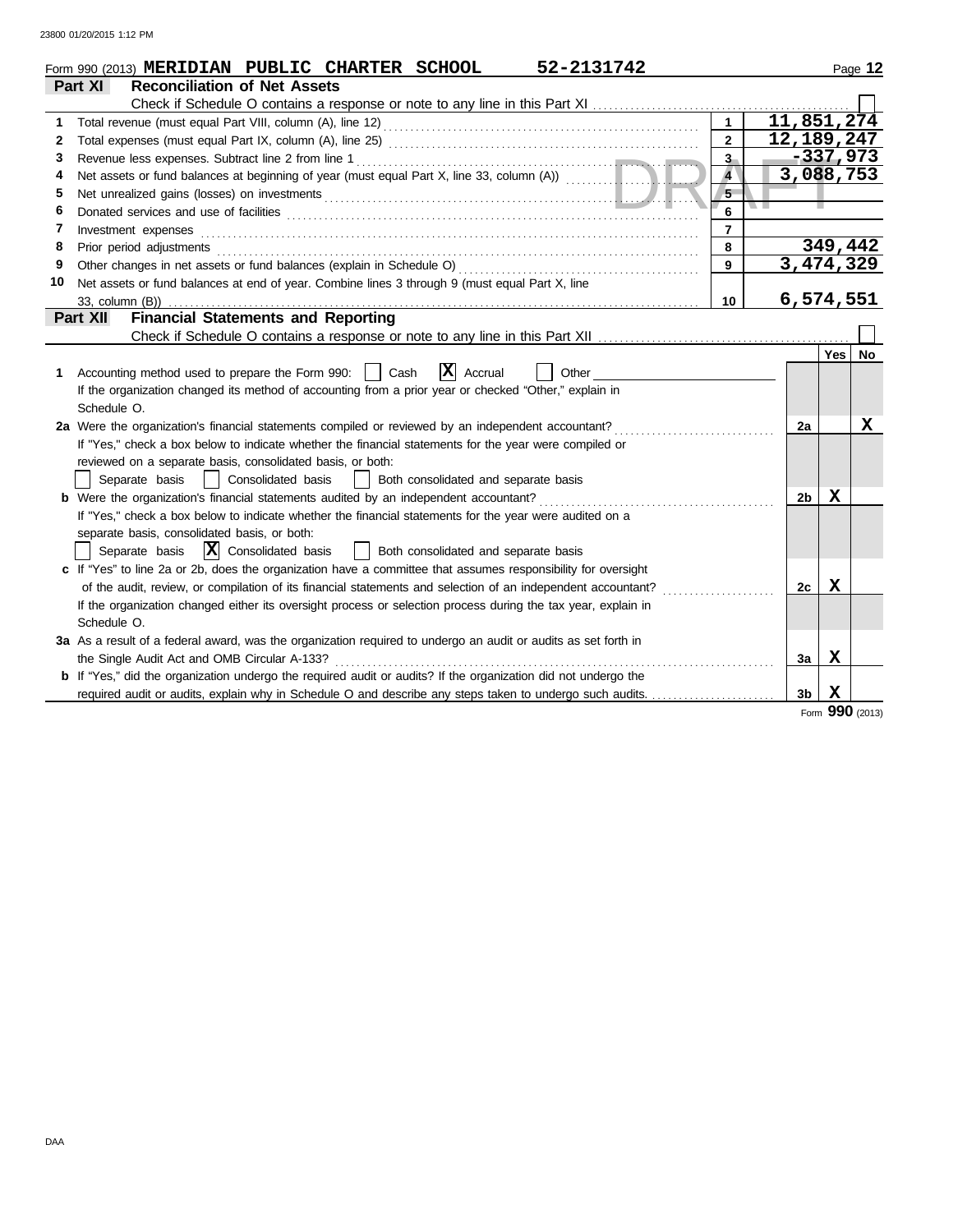23800 01/20/2015 1:12 PM

| Complete if the organization is a section 501(c)(3) organization or a section<br>4947(a)(1) nonexempt charitable trust.<br>u Attach to Form 990 or Form 990-EZ.<br>Open to Public<br>Department of the Treasury<br><b>Inspection</b><br>u Information about Schedule A (Form 990 or 990-EZ) and its instructions is at www.irs.gov/form990.<br>Internal Revenue Service<br>Employer identification number<br>Name of the organization<br>52-2131742<br>MERIDIAN PUBLIC CHARTER SCHOOL<br>Part I<br>Reason for Public Charity Status (All organizations must complete this part.) See instructions.<br>The organization is not a private foundation because it is: (For lines 1 through 11, check only one box.)<br>A church, convention of churches, or association of churches described in section 170(b)(1)(A)(i).<br>1<br>Ιx<br>A school described in section 170(b)(1)(A)(ii). (Attach Schedule E.)<br>2<br>3<br>A hospital or a cooperative hospital service organization described in section 170(b)(1)(A)(iii).<br>A medical research organization operated in conjunction with a hospital described in section 170(b)(1)(A)(iii). Enter the hospital's name,<br>4<br>city, and state: effective contains and state:<br>An organization operated for the benefit of a college or university owned or operated by a governmental unit described in<br>5<br>section 170(b)(1)(A)(iv). (Complete Part II.)<br>A federal, state, or local government or governmental unit described in section 170(b)(1)(A)(v).<br>6<br>7<br>An organization that normally receives a substantial part of its support from a governmental unit or from the general public<br>described in section 170(b)(1)(A)(vi). (Complete Part II.)<br>A community trust described in section 170(b)(1)(A)(vi). (Complete Part II.)<br>8<br>9<br>An organization that normally receives: (1) more than 33 1/3% of its support from contributions, membership fees, and gross<br>receipts from activities related to its exempt functions—subject to certain exceptions, and (2) no more than 33 1/3% of its<br>support from gross investment income and unrelated business taxable income (less section 511 tax) from businesses<br>acquired by the organization after June 30, 1975. See section 509(a)(2). (Complete Part III.)<br>An organization organized and operated exclusively to test for public safety. See section 509(a)(4).<br>10<br>An organization organized and operated exclusively for the benefit of, to perform the functions of, or to carry out the<br>11<br>purposes of one or more publicly supported organizations described in section 509(a)(1) or section 509(a)(2). See section<br>509(a)(3). Check the box that describes the type of supporting organization and complete lines 11e through 11h.<br>Type III-Functionally integrated<br>Type II<br>d<br>Type III-Non-functionally integrated<br>Type I<br>b<br>C<br>a<br>By checking this box, I certify that the organization is not controlled directly or indirectly by one or more disqualified persons<br>е<br>other than foundation managers and other than one or more publicly supported organizations described in section 509(a)(1)<br>or section $509(a)(2)$ .<br>If the organization received a written determination from the IRS that it is a Type I, Type II, or Type III supporting<br>f<br>organization, check this box<br>Since August 17, 2006, has the organization accepted any gift or contribution from any of the<br>g<br>following persons?<br>A person who directly or indirectly controls, either alone or together with persons described in (ii) and<br>Yes<br>No<br>11g(i)<br>11g(ii)<br>(iii) A 35% controlled entity of a person described in (i) or (ii) above?<br> 11g(iii) <br>Provide the following information about the supported organization(s).<br>h.<br>(iv) Is the organization<br>(v) Did you notify<br>$(vi)$ is the<br>(i) Name of supported<br>(ii) EIN<br>(iii) Type of organization<br>(vii) Amount of monetary<br>the organization in<br>lorganization in col.<br>organization<br>in col. (i) listed in your<br>(described on lines 1-9<br>support<br>col. (i) of your<br>(i) organized in the<br>governing document?<br>above or IRC section<br>support?<br>U.S.?<br>(see instructions))<br>Yes<br>No<br>Yes<br>Yes<br>No<br>No<br>(A) | <b>SCHEDULE A</b>    | <b>Public Charity Status and Public Support</b> |  |  |  | OMB No. 1545-0047 |
|---------------------------------------------------------------------------------------------------------------------------------------------------------------------------------------------------------------------------------------------------------------------------------------------------------------------------------------------------------------------------------------------------------------------------------------------------------------------------------------------------------------------------------------------------------------------------------------------------------------------------------------------------------------------------------------------------------------------------------------------------------------------------------------------------------------------------------------------------------------------------------------------------------------------------------------------------------------------------------------------------------------------------------------------------------------------------------------------------------------------------------------------------------------------------------------------------------------------------------------------------------------------------------------------------------------------------------------------------------------------------------------------------------------------------------------------------------------------------------------------------------------------------------------------------------------------------------------------------------------------------------------------------------------------------------------------------------------------------------------------------------------------------------------------------------------------------------------------------------------------------------------------------------------------------------------------------------------------------------------------------------------------------------------------------------------------------------------------------------------------------------------------------------------------------------------------------------------------------------------------------------------------------------------------------------------------------------------------------------------------------------------------------------------------------------------------------------------------------------------------------------------------------------------------------------------------------------------------------------------------------------------------------------------------------------------------------------------------------------------------------------------------------------------------------------------------------------------------------------------------------------------------------------------------------------------------------------------------------------------------------------------------------------------------------------------------------------------------------------------------------------------------------------------------------------------------------------------------------------------------------------------------------------------------------------------------------------------------------------------------------------------------------------------------------------------------------------------------------------------------------------------------------------------------------------------------------------------------------------------------------------------------------------------------------------------------------------------------------------------------------------------------------------------------------------------------------------------------------------------------------------------------------------------------------------------------------------------------------------------------------------------------------------------------------------------------------------------------------------------------------------------------------------------------------------------------------------------------------------------------------------------------------------------------------------------------------------------------------|----------------------|-------------------------------------------------|--|--|--|-------------------|
|                                                                                                                                                                                                                                                                                                                                                                                                                                                                                                                                                                                                                                                                                                                                                                                                                                                                                                                                                                                                                                                                                                                                                                                                                                                                                                                                                                                                                                                                                                                                                                                                                                                                                                                                                                                                                                                                                                                                                                                                                                                                                                                                                                                                                                                                                                                                                                                                                                                                                                                                                                                                                                                                                                                                                                                                                                                                                                                                                                                                                                                                                                                                                                                                                                                                                                                                                                                                                                                                                                                                                                                                                                                                                                                                                                                                                                                                                                                                                                                                                                                                                                                                                                                                                                                                                                                                                   | (Form 990 or 990-EZ) |                                                 |  |  |  |                   |
|                                                                                                                                                                                                                                                                                                                                                                                                                                                                                                                                                                                                                                                                                                                                                                                                                                                                                                                                                                                                                                                                                                                                                                                                                                                                                                                                                                                                                                                                                                                                                                                                                                                                                                                                                                                                                                                                                                                                                                                                                                                                                                                                                                                                                                                                                                                                                                                                                                                                                                                                                                                                                                                                                                                                                                                                                                                                                                                                                                                                                                                                                                                                                                                                                                                                                                                                                                                                                                                                                                                                                                                                                                                                                                                                                                                                                                                                                                                                                                                                                                                                                                                                                                                                                                                                                                                                                   |                      |                                                 |  |  |  |                   |
|                                                                                                                                                                                                                                                                                                                                                                                                                                                                                                                                                                                                                                                                                                                                                                                                                                                                                                                                                                                                                                                                                                                                                                                                                                                                                                                                                                                                                                                                                                                                                                                                                                                                                                                                                                                                                                                                                                                                                                                                                                                                                                                                                                                                                                                                                                                                                                                                                                                                                                                                                                                                                                                                                                                                                                                                                                                                                                                                                                                                                                                                                                                                                                                                                                                                                                                                                                                                                                                                                                                                                                                                                                                                                                                                                                                                                                                                                                                                                                                                                                                                                                                                                                                                                                                                                                                                                   |                      |                                                 |  |  |  |                   |
|                                                                                                                                                                                                                                                                                                                                                                                                                                                                                                                                                                                                                                                                                                                                                                                                                                                                                                                                                                                                                                                                                                                                                                                                                                                                                                                                                                                                                                                                                                                                                                                                                                                                                                                                                                                                                                                                                                                                                                                                                                                                                                                                                                                                                                                                                                                                                                                                                                                                                                                                                                                                                                                                                                                                                                                                                                                                                                                                                                                                                                                                                                                                                                                                                                                                                                                                                                                                                                                                                                                                                                                                                                                                                                                                                                                                                                                                                                                                                                                                                                                                                                                                                                                                                                                                                                                                                   |                      |                                                 |  |  |  |                   |
|                                                                                                                                                                                                                                                                                                                                                                                                                                                                                                                                                                                                                                                                                                                                                                                                                                                                                                                                                                                                                                                                                                                                                                                                                                                                                                                                                                                                                                                                                                                                                                                                                                                                                                                                                                                                                                                                                                                                                                                                                                                                                                                                                                                                                                                                                                                                                                                                                                                                                                                                                                                                                                                                                                                                                                                                                                                                                                                                                                                                                                                                                                                                                                                                                                                                                                                                                                                                                                                                                                                                                                                                                                                                                                                                                                                                                                                                                                                                                                                                                                                                                                                                                                                                                                                                                                                                                   |                      |                                                 |  |  |  |                   |
|                                                                                                                                                                                                                                                                                                                                                                                                                                                                                                                                                                                                                                                                                                                                                                                                                                                                                                                                                                                                                                                                                                                                                                                                                                                                                                                                                                                                                                                                                                                                                                                                                                                                                                                                                                                                                                                                                                                                                                                                                                                                                                                                                                                                                                                                                                                                                                                                                                                                                                                                                                                                                                                                                                                                                                                                                                                                                                                                                                                                                                                                                                                                                                                                                                                                                                                                                                                                                                                                                                                                                                                                                                                                                                                                                                                                                                                                                                                                                                                                                                                                                                                                                                                                                                                                                                                                                   |                      |                                                 |  |  |  |                   |
|                                                                                                                                                                                                                                                                                                                                                                                                                                                                                                                                                                                                                                                                                                                                                                                                                                                                                                                                                                                                                                                                                                                                                                                                                                                                                                                                                                                                                                                                                                                                                                                                                                                                                                                                                                                                                                                                                                                                                                                                                                                                                                                                                                                                                                                                                                                                                                                                                                                                                                                                                                                                                                                                                                                                                                                                                                                                                                                                                                                                                                                                                                                                                                                                                                                                                                                                                                                                                                                                                                                                                                                                                                                                                                                                                                                                                                                                                                                                                                                                                                                                                                                                                                                                                                                                                                                                                   |                      |                                                 |  |  |  |                   |
|                                                                                                                                                                                                                                                                                                                                                                                                                                                                                                                                                                                                                                                                                                                                                                                                                                                                                                                                                                                                                                                                                                                                                                                                                                                                                                                                                                                                                                                                                                                                                                                                                                                                                                                                                                                                                                                                                                                                                                                                                                                                                                                                                                                                                                                                                                                                                                                                                                                                                                                                                                                                                                                                                                                                                                                                                                                                                                                                                                                                                                                                                                                                                                                                                                                                                                                                                                                                                                                                                                                                                                                                                                                                                                                                                                                                                                                                                                                                                                                                                                                                                                                                                                                                                                                                                                                                                   |                      |                                                 |  |  |  |                   |
|                                                                                                                                                                                                                                                                                                                                                                                                                                                                                                                                                                                                                                                                                                                                                                                                                                                                                                                                                                                                                                                                                                                                                                                                                                                                                                                                                                                                                                                                                                                                                                                                                                                                                                                                                                                                                                                                                                                                                                                                                                                                                                                                                                                                                                                                                                                                                                                                                                                                                                                                                                                                                                                                                                                                                                                                                                                                                                                                                                                                                                                                                                                                                                                                                                                                                                                                                                                                                                                                                                                                                                                                                                                                                                                                                                                                                                                                                                                                                                                                                                                                                                                                                                                                                                                                                                                                                   |                      |                                                 |  |  |  |                   |
|                                                                                                                                                                                                                                                                                                                                                                                                                                                                                                                                                                                                                                                                                                                                                                                                                                                                                                                                                                                                                                                                                                                                                                                                                                                                                                                                                                                                                                                                                                                                                                                                                                                                                                                                                                                                                                                                                                                                                                                                                                                                                                                                                                                                                                                                                                                                                                                                                                                                                                                                                                                                                                                                                                                                                                                                                                                                                                                                                                                                                                                                                                                                                                                                                                                                                                                                                                                                                                                                                                                                                                                                                                                                                                                                                                                                                                                                                                                                                                                                                                                                                                                                                                                                                                                                                                                                                   |                      |                                                 |  |  |  |                   |
|                                                                                                                                                                                                                                                                                                                                                                                                                                                                                                                                                                                                                                                                                                                                                                                                                                                                                                                                                                                                                                                                                                                                                                                                                                                                                                                                                                                                                                                                                                                                                                                                                                                                                                                                                                                                                                                                                                                                                                                                                                                                                                                                                                                                                                                                                                                                                                                                                                                                                                                                                                                                                                                                                                                                                                                                                                                                                                                                                                                                                                                                                                                                                                                                                                                                                                                                                                                                                                                                                                                                                                                                                                                                                                                                                                                                                                                                                                                                                                                                                                                                                                                                                                                                                                                                                                                                                   |                      |                                                 |  |  |  |                   |
|                                                                                                                                                                                                                                                                                                                                                                                                                                                                                                                                                                                                                                                                                                                                                                                                                                                                                                                                                                                                                                                                                                                                                                                                                                                                                                                                                                                                                                                                                                                                                                                                                                                                                                                                                                                                                                                                                                                                                                                                                                                                                                                                                                                                                                                                                                                                                                                                                                                                                                                                                                                                                                                                                                                                                                                                                                                                                                                                                                                                                                                                                                                                                                                                                                                                                                                                                                                                                                                                                                                                                                                                                                                                                                                                                                                                                                                                                                                                                                                                                                                                                                                                                                                                                                                                                                                                                   |                      |                                                 |  |  |  |                   |
|                                                                                                                                                                                                                                                                                                                                                                                                                                                                                                                                                                                                                                                                                                                                                                                                                                                                                                                                                                                                                                                                                                                                                                                                                                                                                                                                                                                                                                                                                                                                                                                                                                                                                                                                                                                                                                                                                                                                                                                                                                                                                                                                                                                                                                                                                                                                                                                                                                                                                                                                                                                                                                                                                                                                                                                                                                                                                                                                                                                                                                                                                                                                                                                                                                                                                                                                                                                                                                                                                                                                                                                                                                                                                                                                                                                                                                                                                                                                                                                                                                                                                                                                                                                                                                                                                                                                                   |                      |                                                 |  |  |  |                   |
|                                                                                                                                                                                                                                                                                                                                                                                                                                                                                                                                                                                                                                                                                                                                                                                                                                                                                                                                                                                                                                                                                                                                                                                                                                                                                                                                                                                                                                                                                                                                                                                                                                                                                                                                                                                                                                                                                                                                                                                                                                                                                                                                                                                                                                                                                                                                                                                                                                                                                                                                                                                                                                                                                                                                                                                                                                                                                                                                                                                                                                                                                                                                                                                                                                                                                                                                                                                                                                                                                                                                                                                                                                                                                                                                                                                                                                                                                                                                                                                                                                                                                                                                                                                                                                                                                                                                                   |                      |                                                 |  |  |  |                   |
|                                                                                                                                                                                                                                                                                                                                                                                                                                                                                                                                                                                                                                                                                                                                                                                                                                                                                                                                                                                                                                                                                                                                                                                                                                                                                                                                                                                                                                                                                                                                                                                                                                                                                                                                                                                                                                                                                                                                                                                                                                                                                                                                                                                                                                                                                                                                                                                                                                                                                                                                                                                                                                                                                                                                                                                                                                                                                                                                                                                                                                                                                                                                                                                                                                                                                                                                                                                                                                                                                                                                                                                                                                                                                                                                                                                                                                                                                                                                                                                                                                                                                                                                                                                                                                                                                                                                                   |                      |                                                 |  |  |  |                   |
|                                                                                                                                                                                                                                                                                                                                                                                                                                                                                                                                                                                                                                                                                                                                                                                                                                                                                                                                                                                                                                                                                                                                                                                                                                                                                                                                                                                                                                                                                                                                                                                                                                                                                                                                                                                                                                                                                                                                                                                                                                                                                                                                                                                                                                                                                                                                                                                                                                                                                                                                                                                                                                                                                                                                                                                                                                                                                                                                                                                                                                                                                                                                                                                                                                                                                                                                                                                                                                                                                                                                                                                                                                                                                                                                                                                                                                                                                                                                                                                                                                                                                                                                                                                                                                                                                                                                                   |                      |                                                 |  |  |  |                   |
|                                                                                                                                                                                                                                                                                                                                                                                                                                                                                                                                                                                                                                                                                                                                                                                                                                                                                                                                                                                                                                                                                                                                                                                                                                                                                                                                                                                                                                                                                                                                                                                                                                                                                                                                                                                                                                                                                                                                                                                                                                                                                                                                                                                                                                                                                                                                                                                                                                                                                                                                                                                                                                                                                                                                                                                                                                                                                                                                                                                                                                                                                                                                                                                                                                                                                                                                                                                                                                                                                                                                                                                                                                                                                                                                                                                                                                                                                                                                                                                                                                                                                                                                                                                                                                                                                                                                                   |                      |                                                 |  |  |  |                   |
|                                                                                                                                                                                                                                                                                                                                                                                                                                                                                                                                                                                                                                                                                                                                                                                                                                                                                                                                                                                                                                                                                                                                                                                                                                                                                                                                                                                                                                                                                                                                                                                                                                                                                                                                                                                                                                                                                                                                                                                                                                                                                                                                                                                                                                                                                                                                                                                                                                                                                                                                                                                                                                                                                                                                                                                                                                                                                                                                                                                                                                                                                                                                                                                                                                                                                                                                                                                                                                                                                                                                                                                                                                                                                                                                                                                                                                                                                                                                                                                                                                                                                                                                                                                                                                                                                                                                                   |                      |                                                 |  |  |  |                   |
|                                                                                                                                                                                                                                                                                                                                                                                                                                                                                                                                                                                                                                                                                                                                                                                                                                                                                                                                                                                                                                                                                                                                                                                                                                                                                                                                                                                                                                                                                                                                                                                                                                                                                                                                                                                                                                                                                                                                                                                                                                                                                                                                                                                                                                                                                                                                                                                                                                                                                                                                                                                                                                                                                                                                                                                                                                                                                                                                                                                                                                                                                                                                                                                                                                                                                                                                                                                                                                                                                                                                                                                                                                                                                                                                                                                                                                                                                                                                                                                                                                                                                                                                                                                                                                                                                                                                                   |                      |                                                 |  |  |  |                   |
|                                                                                                                                                                                                                                                                                                                                                                                                                                                                                                                                                                                                                                                                                                                                                                                                                                                                                                                                                                                                                                                                                                                                                                                                                                                                                                                                                                                                                                                                                                                                                                                                                                                                                                                                                                                                                                                                                                                                                                                                                                                                                                                                                                                                                                                                                                                                                                                                                                                                                                                                                                                                                                                                                                                                                                                                                                                                                                                                                                                                                                                                                                                                                                                                                                                                                                                                                                                                                                                                                                                                                                                                                                                                                                                                                                                                                                                                                                                                                                                                                                                                                                                                                                                                                                                                                                                                                   |                      |                                                 |  |  |  |                   |
|                                                                                                                                                                                                                                                                                                                                                                                                                                                                                                                                                                                                                                                                                                                                                                                                                                                                                                                                                                                                                                                                                                                                                                                                                                                                                                                                                                                                                                                                                                                                                                                                                                                                                                                                                                                                                                                                                                                                                                                                                                                                                                                                                                                                                                                                                                                                                                                                                                                                                                                                                                                                                                                                                                                                                                                                                                                                                                                                                                                                                                                                                                                                                                                                                                                                                                                                                                                                                                                                                                                                                                                                                                                                                                                                                                                                                                                                                                                                                                                                                                                                                                                                                                                                                                                                                                                                                   |                      |                                                 |  |  |  |                   |
|                                                                                                                                                                                                                                                                                                                                                                                                                                                                                                                                                                                                                                                                                                                                                                                                                                                                                                                                                                                                                                                                                                                                                                                                                                                                                                                                                                                                                                                                                                                                                                                                                                                                                                                                                                                                                                                                                                                                                                                                                                                                                                                                                                                                                                                                                                                                                                                                                                                                                                                                                                                                                                                                                                                                                                                                                                                                                                                                                                                                                                                                                                                                                                                                                                                                                                                                                                                                                                                                                                                                                                                                                                                                                                                                                                                                                                                                                                                                                                                                                                                                                                                                                                                                                                                                                                                                                   |                      |                                                 |  |  |  |                   |
|                                                                                                                                                                                                                                                                                                                                                                                                                                                                                                                                                                                                                                                                                                                                                                                                                                                                                                                                                                                                                                                                                                                                                                                                                                                                                                                                                                                                                                                                                                                                                                                                                                                                                                                                                                                                                                                                                                                                                                                                                                                                                                                                                                                                                                                                                                                                                                                                                                                                                                                                                                                                                                                                                                                                                                                                                                                                                                                                                                                                                                                                                                                                                                                                                                                                                                                                                                                                                                                                                                                                                                                                                                                                                                                                                                                                                                                                                                                                                                                                                                                                                                                                                                                                                                                                                                                                                   |                      |                                                 |  |  |  |                   |
|                                                                                                                                                                                                                                                                                                                                                                                                                                                                                                                                                                                                                                                                                                                                                                                                                                                                                                                                                                                                                                                                                                                                                                                                                                                                                                                                                                                                                                                                                                                                                                                                                                                                                                                                                                                                                                                                                                                                                                                                                                                                                                                                                                                                                                                                                                                                                                                                                                                                                                                                                                                                                                                                                                                                                                                                                                                                                                                                                                                                                                                                                                                                                                                                                                                                                                                                                                                                                                                                                                                                                                                                                                                                                                                                                                                                                                                                                                                                                                                                                                                                                                                                                                                                                                                                                                                                                   |                      |                                                 |  |  |  |                   |
|                                                                                                                                                                                                                                                                                                                                                                                                                                                                                                                                                                                                                                                                                                                                                                                                                                                                                                                                                                                                                                                                                                                                                                                                                                                                                                                                                                                                                                                                                                                                                                                                                                                                                                                                                                                                                                                                                                                                                                                                                                                                                                                                                                                                                                                                                                                                                                                                                                                                                                                                                                                                                                                                                                                                                                                                                                                                                                                                                                                                                                                                                                                                                                                                                                                                                                                                                                                                                                                                                                                                                                                                                                                                                                                                                                                                                                                                                                                                                                                                                                                                                                                                                                                                                                                                                                                                                   |                      |                                                 |  |  |  |                   |
|                                                                                                                                                                                                                                                                                                                                                                                                                                                                                                                                                                                                                                                                                                                                                                                                                                                                                                                                                                                                                                                                                                                                                                                                                                                                                                                                                                                                                                                                                                                                                                                                                                                                                                                                                                                                                                                                                                                                                                                                                                                                                                                                                                                                                                                                                                                                                                                                                                                                                                                                                                                                                                                                                                                                                                                                                                                                                                                                                                                                                                                                                                                                                                                                                                                                                                                                                                                                                                                                                                                                                                                                                                                                                                                                                                                                                                                                                                                                                                                                                                                                                                                                                                                                                                                                                                                                                   |                      |                                                 |  |  |  |                   |
|                                                                                                                                                                                                                                                                                                                                                                                                                                                                                                                                                                                                                                                                                                                                                                                                                                                                                                                                                                                                                                                                                                                                                                                                                                                                                                                                                                                                                                                                                                                                                                                                                                                                                                                                                                                                                                                                                                                                                                                                                                                                                                                                                                                                                                                                                                                                                                                                                                                                                                                                                                                                                                                                                                                                                                                                                                                                                                                                                                                                                                                                                                                                                                                                                                                                                                                                                                                                                                                                                                                                                                                                                                                                                                                                                                                                                                                                                                                                                                                                                                                                                                                                                                                                                                                                                                                                                   |                      |                                                 |  |  |  |                   |
|                                                                                                                                                                                                                                                                                                                                                                                                                                                                                                                                                                                                                                                                                                                                                                                                                                                                                                                                                                                                                                                                                                                                                                                                                                                                                                                                                                                                                                                                                                                                                                                                                                                                                                                                                                                                                                                                                                                                                                                                                                                                                                                                                                                                                                                                                                                                                                                                                                                                                                                                                                                                                                                                                                                                                                                                                                                                                                                                                                                                                                                                                                                                                                                                                                                                                                                                                                                                                                                                                                                                                                                                                                                                                                                                                                                                                                                                                                                                                                                                                                                                                                                                                                                                                                                                                                                                                   |                      |                                                 |  |  |  |                   |
|                                                                                                                                                                                                                                                                                                                                                                                                                                                                                                                                                                                                                                                                                                                                                                                                                                                                                                                                                                                                                                                                                                                                                                                                                                                                                                                                                                                                                                                                                                                                                                                                                                                                                                                                                                                                                                                                                                                                                                                                                                                                                                                                                                                                                                                                                                                                                                                                                                                                                                                                                                                                                                                                                                                                                                                                                                                                                                                                                                                                                                                                                                                                                                                                                                                                                                                                                                                                                                                                                                                                                                                                                                                                                                                                                                                                                                                                                                                                                                                                                                                                                                                                                                                                                                                                                                                                                   |                      |                                                 |  |  |  |                   |
|                                                                                                                                                                                                                                                                                                                                                                                                                                                                                                                                                                                                                                                                                                                                                                                                                                                                                                                                                                                                                                                                                                                                                                                                                                                                                                                                                                                                                                                                                                                                                                                                                                                                                                                                                                                                                                                                                                                                                                                                                                                                                                                                                                                                                                                                                                                                                                                                                                                                                                                                                                                                                                                                                                                                                                                                                                                                                                                                                                                                                                                                                                                                                                                                                                                                                                                                                                                                                                                                                                                                                                                                                                                                                                                                                                                                                                                                                                                                                                                                                                                                                                                                                                                                                                                                                                                                                   |                      |                                                 |  |  |  |                   |
|                                                                                                                                                                                                                                                                                                                                                                                                                                                                                                                                                                                                                                                                                                                                                                                                                                                                                                                                                                                                                                                                                                                                                                                                                                                                                                                                                                                                                                                                                                                                                                                                                                                                                                                                                                                                                                                                                                                                                                                                                                                                                                                                                                                                                                                                                                                                                                                                                                                                                                                                                                                                                                                                                                                                                                                                                                                                                                                                                                                                                                                                                                                                                                                                                                                                                                                                                                                                                                                                                                                                                                                                                                                                                                                                                                                                                                                                                                                                                                                                                                                                                                                                                                                                                                                                                                                                                   |                      |                                                 |  |  |  |                   |
|                                                                                                                                                                                                                                                                                                                                                                                                                                                                                                                                                                                                                                                                                                                                                                                                                                                                                                                                                                                                                                                                                                                                                                                                                                                                                                                                                                                                                                                                                                                                                                                                                                                                                                                                                                                                                                                                                                                                                                                                                                                                                                                                                                                                                                                                                                                                                                                                                                                                                                                                                                                                                                                                                                                                                                                                                                                                                                                                                                                                                                                                                                                                                                                                                                                                                                                                                                                                                                                                                                                                                                                                                                                                                                                                                                                                                                                                                                                                                                                                                                                                                                                                                                                                                                                                                                                                                   |                      |                                                 |  |  |  |                   |
|                                                                                                                                                                                                                                                                                                                                                                                                                                                                                                                                                                                                                                                                                                                                                                                                                                                                                                                                                                                                                                                                                                                                                                                                                                                                                                                                                                                                                                                                                                                                                                                                                                                                                                                                                                                                                                                                                                                                                                                                                                                                                                                                                                                                                                                                                                                                                                                                                                                                                                                                                                                                                                                                                                                                                                                                                                                                                                                                                                                                                                                                                                                                                                                                                                                                                                                                                                                                                                                                                                                                                                                                                                                                                                                                                                                                                                                                                                                                                                                                                                                                                                                                                                                                                                                                                                                                                   |                      |                                                 |  |  |  |                   |
|                                                                                                                                                                                                                                                                                                                                                                                                                                                                                                                                                                                                                                                                                                                                                                                                                                                                                                                                                                                                                                                                                                                                                                                                                                                                                                                                                                                                                                                                                                                                                                                                                                                                                                                                                                                                                                                                                                                                                                                                                                                                                                                                                                                                                                                                                                                                                                                                                                                                                                                                                                                                                                                                                                                                                                                                                                                                                                                                                                                                                                                                                                                                                                                                                                                                                                                                                                                                                                                                                                                                                                                                                                                                                                                                                                                                                                                                                                                                                                                                                                                                                                                                                                                                                                                                                                                                                   |                      |                                                 |  |  |  |                   |
|                                                                                                                                                                                                                                                                                                                                                                                                                                                                                                                                                                                                                                                                                                                                                                                                                                                                                                                                                                                                                                                                                                                                                                                                                                                                                                                                                                                                                                                                                                                                                                                                                                                                                                                                                                                                                                                                                                                                                                                                                                                                                                                                                                                                                                                                                                                                                                                                                                                                                                                                                                                                                                                                                                                                                                                                                                                                                                                                                                                                                                                                                                                                                                                                                                                                                                                                                                                                                                                                                                                                                                                                                                                                                                                                                                                                                                                                                                                                                                                                                                                                                                                                                                                                                                                                                                                                                   |                      |                                                 |  |  |  |                   |
|                                                                                                                                                                                                                                                                                                                                                                                                                                                                                                                                                                                                                                                                                                                                                                                                                                                                                                                                                                                                                                                                                                                                                                                                                                                                                                                                                                                                                                                                                                                                                                                                                                                                                                                                                                                                                                                                                                                                                                                                                                                                                                                                                                                                                                                                                                                                                                                                                                                                                                                                                                                                                                                                                                                                                                                                                                                                                                                                                                                                                                                                                                                                                                                                                                                                                                                                                                                                                                                                                                                                                                                                                                                                                                                                                                                                                                                                                                                                                                                                                                                                                                                                                                                                                                                                                                                                                   |                      |                                                 |  |  |  |                   |
|                                                                                                                                                                                                                                                                                                                                                                                                                                                                                                                                                                                                                                                                                                                                                                                                                                                                                                                                                                                                                                                                                                                                                                                                                                                                                                                                                                                                                                                                                                                                                                                                                                                                                                                                                                                                                                                                                                                                                                                                                                                                                                                                                                                                                                                                                                                                                                                                                                                                                                                                                                                                                                                                                                                                                                                                                                                                                                                                                                                                                                                                                                                                                                                                                                                                                                                                                                                                                                                                                                                                                                                                                                                                                                                                                                                                                                                                                                                                                                                                                                                                                                                                                                                                                                                                                                                                                   |                      |                                                 |  |  |  |                   |
|                                                                                                                                                                                                                                                                                                                                                                                                                                                                                                                                                                                                                                                                                                                                                                                                                                                                                                                                                                                                                                                                                                                                                                                                                                                                                                                                                                                                                                                                                                                                                                                                                                                                                                                                                                                                                                                                                                                                                                                                                                                                                                                                                                                                                                                                                                                                                                                                                                                                                                                                                                                                                                                                                                                                                                                                                                                                                                                                                                                                                                                                                                                                                                                                                                                                                                                                                                                                                                                                                                                                                                                                                                                                                                                                                                                                                                                                                                                                                                                                                                                                                                                                                                                                                                                                                                                                                   |                      |                                                 |  |  |  |                   |
|                                                                                                                                                                                                                                                                                                                                                                                                                                                                                                                                                                                                                                                                                                                                                                                                                                                                                                                                                                                                                                                                                                                                                                                                                                                                                                                                                                                                                                                                                                                                                                                                                                                                                                                                                                                                                                                                                                                                                                                                                                                                                                                                                                                                                                                                                                                                                                                                                                                                                                                                                                                                                                                                                                                                                                                                                                                                                                                                                                                                                                                                                                                                                                                                                                                                                                                                                                                                                                                                                                                                                                                                                                                                                                                                                                                                                                                                                                                                                                                                                                                                                                                                                                                                                                                                                                                                                   |                      |                                                 |  |  |  |                   |
|                                                                                                                                                                                                                                                                                                                                                                                                                                                                                                                                                                                                                                                                                                                                                                                                                                                                                                                                                                                                                                                                                                                                                                                                                                                                                                                                                                                                                                                                                                                                                                                                                                                                                                                                                                                                                                                                                                                                                                                                                                                                                                                                                                                                                                                                                                                                                                                                                                                                                                                                                                                                                                                                                                                                                                                                                                                                                                                                                                                                                                                                                                                                                                                                                                                                                                                                                                                                                                                                                                                                                                                                                                                                                                                                                                                                                                                                                                                                                                                                                                                                                                                                                                                                                                                                                                                                                   |                      |                                                 |  |  |  |                   |
|                                                                                                                                                                                                                                                                                                                                                                                                                                                                                                                                                                                                                                                                                                                                                                                                                                                                                                                                                                                                                                                                                                                                                                                                                                                                                                                                                                                                                                                                                                                                                                                                                                                                                                                                                                                                                                                                                                                                                                                                                                                                                                                                                                                                                                                                                                                                                                                                                                                                                                                                                                                                                                                                                                                                                                                                                                                                                                                                                                                                                                                                                                                                                                                                                                                                                                                                                                                                                                                                                                                                                                                                                                                                                                                                                                                                                                                                                                                                                                                                                                                                                                                                                                                                                                                                                                                                                   |                      |                                                 |  |  |  |                   |
|                                                                                                                                                                                                                                                                                                                                                                                                                                                                                                                                                                                                                                                                                                                                                                                                                                                                                                                                                                                                                                                                                                                                                                                                                                                                                                                                                                                                                                                                                                                                                                                                                                                                                                                                                                                                                                                                                                                                                                                                                                                                                                                                                                                                                                                                                                                                                                                                                                                                                                                                                                                                                                                                                                                                                                                                                                                                                                                                                                                                                                                                                                                                                                                                                                                                                                                                                                                                                                                                                                                                                                                                                                                                                                                                                                                                                                                                                                                                                                                                                                                                                                                                                                                                                                                                                                                                                   |                      |                                                 |  |  |  |                   |
|                                                                                                                                                                                                                                                                                                                                                                                                                                                                                                                                                                                                                                                                                                                                                                                                                                                                                                                                                                                                                                                                                                                                                                                                                                                                                                                                                                                                                                                                                                                                                                                                                                                                                                                                                                                                                                                                                                                                                                                                                                                                                                                                                                                                                                                                                                                                                                                                                                                                                                                                                                                                                                                                                                                                                                                                                                                                                                                                                                                                                                                                                                                                                                                                                                                                                                                                                                                                                                                                                                                                                                                                                                                                                                                                                                                                                                                                                                                                                                                                                                                                                                                                                                                                                                                                                                                                                   | (B)                  |                                                 |  |  |  |                   |
|                                                                                                                                                                                                                                                                                                                                                                                                                                                                                                                                                                                                                                                                                                                                                                                                                                                                                                                                                                                                                                                                                                                                                                                                                                                                                                                                                                                                                                                                                                                                                                                                                                                                                                                                                                                                                                                                                                                                                                                                                                                                                                                                                                                                                                                                                                                                                                                                                                                                                                                                                                                                                                                                                                                                                                                                                                                                                                                                                                                                                                                                                                                                                                                                                                                                                                                                                                                                                                                                                                                                                                                                                                                                                                                                                                                                                                                                                                                                                                                                                                                                                                                                                                                                                                                                                                                                                   |                      |                                                 |  |  |  |                   |
|                                                                                                                                                                                                                                                                                                                                                                                                                                                                                                                                                                                                                                                                                                                                                                                                                                                                                                                                                                                                                                                                                                                                                                                                                                                                                                                                                                                                                                                                                                                                                                                                                                                                                                                                                                                                                                                                                                                                                                                                                                                                                                                                                                                                                                                                                                                                                                                                                                                                                                                                                                                                                                                                                                                                                                                                                                                                                                                                                                                                                                                                                                                                                                                                                                                                                                                                                                                                                                                                                                                                                                                                                                                                                                                                                                                                                                                                                                                                                                                                                                                                                                                                                                                                                                                                                                                                                   | (C)                  |                                                 |  |  |  |                   |
|                                                                                                                                                                                                                                                                                                                                                                                                                                                                                                                                                                                                                                                                                                                                                                                                                                                                                                                                                                                                                                                                                                                                                                                                                                                                                                                                                                                                                                                                                                                                                                                                                                                                                                                                                                                                                                                                                                                                                                                                                                                                                                                                                                                                                                                                                                                                                                                                                                                                                                                                                                                                                                                                                                                                                                                                                                                                                                                                                                                                                                                                                                                                                                                                                                                                                                                                                                                                                                                                                                                                                                                                                                                                                                                                                                                                                                                                                                                                                                                                                                                                                                                                                                                                                                                                                                                                                   | (D)                  |                                                 |  |  |  |                   |
|                                                                                                                                                                                                                                                                                                                                                                                                                                                                                                                                                                                                                                                                                                                                                                                                                                                                                                                                                                                                                                                                                                                                                                                                                                                                                                                                                                                                                                                                                                                                                                                                                                                                                                                                                                                                                                                                                                                                                                                                                                                                                                                                                                                                                                                                                                                                                                                                                                                                                                                                                                                                                                                                                                                                                                                                                                                                                                                                                                                                                                                                                                                                                                                                                                                                                                                                                                                                                                                                                                                                                                                                                                                                                                                                                                                                                                                                                                                                                                                                                                                                                                                                                                                                                                                                                                                                                   | (E)                  |                                                 |  |  |  |                   |
|                                                                                                                                                                                                                                                                                                                                                                                                                                                                                                                                                                                                                                                                                                                                                                                                                                                                                                                                                                                                                                                                                                                                                                                                                                                                                                                                                                                                                                                                                                                                                                                                                                                                                                                                                                                                                                                                                                                                                                                                                                                                                                                                                                                                                                                                                                                                                                                                                                                                                                                                                                                                                                                                                                                                                                                                                                                                                                                                                                                                                                                                                                                                                                                                                                                                                                                                                                                                                                                                                                                                                                                                                                                                                                                                                                                                                                                                                                                                                                                                                                                                                                                                                                                                                                                                                                                                                   |                      |                                                 |  |  |  |                   |
| Total                                                                                                                                                                                                                                                                                                                                                                                                                                                                                                                                                                                                                                                                                                                                                                                                                                                                                                                                                                                                                                                                                                                                                                                                                                                                                                                                                                                                                                                                                                                                                                                                                                                                                                                                                                                                                                                                                                                                                                                                                                                                                                                                                                                                                                                                                                                                                                                                                                                                                                                                                                                                                                                                                                                                                                                                                                                                                                                                                                                                                                                                                                                                                                                                                                                                                                                                                                                                                                                                                                                                                                                                                                                                                                                                                                                                                                                                                                                                                                                                                                                                                                                                                                                                                                                                                                                                             |                      |                                                 |  |  |  |                   |

**For Paperwork Reduction Act Notice, see the Instructions for Form 990 or 990-EZ.**

**Schedule A (Form 990 or 990-EZ) 2013**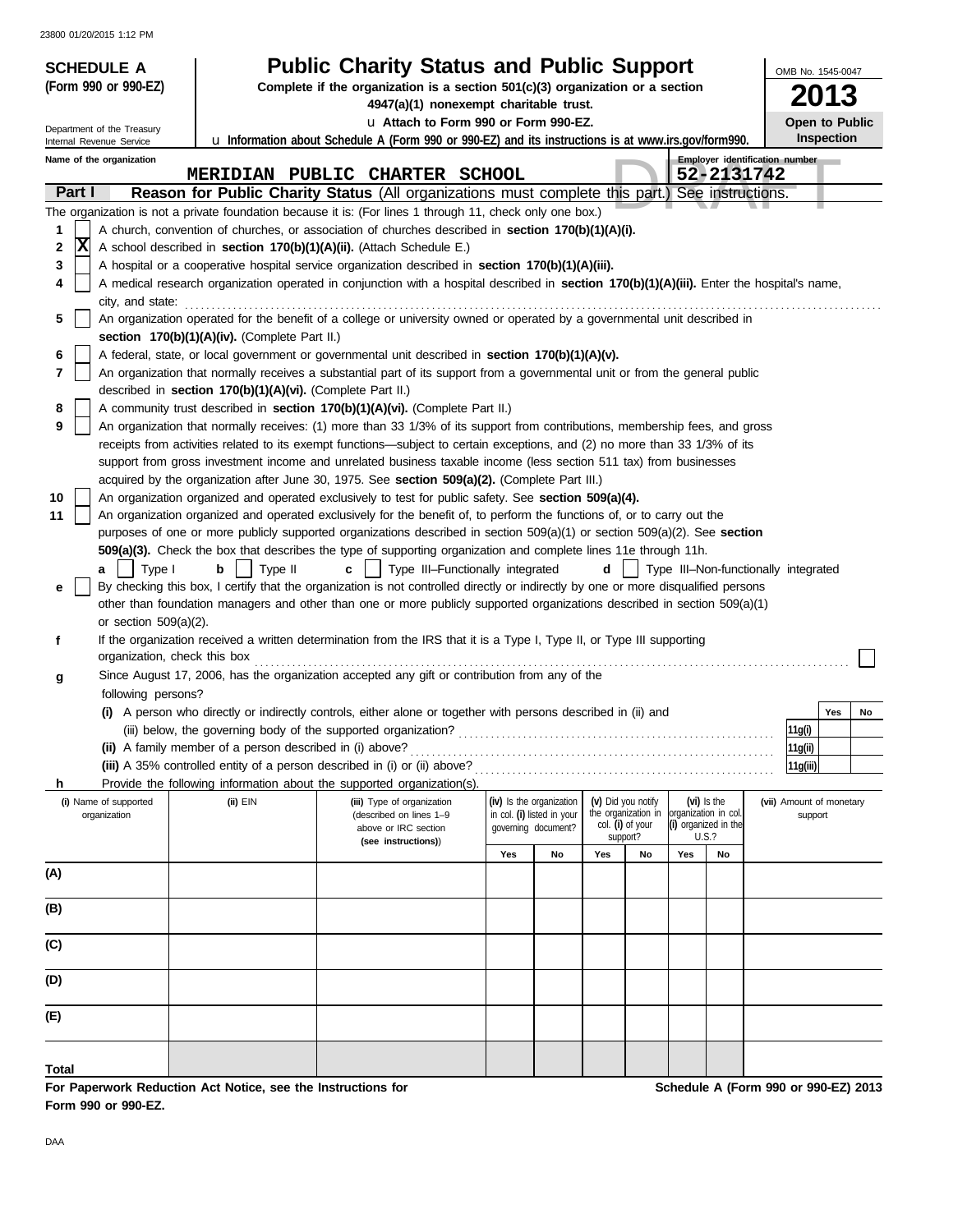## Schedule A (Form 990 or 990-EZ) 2013 **MERIDIAN PUBLIC CHARTER SCHOOL** 52-2131742 Page 2

(Complete only if you checked the box on line 5, 7, or 8 of Part I or if the organization failed to qualify under **Part II** Support Schedule for Organizations Described in Sections 170(b)(1)(A)(iv) and 170(b)(1)(A)(vi) Part III. If the organization fails to qualify under the tests listed below, please complete Part III.)

|              | <b>Section A. Public Support</b>                                                                                                                                                                                                                        |          |          |            |            |            |           |
|--------------|---------------------------------------------------------------------------------------------------------------------------------------------------------------------------------------------------------------------------------------------------------|----------|----------|------------|------------|------------|-----------|
|              | Calendar year (or fiscal year beginning in) u                                                                                                                                                                                                           | (a) 2009 | (b) 2010 | $(c)$ 2011 | $(d)$ 2012 | (e) $2013$ | (f) Total |
| 1            | Gifts, grants, contributions, and<br>membership fees received. (Do not<br>include any "unusual grants.")                                                                                                                                                |          |          |            |            |            |           |
| $\mathbf{2}$ | Tax revenues levied for the<br>organization's benefit and either paid<br>to or expended on its behalf                                                                                                                                                   |          |          |            |            |            |           |
| 3            | The value of services or facilities<br>furnished by a governmental unit to the<br>organization without charge                                                                                                                                           |          |          |            |            |            |           |
| 4<br>5       | Total. Add lines 1 through 3<br>.<br>The portion of total contributions by<br>each person (other than a<br>governmental unit or publicly<br>supported organization) included on<br>line 1 that exceeds 2% of the amount<br>shown on line 11, column (f) |          |          |            |            |            |           |
| 6            | Public support. Subtract line 5 from line 4.                                                                                                                                                                                                            |          |          |            |            |            |           |
|              | <b>Section B. Total Support</b>                                                                                                                                                                                                                         |          |          |            |            |            |           |
|              | Calendar year (or fiscal year beginning in) u                                                                                                                                                                                                           | (a) 2009 | (b) 2010 | $(c)$ 2011 | $(d)$ 2012 | (e) $2013$ | (f) Total |
| 7<br>8       | Amounts from line 4<br>Gross income from interest, dividends,<br>payments received on securities loans,<br>rents, royalties and income from similar                                                                                                     |          |          |            |            |            |           |
| 9            | Net income from unrelated business<br>activities, whether or not the business<br>is regularly carried on                                                                                                                                                |          |          |            |            |            |           |
| 10<br>11     | Other income. Do not include gain or<br>loss from the sale of capital assets<br>(Explain in Part IV.)<br>Total support. Add lines 7 through 10                                                                                                          |          |          |            |            |            |           |
| 12           | Gross receipts from related activities, etc. (see instructions)                                                                                                                                                                                         |          |          |            |            | 12         |           |
| 13           | First five years. If the Form 990 is for the organization's first, second, third, fourth, or fifth tax year as a section 501(c)(3)                                                                                                                      |          |          |            |            |            |           |
|              | organization, check this box and stop here                                                                                                                                                                                                              |          |          |            |            |            |           |
|              | Section C. Computation of Public Support Percentage                                                                                                                                                                                                     |          |          |            |            |            |           |
| 14           |                                                                                                                                                                                                                                                         |          |          |            |            | 14         | %         |
|              |                                                                                                                                                                                                                                                         |          |          |            |            | 15         | $\%$      |
|              | 15 Public support percentage from 2012 Schedule A, Part II, line 14 <b>Public 14</b> 13, and line 14 is 33 1/3% or more, check this                                                                                                                     |          |          |            |            |            |           |
|              | box and stop here. The organization qualifies as a publicly supported organization                                                                                                                                                                      |          |          |            |            |            |           |
| b            | 33 1/3% support test-2012. If the organization did not check a box on line 13 or 16a, and line 15 is 33 1/3% or more,                                                                                                                                   |          |          |            |            |            |           |
|              | check this box and stop here. The organization qualifies as a publicly supported organization                                                                                                                                                           |          |          |            |            |            |           |
|              | 17a 10%-facts-and-circumstances test-2013. If the organization did not check a box on line 13, 16a, or 16b, and line 14 is                                                                                                                              |          |          |            |            |            |           |
|              | 10% or more, and if the organization meets the "facts-and-circumstances" test, check this box and stop here. Explain in                                                                                                                                 |          |          |            |            |            |           |
|              | Part IV how the organization meets the "facts-and-circumstances" test. The organization qualifies as a publicly supported                                                                                                                               |          |          |            |            |            |           |
| b            | organization<br>10%-facts-and-circumstances test-2012. If the organization did not check a box on line 13, 16a, 16b, or 17a, and line                                                                                                                   |          |          |            |            |            |           |
|              | 15 is 10% or more, and if the organization meets the "facts-and-circumstances" test, check this box and stop here.                                                                                                                                      |          |          |            |            |            |           |
|              | Explain in Part IV how the organization meets the "facts-and-circumstances" test. The organization qualifies as a publicly                                                                                                                              |          |          |            |            |            |           |
|              | supported organization                                                                                                                                                                                                                                  |          |          |            |            |            |           |
| 18           | Private foundation. If the organization did not check a box on line 13, 16a, 16b, 17a, or 17b, check this box and see                                                                                                                                   |          |          |            |            |            |           |
|              | instructions                                                                                                                                                                                                                                            |          |          |            |            |            |           |
|              |                                                                                                                                                                                                                                                         |          |          |            |            |            |           |

**Schedule A (Form 990 or 990-EZ) 2013**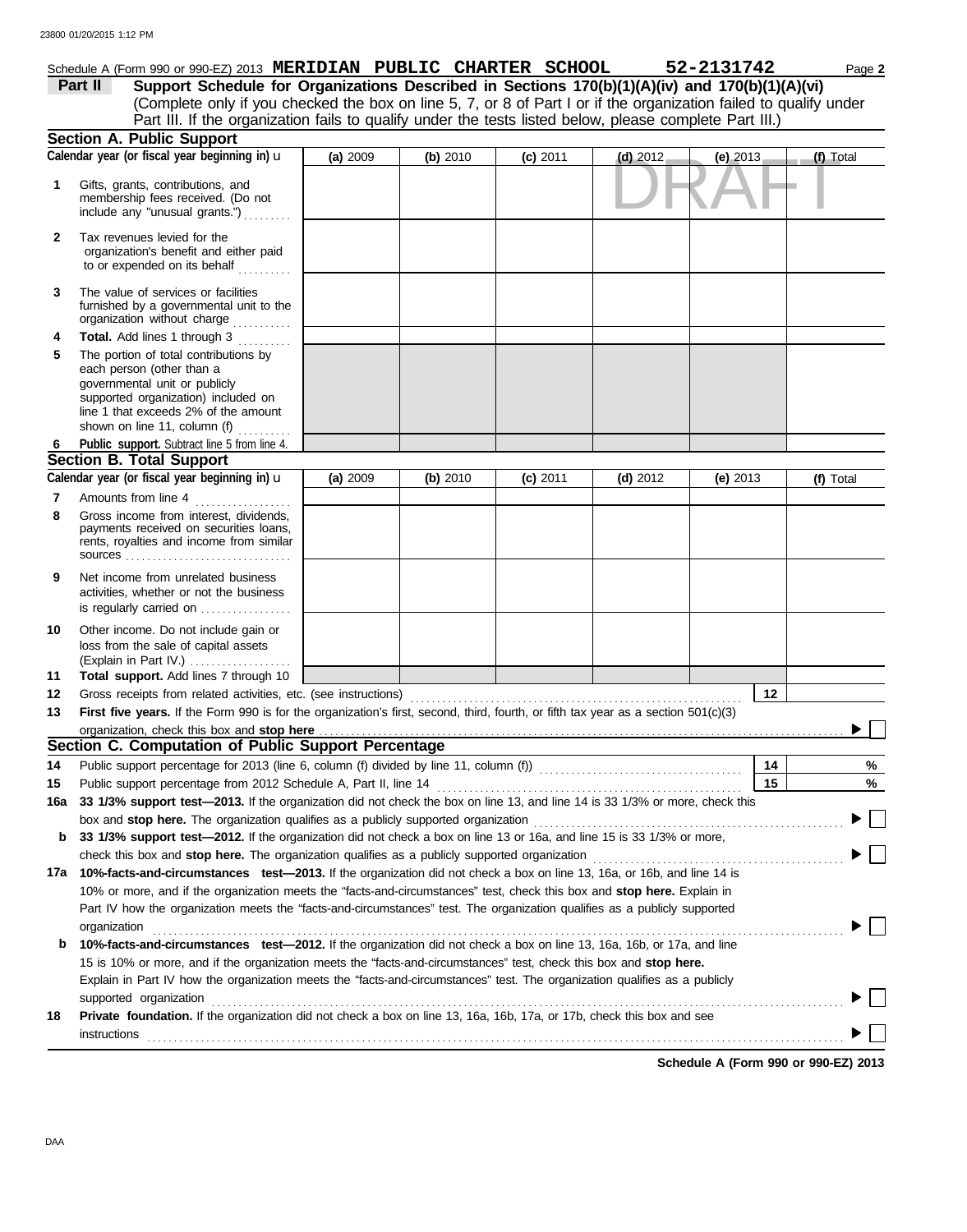## Schedule A (Form 990 or 990-EZ) 2013 **MERIDIAN PUBLIC CHARTER SCHOOL** 52-2131742 Page 3

**Part III Support Schedule for Organizations Described in Section 509(a)(2)** (Complete only if you checked the box on line 9 of Part I or if the organization failed to qualify under Part II. If the organization fails to qualify under the tests listed below, please complete Part II.)

|              | <b>Section A. Public Support</b>                                                                                                                                                  |          |          |            |            |            |    |           |
|--------------|-----------------------------------------------------------------------------------------------------------------------------------------------------------------------------------|----------|----------|------------|------------|------------|----|-----------|
|              | Calendar year (or fiscal year beginning in) u                                                                                                                                     | (a) 2009 | (b) 2010 | $(c)$ 2011 | $(d)$ 2012 | (e) $2013$ |    | (f) Total |
| $\mathbf 1$  | Gifts, grants, contributions, and membership<br>fees received. (Do not include any "unusual<br>grants.") $\ldots \ldots \ldots \ldots \ldots \ldots \ldots \ldots \ldots \ldots$  |          |          |            |            |            |    |           |
| $\mathbf{2}$ | Gross receipts from admissions, merchandise<br>sold or services performed, or facilities<br>furnished in any activity that is related to the<br>organization's tax-exempt purpose |          |          |            |            |            |    |           |
| 3            | Gross receipts from activities that are not an<br>unrelated trade or business under section 513                                                                                   |          |          |            |            |            |    |           |
| 4            | Tax revenues levied for the<br>organization's benefit and either paid<br>to or expended on its behalf                                                                             |          |          |            |            |            |    |           |
| 5            | The value of services or facilities<br>furnished by a governmental unit to the<br>organization without charge                                                                     |          |          |            |            |            |    |           |
| 6            | Total. Add lines 1 through 5<br>.                                                                                                                                                 |          |          |            |            |            |    |           |
|              | <b>7a</b> Amounts included on lines 1, 2, and 3<br>received from disqualified persons                                                                                             |          |          |            |            |            |    |           |
| b            | Amounts included on lines 2 and 3<br>received from other than disqualified<br>persons that exceed the greater of \$5,000<br>or 1% of the amount on line 13 for the year           |          |          |            |            |            |    |           |
| c<br>8       | Add lines 7a and 7b<br>.<br>Public support (Subtract line 7c from                                                                                                                 |          |          |            |            |            |    |           |
|              | line 6.) $\frac{1}{2}$                                                                                                                                                            |          |          |            |            |            |    |           |
|              | <b>Section B. Total Support</b>                                                                                                                                                   |          |          |            |            |            |    |           |
|              | Calendar year (or fiscal year beginning in) $\mathbf u$                                                                                                                           | (a) 2009 | (b) 2010 | $(c)$ 2011 | $(d)$ 2012 | (e) $2013$ |    | (f) Total |
| 9            | Amounts from line 6                                                                                                                                                               |          |          |            |            |            |    |           |
| 10a          | Gross income from interest, dividends,<br>payments received on securities loans, rents,<br>royalties and income from similar sources                                              |          |          |            |            |            |    |           |
| b            | Unrelated business taxable income (less)<br>section 511 taxes) from businesses<br>acquired after June 30, 1975                                                                    |          |          |            |            |            |    |           |
| c            | Add lines 10a and 10b                                                                                                                                                             |          |          |            |            |            |    |           |
| 11           | Net income from unrelated business<br>activities not included in line 10b, whether<br>or not the business is regularly carried on                                                 |          |          |            |            |            |    |           |
| 12           | Other income. Do not include gain or<br>loss from the sale of capital assets<br>(Explain in Part IV.)                                                                             |          |          |            |            |            |    |           |
| 13           | Total support. (Add lines 9, 10c, 11,                                                                                                                                             |          |          |            |            |            |    |           |
|              | and 12.) $\qquad \qquad \ldots \qquad \qquad \ldots \qquad \ldots \qquad \ldots \qquad \ldots \qquad \ldots \qquad \ldots$                                                        |          |          |            |            |            |    |           |
| 14           | First five years. If the Form 990 is for the organization's first, second, third, fourth, or fifth tax year as a section 501(c)(3)                                                |          |          |            |            |            |    |           |
|              | organization, check this box and stop here                                                                                                                                        |          |          |            |            |            |    |           |
|              | Section C. Computation of Public Support Percentage                                                                                                                               |          |          |            |            |            |    |           |
| 15           | Public support percentage for 2013 (line 8, column (f) divided by line 13, column (f)) [[[[[[[[[[[[[[[[[[[[[[                                                                     |          |          |            |            |            | 15 | %         |
| 16           |                                                                                                                                                                                   |          |          |            |            |            | 16 | %         |
|              | Section D. Computation of Investment Income Percentage                                                                                                                            |          |          |            |            |            |    |           |
| 17           | Investment income percentage for 2013 (line 10c, column (f) divided by line 13, column (f))                                                                                       |          |          |            |            |            | 17 | %         |
| 18           | Investment income percentage from 2012 Schedule A, Part III, line 17                                                                                                              |          |          |            |            |            | 18 | %         |
| 19a          | 33 1/3% support tests-2013. If the organization did not check the box on line 14, and line 15 is more than 33 1/3%, and line                                                      |          |          |            |            |            |    |           |
|              | 17 is not more than 33 1/3%, check this box and stop here. The organization qualifies as a publicly supported organization                                                        |          |          |            |            |            |    |           |
| b            | 33 1/3% support tests—2012. If the organization did not check a box on line 14 or line 19a, and line 16 is more than 33 1/3%, and                                                 |          |          |            |            |            |    |           |
|              | line 18 is not more than 33 1/3%, check this box and stop here. The organization qualifies as a publicly supported organization                                                   |          |          |            |            |            |    |           |
| 20           | Private foundation. If the organization did not check a box on line 14, 19a, or 19b, check this box and see instructions                                                          |          |          |            |            |            |    |           |

**Schedule A (Form 990 or 990-EZ) 2013**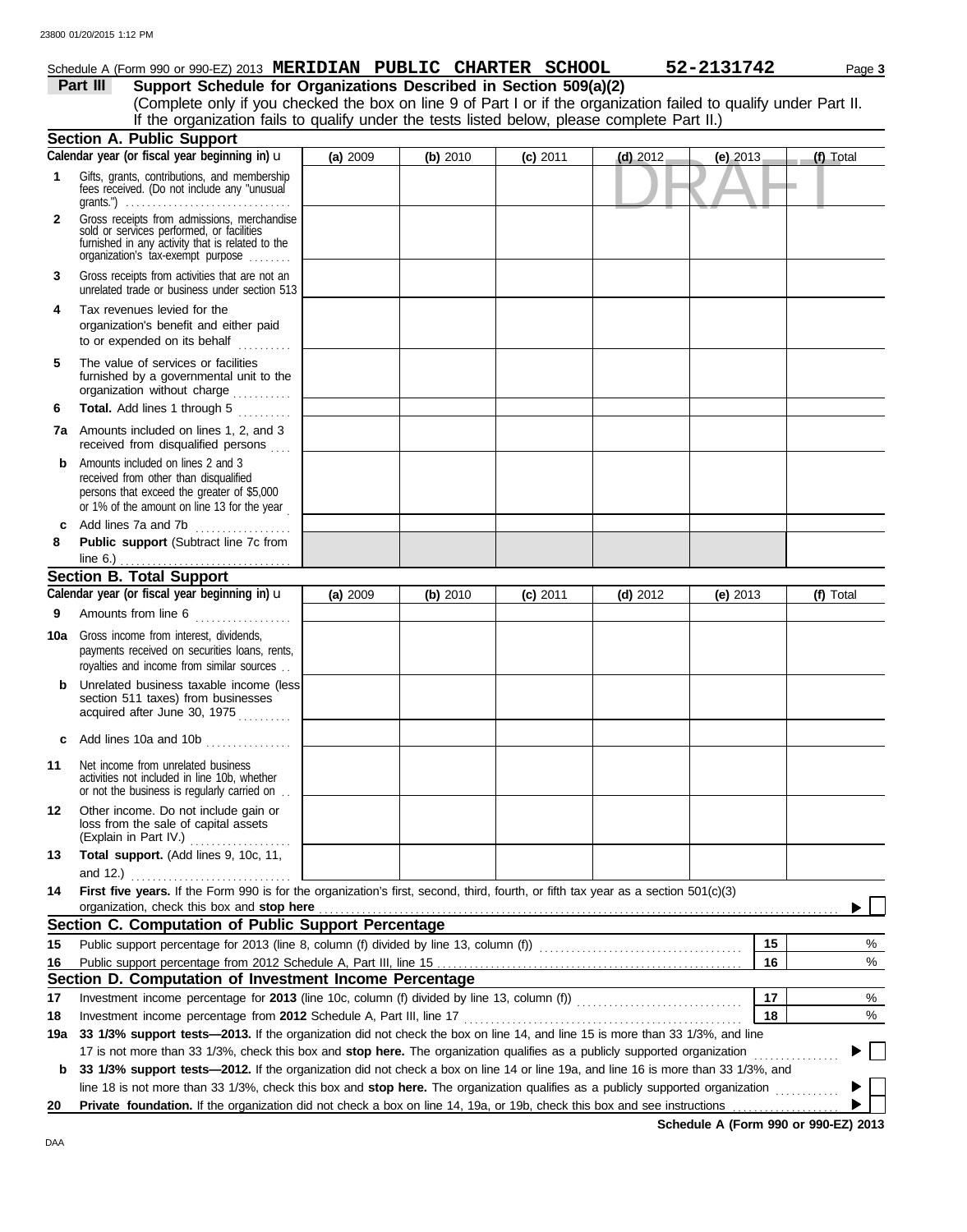|         | Schedule A (Form 990 or 990-EZ) 2013 MERIDIAN PUBLIC CHARTER SCHOOL                                                                                                                                           |  | 52-2131742 | Page 4     |
|---------|---------------------------------------------------------------------------------------------------------------------------------------------------------------------------------------------------------------|--|------------|------------|
| Part IV | Supplemental Information. Provide the explanations required by Part II, line 10; Part II, line 17a or 17b; and Part III, line 12. Also complete this part for any additional information. (See instructions). |  |            |            |
|         |                                                                                                                                                                                                               |  |            |            |
|         |                                                                                                                                                                                                               |  |            |            |
|         |                                                                                                                                                                                                               |  |            |            |
|         |                                                                                                                                                                                                               |  |            |            |
|         |                                                                                                                                                                                                               |  |            |            |
|         |                                                                                                                                                                                                               |  |            | . <u>.</u> |
|         |                                                                                                                                                                                                               |  |            |            |
|         |                                                                                                                                                                                                               |  |            |            |
|         |                                                                                                                                                                                                               |  |            |            |
|         |                                                                                                                                                                                                               |  |            |            |
|         |                                                                                                                                                                                                               |  |            |            |
|         |                                                                                                                                                                                                               |  |            |            |
|         |                                                                                                                                                                                                               |  |            |            |
|         |                                                                                                                                                                                                               |  |            |            |
|         |                                                                                                                                                                                                               |  |            |            |
|         |                                                                                                                                                                                                               |  |            |            |
|         |                                                                                                                                                                                                               |  |            |            |
|         |                                                                                                                                                                                                               |  |            |            |
|         |                                                                                                                                                                                                               |  |            |            |
|         |                                                                                                                                                                                                               |  |            |            |
|         |                                                                                                                                                                                                               |  |            |            |
|         |                                                                                                                                                                                                               |  |            |            |
|         |                                                                                                                                                                                                               |  |            |            |
|         |                                                                                                                                                                                                               |  |            |            |
|         |                                                                                                                                                                                                               |  |            |            |
|         |                                                                                                                                                                                                               |  |            |            |
|         |                                                                                                                                                                                                               |  |            |            |
|         |                                                                                                                                                                                                               |  |            |            |
|         |                                                                                                                                                                                                               |  |            |            |
|         |                                                                                                                                                                                                               |  |            |            |
|         |                                                                                                                                                                                                               |  |            |            |
|         |                                                                                                                                                                                                               |  |            |            |
|         |                                                                                                                                                                                                               |  |            |            |
|         |                                                                                                                                                                                                               |  |            |            |
|         |                                                                                                                                                                                                               |  |            |            |
|         |                                                                                                                                                                                                               |  |            |            |
|         |                                                                                                                                                                                                               |  |            |            |
|         |                                                                                                                                                                                                               |  |            |            |
|         |                                                                                                                                                                                                               |  |            |            |
|         |                                                                                                                                                                                                               |  |            |            |
|         |                                                                                                                                                                                                               |  |            |            |
|         |                                                                                                                                                                                                               |  |            |            |
|         |                                                                                                                                                                                                               |  |            |            |
|         |                                                                                                                                                                                                               |  |            |            |
|         |                                                                                                                                                                                                               |  |            |            |
|         |                                                                                                                                                                                                               |  |            |            |
|         |                                                                                                                                                                                                               |  |            |            |
|         |                                                                                                                                                                                                               |  |            |            |
|         |                                                                                                                                                                                                               |  |            |            |
|         |                                                                                                                                                                                                               |  |            |            |
|         |                                                                                                                                                                                                               |  |            |            |
|         |                                                                                                                                                                                                               |  |            |            |
|         |                                                                                                                                                                                                               |  |            |            |
|         |                                                                                                                                                                                                               |  |            |            |
|         |                                                                                                                                                                                                               |  |            |            |
|         |                                                                                                                                                                                                               |  |            |            |
|         |                                                                                                                                                                                                               |  |            |            |
|         |                                                                                                                                                                                                               |  |            |            |
|         |                                                                                                                                                                                                               |  |            |            |
|         |                                                                                                                                                                                                               |  |            |            |
|         |                                                                                                                                                                                                               |  |            |            |
|         |                                                                                                                                                                                                               |  |            |            |
|         |                                                                                                                                                                                                               |  |            |            |
|         |                                                                                                                                                                                                               |  |            |            |
|         |                                                                                                                                                                                                               |  |            |            |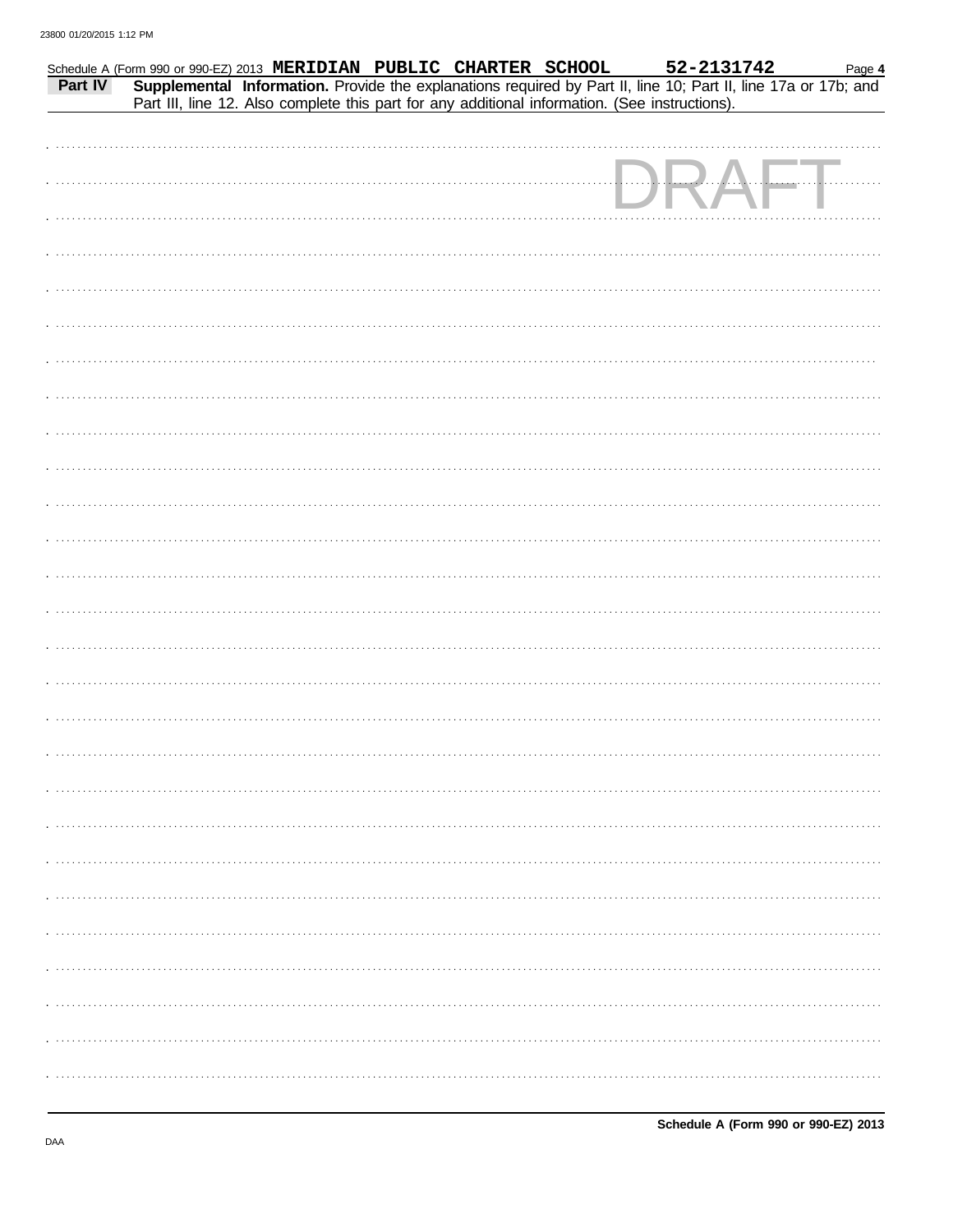|   | <b>SCHEDULE D</b>                             |                                                                                                                                                                                            | Supplemental Financial Statements                                                                 |                | OMB No. 1545-0047               |
|---|-----------------------------------------------|--------------------------------------------------------------------------------------------------------------------------------------------------------------------------------------------|---------------------------------------------------------------------------------------------------|----------------|---------------------------------|
|   | (Form 990)                                    |                                                                                                                                                                                            | u Complete if the organization answered "Yes," to Form 990,                                       |                |                                 |
|   | Department of the Treasury                    |                                                                                                                                                                                            | Part IV, line 6, 7, 8, 9, 10, 11a, 11b, 11c, 11d, 11e, 11f, 12a, or 12b.<br>u Attach to Form 990. |                | <b>Open to Public</b>           |
|   | Internal Revenue Service                      | u Information about Schedule D (Form 990) and its instructions is at www.irs.gov/form990.                                                                                                  |                                                                                                   |                | <b>Inspection</b>               |
|   | Name of the organization                      |                                                                                                                                                                                            |                                                                                                   |                | Employer identification number  |
|   |                                               | MERIDIAN PUBLIC CHARTER SCHOOL                                                                                                                                                             |                                                                                                   |                | 52-2131742                      |
|   | Part I                                        | Organizations Maintaining Donor Advised Funds or Other Similar Funds or Accounts.                                                                                                          |                                                                                                   |                |                                 |
|   |                                               | Complete if the organization answered "Yes" to Form 990, Part IV, line 6.                                                                                                                  |                                                                                                   |                |                                 |
|   |                                               |                                                                                                                                                                                            | (a) Donor advised funds                                                                           |                | (b) Funds and other accounts    |
| 2 | Total number at end of year                   |                                                                                                                                                                                            |                                                                                                   |                |                                 |
| з |                                               |                                                                                                                                                                                            |                                                                                                   |                |                                 |
| 4 |                                               |                                                                                                                                                                                            |                                                                                                   |                |                                 |
| 5 |                                               | Did the organization inform all donors and donor advisors in writing that the assets held in donor advised                                                                                 |                                                                                                   |                |                                 |
|   |                                               |                                                                                                                                                                                            | Yes<br>No                                                                                         |                |                                 |
| 6 |                                               | Did the organization inform all grantees, donors, and donor advisors in writing that grant funds can be used                                                                               |                                                                                                   |                |                                 |
|   |                                               | only for charitable purposes and not for the benefit of the donor or donor advisor, or for any other purpose                                                                               |                                                                                                   |                |                                 |
|   | conferring impermissible private benefit?     |                                                                                                                                                                                            |                                                                                                   |                | <b>Yes</b><br>No                |
|   | Part II                                       | <b>Conservation Easements.</b><br>Complete if the organization answered "Yes" to Form 990, Part IV, line 7.                                                                                |                                                                                                   |                |                                 |
|   |                                               | Purpose(s) of conservation easements held by the organization (check all that apply).                                                                                                      |                                                                                                   |                |                                 |
|   |                                               | Preservation of land for public use (e.g., recreation or education)                                                                                                                        | Preservation of an historically important land area                                               |                |                                 |
|   | Protection of natural habitat                 |                                                                                                                                                                                            | Preservation of a certified historic structure                                                    |                |                                 |
|   | Preservation of open space                    |                                                                                                                                                                                            |                                                                                                   |                |                                 |
| 2 | easement on the last day of the tax year.     | Complete lines 2a through 2d if the organization held a qualified conservation contribution in the form of a conservation                                                                  |                                                                                                   |                | Held at the End of the Tax Year |
| a |                                               |                                                                                                                                                                                            |                                                                                                   | 2a             |                                 |
|   |                                               |                                                                                                                                                                                            |                                                                                                   | 2 <sub>b</sub> |                                 |
|   |                                               | Number of conservation easements on a certified historic structure included in (a)                                                                                                         |                                                                                                   | 2c             |                                 |
|   |                                               | d Number of conservation easements included in (c) acquired after 8/17/06, and not on a                                                                                                    |                                                                                                   |                |                                 |
|   |                                               | historic structure listed in the National Register                                                                                                                                         |                                                                                                   | 2d             |                                 |
| 3 |                                               | Number of conservation easements modified, transferred, released, extinguished, or terminated by the organization during the                                                               |                                                                                                   |                |                                 |
|   | tax year <b>u</b><br>.                        |                                                                                                                                                                                            |                                                                                                   |                |                                 |
|   |                                               | Number of states where property subject to conservation easement is located u                                                                                                              |                                                                                                   |                |                                 |
|   |                                               | Does the organization have a written policy regarding the periodic monitoring, inspection, handling of                                                                                     |                                                                                                   |                |                                 |
|   |                                               |                                                                                                                                                                                            |                                                                                                   |                |                                 |
| 6 |                                               | Staff and volunteer hours devoted to monitoring, inspecting, and enforcing conservation easements during the year                                                                          |                                                                                                   |                |                                 |
|   | $\mathbf{u}_{\ldots\ldots\ldots\ldots\ldots}$ |                                                                                                                                                                                            |                                                                                                   |                |                                 |
| 7 |                                               | Amount of expenses incurred in monitoring, inspecting, and enforcing conservation easements during the year                                                                                |                                                                                                   |                |                                 |
|   | u\$                                           | Does each conservation easement reported on line 2(d) above satisfy the requirements of section 170(h)(4)(B)                                                                               |                                                                                                   |                |                                 |
| 8 |                                               |                                                                                                                                                                                            |                                                                                                   |                | Yes<br>$\perp$<br>∣ ∣No         |
| 9 |                                               | In Part XIII, describe how the organization reports conservation easements in its revenue and expense statement, and                                                                       |                                                                                                   |                |                                 |
|   |                                               | balance sheet, and include, if applicable, the text of the footnote to the organization's financial statements that describes the<br>organization's accounting for conservation easements. |                                                                                                   |                |                                 |
|   | Part III                                      | Organizations Maintaining Collections of Art, Historical Treasures, or Other Similar Assets.<br>Complete if the organization answered "Yes" to Form 990, Part IV, line 8.                  |                                                                                                   |                |                                 |
|   |                                               | 1a If the organization elected, as permitted under SFAS 116 (ASC 958), not to report in its revenue statement and balance sheet                                                            |                                                                                                   |                |                                 |
|   |                                               | works of art, historical treasures, or other similar assets held for public exhibition, education, or research in furtherance of                                                           |                                                                                                   |                |                                 |
|   |                                               | public service, provide, in Part XIII, the text of the footnote to its financial statements that describes these items.                                                                    |                                                                                                   |                |                                 |
|   |                                               | <b>b</b> If the organization elected, as permitted under SFAS 116 (ASC 958), to report in its revenue statement and balance sheet                                                          |                                                                                                   |                |                                 |
|   |                                               | works of art, historical treasures, or other similar assets held for public exhibition, education, or research in furtherance of                                                           |                                                                                                   |                |                                 |
|   |                                               | public service, provide the following amounts relating to these items:                                                                                                                     |                                                                                                   |                |                                 |
|   |                                               |                                                                                                                                                                                            |                                                                                                   |                |                                 |
|   |                                               |                                                                                                                                                                                            |                                                                                                   |                | $\mathbf{u}$ \$                 |
| 2 |                                               | If the organization received or held works of art, historical treasures, or other similar assets for financial gain, provide the                                                           |                                                                                                   |                |                                 |
|   |                                               | following amounts required to be reported under SFAS 116 (ASC 958) relating to these items:<br>Revenues included in Form 990, Part VIII, line 1                                            |                                                                                                   |                |                                 |
| a |                                               |                                                                                                                                                                                            |                                                                                                   |                |                                 |
|   |                                               | For Paperwork Reduction Act Notice, see the Instructions for Form 990.                                                                                                                     |                                                                                                   |                | Schedule D (Form 990) 2013      |

| For Paperwork Reduction Act Notice, see the Instructions for Form 990. |  |
|------------------------------------------------------------------------|--|
| DAA                                                                    |  |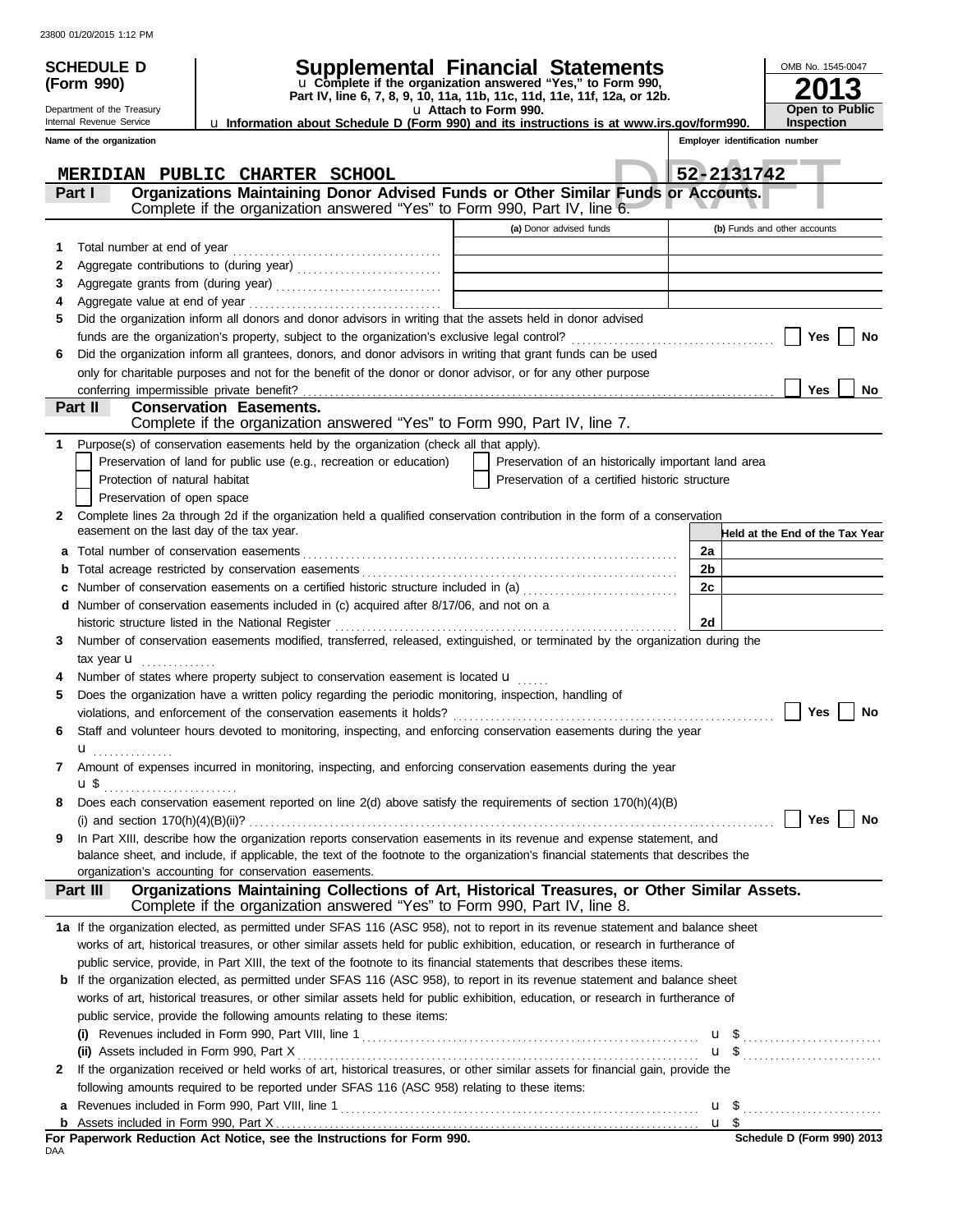|        | Schedule D (Form 990) 2013 MERIDIAN PUBLIC CHARTER SCHOOL<br>Organizations Maintaining Collections of Art, Historical Treasures, or Other Similar Assets (continued)<br>Part III |                         |                           |                         | 52-2131742      |                      |                | Page 2              |  |
|--------|----------------------------------------------------------------------------------------------------------------------------------------------------------------------------------|-------------------------|---------------------------|-------------------------|-----------------|----------------------|----------------|---------------------|--|
| 3      | Using the organization's acquisition, accession, and other records, check any of the following that are a significant use of its                                                 |                         |                           |                         |                 |                      |                |                     |  |
|        | collection items (check all that apply):                                                                                                                                         |                         |                           |                         |                 |                      |                |                     |  |
| a<br>b | Public exhibition<br>Scholarly research                                                                                                                                          | d<br>е                  | Loan or exchange programs |                         |                 |                      |                |                     |  |
| c      | Preservation for future generations                                                                                                                                              |                         |                           |                         |                 |                      |                |                     |  |
|        | Provide a description of the organization's collections and explain how they further the organization's exempt purpose in Part                                                   |                         |                           |                         |                 |                      |                |                     |  |
|        | XIII.                                                                                                                                                                            |                         |                           |                         |                 |                      |                |                     |  |
| 5.     | During the year, did the organization solicit or receive donations of art, historical treasures, or other similar                                                                |                         |                           |                         |                 |                      |                |                     |  |
|        |                                                                                                                                                                                  |                         |                           |                         |                 |                      | Yes            | No                  |  |
|        | <b>Escrow and Custodial Arrangements.</b><br><b>Part IV</b><br>Complete if the organization answered "Yes" to Form 990, Part IV, line 9, or reported an amount on Form           |                         |                           |                         |                 |                      |                |                     |  |
|        | 990, Part X, line 21.                                                                                                                                                            |                         |                           |                         |                 |                      |                |                     |  |
|        | 1a Is the organization an agent, trustee, custodian or other intermediary for contributions or other assets not                                                                  |                         |                           |                         |                 |                      |                |                     |  |
|        |                                                                                                                                                                                  |                         |                           |                         |                 |                      | Yes            | <b>No</b>           |  |
|        | <b>b</b> If "Yes," explain the arrangement in Part XIII and complete the following table:                                                                                        |                         |                           |                         |                 |                      | Amount         |                     |  |
|        | c Beginning balance                                                                                                                                                              |                         |                           |                         |                 | 1c                   |                |                     |  |
|        |                                                                                                                                                                                  |                         |                           |                         |                 | 1d                   |                |                     |  |
| е      |                                                                                                                                                                                  |                         |                           |                         |                 | 1e                   |                |                     |  |
|        |                                                                                                                                                                                  |                         |                           |                         |                 | 1f                   |                |                     |  |
|        |                                                                                                                                                                                  |                         |                           |                         |                 |                      | Yes            | No                  |  |
|        |                                                                                                                                                                                  |                         |                           |                         |                 |                      |                |                     |  |
|        | Part V<br><b>Endowment Funds.</b>                                                                                                                                                |                         |                           |                         |                 |                      |                |                     |  |
|        | Complete if the organization answered "Yes" to Form 990, Part IV, line 10.                                                                                                       |                         |                           |                         |                 |                      |                |                     |  |
|        |                                                                                                                                                                                  | (a) Current year        | (b) Prior year            | (c) Two years back      |                 | (d) Three years back |                | (e) Four years back |  |
|        | 1a Beginning of year balance                                                                                                                                                     |                         |                           |                         |                 |                      |                |                     |  |
|        | <b>b</b> Contributions <b>contributions</b>                                                                                                                                      |                         |                           |                         |                 |                      |                |                     |  |
|        | c Net investment earnings, gains, and                                                                                                                                            |                         |                           |                         |                 |                      |                |                     |  |
|        |                                                                                                                                                                                  |                         |                           |                         |                 |                      |                |                     |  |
|        | d Grants or scholarships<br>e Other expenditures for facilities and                                                                                                              |                         |                           |                         |                 |                      |                |                     |  |
|        |                                                                                                                                                                                  |                         |                           |                         |                 |                      |                |                     |  |
|        | f Administrative expenses                                                                                                                                                        |                         |                           |                         |                 |                      |                |                     |  |
| a      | End of year balance                                                                                                                                                              |                         |                           |                         |                 |                      |                |                     |  |
|        | Provide the estimated percentage of the current year end balance (line 1g, column (a)) held as:                                                                                  |                         |                           |                         |                 |                      |                |                     |  |
|        | a Board designated or quasi-endowment u                                                                                                                                          |                         |                           |                         |                 |                      |                |                     |  |
|        | <b>b</b> Permanent endowment <b>u</b> %                                                                                                                                          |                         |                           |                         |                 |                      |                |                     |  |
|        | c Temporarily restricted endowment <b>u</b> %                                                                                                                                    |                         |                           |                         |                 |                      |                |                     |  |
|        | The percentages in lines 2a, 2b, and 2c should equal 100%.                                                                                                                       |                         |                           |                         |                 |                      |                |                     |  |
|        | 3a Are there endowment funds not in the possession of the organization that are held and administered for the                                                                    |                         |                           |                         |                 |                      |                |                     |  |
|        | organization by:                                                                                                                                                                 |                         |                           |                         |                 |                      |                | Yes  <br>No         |  |
|        |                                                                                                                                                                                  |                         |                           |                         |                 |                      | 3a(i)          |                     |  |
|        |                                                                                                                                                                                  |                         |                           |                         |                 |                      | 3a(ii)         |                     |  |
|        |                                                                                                                                                                                  |                         |                           |                         |                 |                      | 3b             |                     |  |
|        | Describe in Part XIII the intended uses of the organization's endowment funds.<br>Land, Buildings, and Equipment.<br><b>Part VI</b>                                              |                         |                           |                         |                 |                      |                |                     |  |
|        | Complete if the organization answered "Yes" to Form 990, Part IV, line 11a. See Form 990, Part X, line 10.                                                                       |                         |                           |                         |                 |                      |                |                     |  |
|        | Description of property                                                                                                                                                          | (a) Cost or other basis |                           | (b) Cost or other basis | (c) Accumulated |                      | (d) Book value |                     |  |
|        |                                                                                                                                                                                  | (investment)            |                           | (other)                 | depreciation    |                      |                |                     |  |
|        |                                                                                                                                                                                  |                         |                           |                         |                 |                      |                |                     |  |
|        |                                                                                                                                                                                  |                         |                           |                         |                 |                      |                |                     |  |
|        | c Leasehold improvements                                                                                                                                                         |                         |                           | 17,619,318              |                 | 2,546,590            |                | 15,072,728          |  |
|        |                                                                                                                                                                                  |                         |                           | 643,398                 |                 | 255,127              |                | 388, 271            |  |
|        |                                                                                                                                                                                  |                         |                           | 108,822                 |                 | 36,164               |                | 72,658              |  |
|        | 15,533,657<br>Total. Add lines 1a through 1e. (Column (d) must equal Form 990, Part X, column (B), line 10(c).)<br>$\mathbf u$                                                   |                         |                           |                         |                 |                      |                |                     |  |

**Schedule D (Form 990) 2013**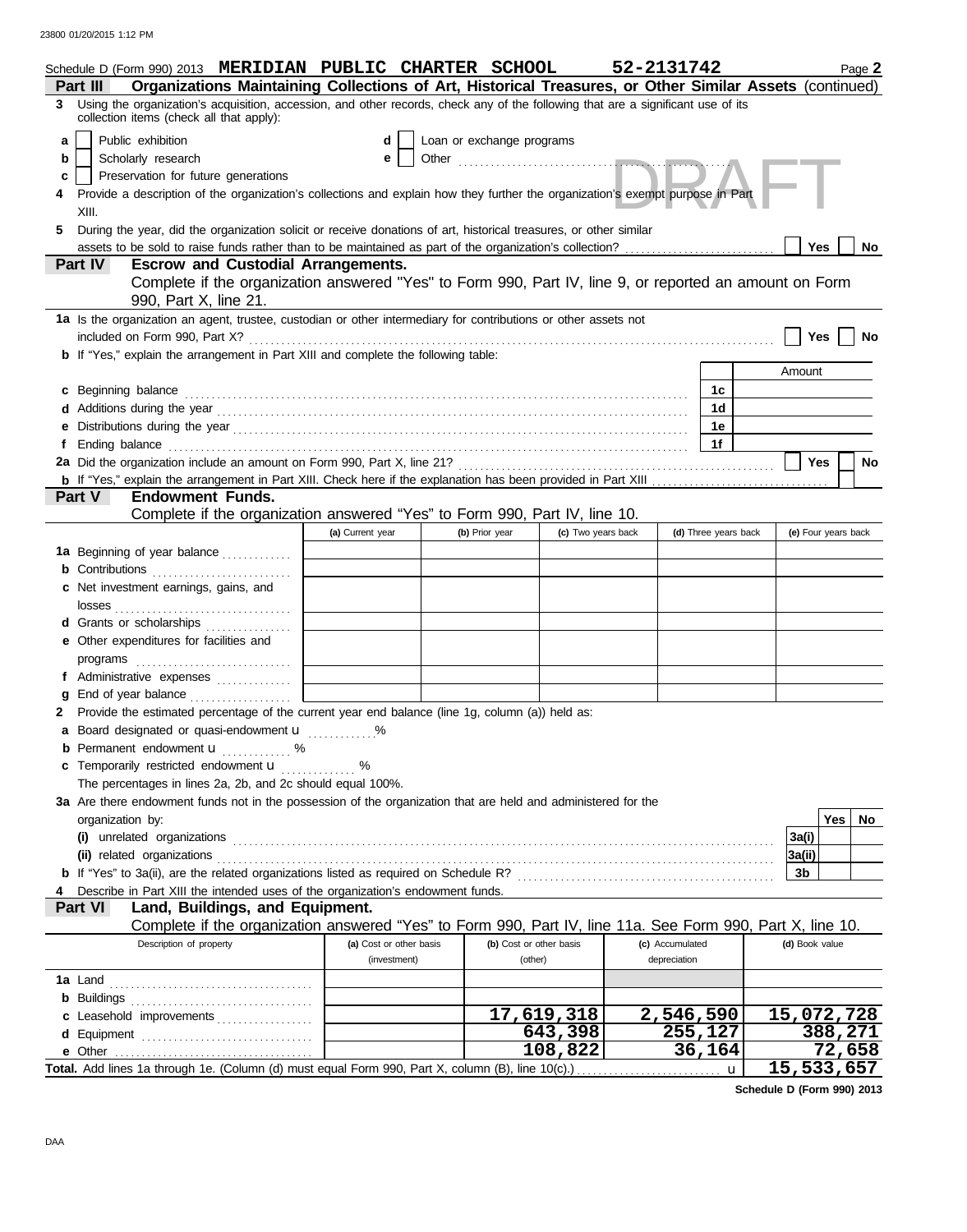|                           |                      | Schedule D (Form 990) 2013 MERIDIAN PUBLIC CHARTER SCHOOL                      |                 |                    | 52-2131742                                                                                                 | Page 3         |
|---------------------------|----------------------|--------------------------------------------------------------------------------|-----------------|--------------------|------------------------------------------------------------------------------------------------------------|----------------|
| Part VII                  |                      | Investments-Other Securities.                                                  |                 |                    |                                                                                                            |                |
|                           |                      |                                                                                |                 |                    | Complete if the organization answered "Yes" to Form 990, Part IV, line 11b. See Form 990, Part X, line 12. |                |
|                           |                      | (a) Description of security or category                                        |                 | (b) Book value     | (c) Method of valuation:                                                                                   |                |
|                           |                      | (including name of security)                                                   |                 |                    | Cost or end-of-year market value                                                                           |                |
| (1) Financial derivatives |                      |                                                                                |                 |                    |                                                                                                            |                |
|                           |                      |                                                                                |                 |                    |                                                                                                            |                |
| $(3)$ Other               |                      |                                                                                |                 |                    |                                                                                                            |                |
| (A)                       |                      |                                                                                |                 |                    |                                                                                                            |                |
|                           |                      |                                                                                |                 |                    |                                                                                                            |                |
|                           |                      |                                                                                |                 |                    |                                                                                                            |                |
|                           |                      |                                                                                |                 |                    |                                                                                                            |                |
|                           |                      |                                                                                |                 |                    |                                                                                                            |                |
|                           |                      |                                                                                |                 |                    |                                                                                                            |                |
| (G)                       |                      |                                                                                |                 |                    |                                                                                                            |                |
| (H)                       |                      |                                                                                |                 |                    |                                                                                                            |                |
|                           |                      | Total. (Column (b) must equal Form 990, Part X, col. (B) line 12.) u           |                 |                    |                                                                                                            |                |
| <b>Part VIII</b>          |                      | Investments-Program Related.                                                   |                 |                    |                                                                                                            |                |
|                           |                      |                                                                                |                 |                    | Complete if the organization answered "Yes" to Form 990, Part IV, line 11c. See Form 990, Part X, line 13. |                |
|                           |                      | (a) Description of investment                                                  |                 | (b) Book value     | (c) Method of valuation:                                                                                   |                |
|                           |                      |                                                                                |                 |                    | Cost or end-of-year market value                                                                           |                |
| (1)                       |                      |                                                                                |                 |                    |                                                                                                            |                |
| (2)                       |                      |                                                                                |                 |                    |                                                                                                            |                |
| (3)                       |                      |                                                                                |                 |                    |                                                                                                            |                |
| (4)                       |                      |                                                                                |                 |                    |                                                                                                            |                |
| (5)                       |                      |                                                                                |                 |                    |                                                                                                            |                |
| (6)                       |                      |                                                                                |                 |                    |                                                                                                            |                |
| (7)                       |                      |                                                                                |                 |                    |                                                                                                            |                |
| (8)                       |                      |                                                                                |                 |                    |                                                                                                            |                |
| (9)                       |                      |                                                                                |                 |                    |                                                                                                            |                |
|                           |                      | Total. (Column (b) must equal Form 990, Part X, col. (B) line 13.) $\mathbf u$ |                 |                    |                                                                                                            |                |
| Part IX                   | <b>Other Assets.</b> |                                                                                |                 |                    |                                                                                                            |                |
|                           |                      |                                                                                |                 |                    | Complete if the organization answered "Yes" to Form 990, Part IV, line 11d. See Form 990, Part X, line 15. |                |
|                           |                      |                                                                                | (a) Description |                    |                                                                                                            | (b) Book value |
| (1)                       |                      |                                                                                |                 |                    |                                                                                                            |                |
| (2)                       |                      |                                                                                |                 |                    |                                                                                                            |                |
| (3)                       |                      |                                                                                |                 |                    |                                                                                                            |                |
| (4)                       |                      |                                                                                |                 |                    |                                                                                                            |                |
| (5)                       |                      |                                                                                |                 |                    |                                                                                                            |                |
| (6)                       |                      |                                                                                |                 |                    |                                                                                                            |                |
| (7)                       |                      |                                                                                |                 |                    |                                                                                                            |                |
| (8)                       |                      |                                                                                |                 |                    |                                                                                                            |                |
| (9)                       |                      | Total. (Column (b) must equal Form 990, Part X, col. (B) line 15.).            |                 |                    |                                                                                                            |                |
| Part X                    | Other Liabilities.   |                                                                                |                 |                    | u                                                                                                          |                |
|                           |                      |                                                                                |                 |                    | Complete if the organization answered "Yes" to Form 990, Part IV, line 11e or 11f. See Form 990, Part X,   |                |
|                           | line 25.             |                                                                                |                 |                    |                                                                                                            |                |
| 1.                        |                      | (a) Description of liability                                                   |                 | (b) Book value     |                                                                                                            |                |
| (1)                       | Federal income taxes |                                                                                |                 |                    |                                                                                                            |                |
| (2)                       |                      | CAPITAL LEASES PAYABLE                                                         |                 | 169,800            |                                                                                                            |                |
| (3)                       | SECURITY DEPOSIT     |                                                                                |                 | 33,633             |                                                                                                            |                |
| <b>DEFERRED</b><br>(4)    | <b>RENT</b>          |                                                                                |                 | $\overline{5,368}$ |                                                                                                            |                |
|                           |                      |                                                                                |                 |                    |                                                                                                            |                |
| (5)<br>(6)                |                      |                                                                                |                 |                    |                                                                                                            |                |
| (7)                       |                      |                                                                                |                 |                    |                                                                                                            |                |
| (8)                       |                      |                                                                                |                 |                    |                                                                                                            |                |
| (9)                       |                      |                                                                                |                 |                    |                                                                                                            |                |
|                           |                      | Total. (Column (b) must equal Form 990, Part X, col. (B) line 25.) u           |                 | 208,801            |                                                                                                            |                |
|                           |                      |                                                                                |                 |                    |                                                                                                            |                |

Liability for uncertain tax positions. In Part XIII, provide the text of the footnote to the organization's financial statements that reports the **2.**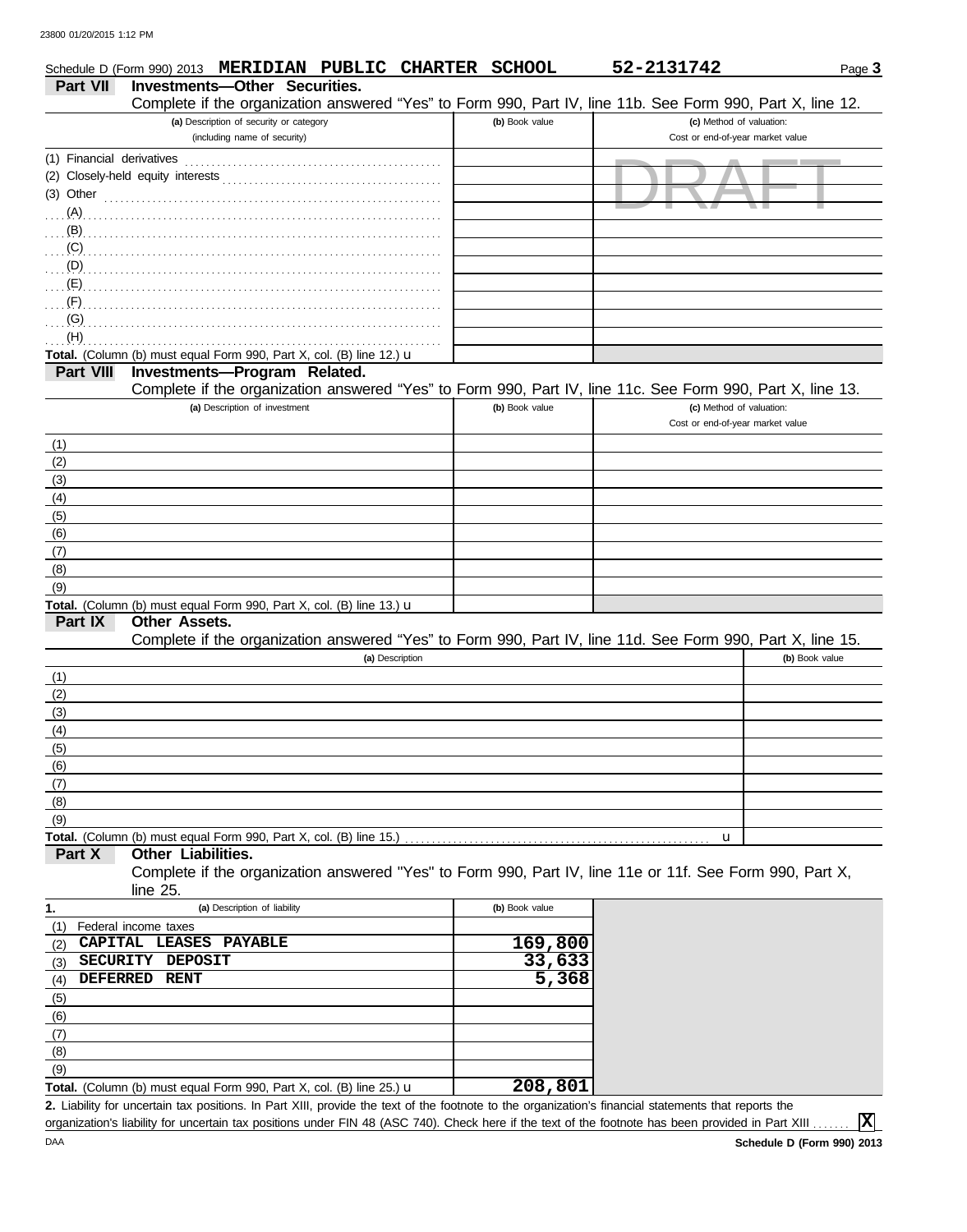| Schedule D (Form 990) 2013 MERIDIAN PUBLIC CHARTER SCHOOL                                                                                                                                                                      |                      | 52-2131742 |           | Page 4                     |
|--------------------------------------------------------------------------------------------------------------------------------------------------------------------------------------------------------------------------------|----------------------|------------|-----------|----------------------------|
| Reconciliation of Revenue per Audited Financial Statements With Revenue per Return.<br><b>Part XI</b>                                                                                                                          |                      |            |           |                            |
| Complete if the organization answered "Yes" to Form 990, Part IV, line 12a.                                                                                                                                                    |                      |            |           |                            |
| Total revenue, gains, and other support per audited financial statements [11] [11] Total revenue contract to the statements [11] Total revenue of the statements and other statements and other statements and other statement |                      |            | 1         | 11,929,546                 |
| Amounts included on line 1 but not on Form 990, Part VIII, line 12:<br>2                                                                                                                                                       |                      |            |           |                            |
| а                                                                                                                                                                                                                              | 2a<br>2 <sub>b</sub> | 78,272     |           |                            |
|                                                                                                                                                                                                                                | 2c                   |            |           |                            |
| c.                                                                                                                                                                                                                             | 2d                   |            |           |                            |
|                                                                                                                                                                                                                                |                      |            | 2e        | 78,272                     |
| 3                                                                                                                                                                                                                              |                      |            | 3         | 11,851,274                 |
| Amounts included on Form 990, Part VIII, line 12, but not on line 1:                                                                                                                                                           |                      |            |           |                            |
|                                                                                                                                                                                                                                | 4а                   |            |           |                            |
|                                                                                                                                                                                                                                | 4 <sub>b</sub>       |            |           |                            |
| c Add lines 4a and 4b                                                                                                                                                                                                          |                      |            | 4c        |                            |
| 5                                                                                                                                                                                                                              |                      |            | 5         | 11,851,274                 |
| Part XII Reconciliation of Expenses per Audited Financial Statements With Expenses per Return.                                                                                                                                 |                      |            |           |                            |
| Complete if the organization answered "Yes" to Form 990, Part IV, line 12a.<br>Total expenses and losses per audited financial statements                                                                                      |                      |            | 1         | 12,267,519                 |
| Amounts included on line 1 but not on Form 990, Part IX, line 25:<br>2                                                                                                                                                         |                      |            |           |                            |
|                                                                                                                                                                                                                                | 2a                   | 78,272     |           |                            |
| b                                                                                                                                                                                                                              | 2 <sub>b</sub>       |            |           |                            |
| Other losses                                                                                                                                                                                                                   | 2c                   |            |           |                            |
|                                                                                                                                                                                                                                | 2d                   |            |           |                            |
|                                                                                                                                                                                                                                |                      |            | <b>2e</b> | 78,272                     |
| З                                                                                                                                                                                                                              |                      |            | 3         | 12, 189, 247               |
| Amounts included on Form 990, Part IX, line 25, but not on line 1:                                                                                                                                                             |                      |            |           |                            |
|                                                                                                                                                                                                                                | 4a                   |            |           |                            |
| <b>b</b> Other (Describe in Part XIII.) <b>CONSIDENT DESCRIPTION DESCRIPTION DESCRIPTION DESCRIPTION DESCRIPTION DESCRIPTION DESCRIPTION DESCRIPTION DESCRIPTION DESCRIPTION DESCRIPTION DESCRIPTION DESCRI</b>                | 4 <sub>h</sub>       |            |           |                            |
| c Add lines 4a and 4b                                                                                                                                                                                                          |                      |            | 4с<br>5   | 12,189,247                 |
| <b>Part XIII Supplemental Information</b>                                                                                                                                                                                      |                      |            |           |                            |
| Provide the descriptions required for Part II, lines 3, 5, and 9; Part III, lines 1a and 4; Part IV, lines 1b and 2b; Part V, line 4; Part X, line                                                                             |                      |            |           |                            |
| 2; Part XI, lines 2d and 4b; and Part XII, lines 2d and 4b. Also complete this part to provide any additional information.                                                                                                     |                      |            |           |                            |
| PART X - FIN 48 FOOTNOTE                                                                                                                                                                                                       |                      |            |           |                            |
| MERIDIAN PUBLIC CHARTER SCHOOL HAS ADOPTED THE ACCOUNTING FOR UNCERTAINTY                                                                                                                                                      |                      |            |           |                            |
|                                                                                                                                                                                                                                |                      |            |           |                            |
| IN INCOME TAXES AS REQUIRED BY THE INCOME TAXES TOPIC (TOPIC 740) OF THE                                                                                                                                                       |                      |            |           |                            |
|                                                                                                                                                                                                                                |                      |            |           |                            |
| FASB ACCOUNTING STANDARDS CODIFICATION. MERIDIAN PUBLIC CHARTER SCHOOL HAS                                                                                                                                                     |                      |            |           |                            |
| ANALYZED ITS TAX POSITIONS, AND HAS CONCLUDED THAT NO LIABILITY FOR                                                                                                                                                            |                      |            |           |                            |
|                                                                                                                                                                                                                                |                      |            |           |                            |
| UNRECOGNIZED TAX BENEFITS SHOULD BE RECORDED RELATED TO ANY                                                                                                                                                                    |                      |            |           |                            |
|                                                                                                                                                                                                                                |                      |            |           |                            |
| UNCERTAIN TAX POSITIONS TAKEN ON RETURNS FILED FOR OPEN TAX YEARS (2011-                                                                                                                                                       |                      |            |           |                            |
| 2013), OR EXPECTED TO BE TAKEN IN ITS 2014 TAX RETURN. MERIDIAN PUBLIC                                                                                                                                                         |                      |            |           |                            |
|                                                                                                                                                                                                                                |                      |            |           |                            |
| CHARTER SCHOOL IS NOT AWARE OF ANY TAX POSITIONS FOR WHICH IT BELIEVES THAT                                                                                                                                                    |                      |            |           |                            |
|                                                                                                                                                                                                                                |                      |            |           |                            |
| THERE IS A REASONABLE POSSIBILITY THAT THE TOTAL AMOUNTS OF UNRECOGNIZED                                                                                                                                                       |                      |            |           |                            |
| TAX BENEFITS WILL CHANGE MATERIALLY IN THE NEXT TWELVE MONTHS.                                                                                                                                                                 |                      |            |           |                            |
|                                                                                                                                                                                                                                |                      |            |           |                            |
|                                                                                                                                                                                                                                |                      |            |           |                            |
|                                                                                                                                                                                                                                |                      |            |           |                            |
|                                                                                                                                                                                                                                |                      |            |           |                            |
|                                                                                                                                                                                                                                |                      |            |           |                            |
|                                                                                                                                                                                                                                |                      |            |           |                            |
|                                                                                                                                                                                                                                |                      |            |           |                            |
| <b>DAA</b>                                                                                                                                                                                                                     |                      |            |           | Schedule D (Form 990) 2013 |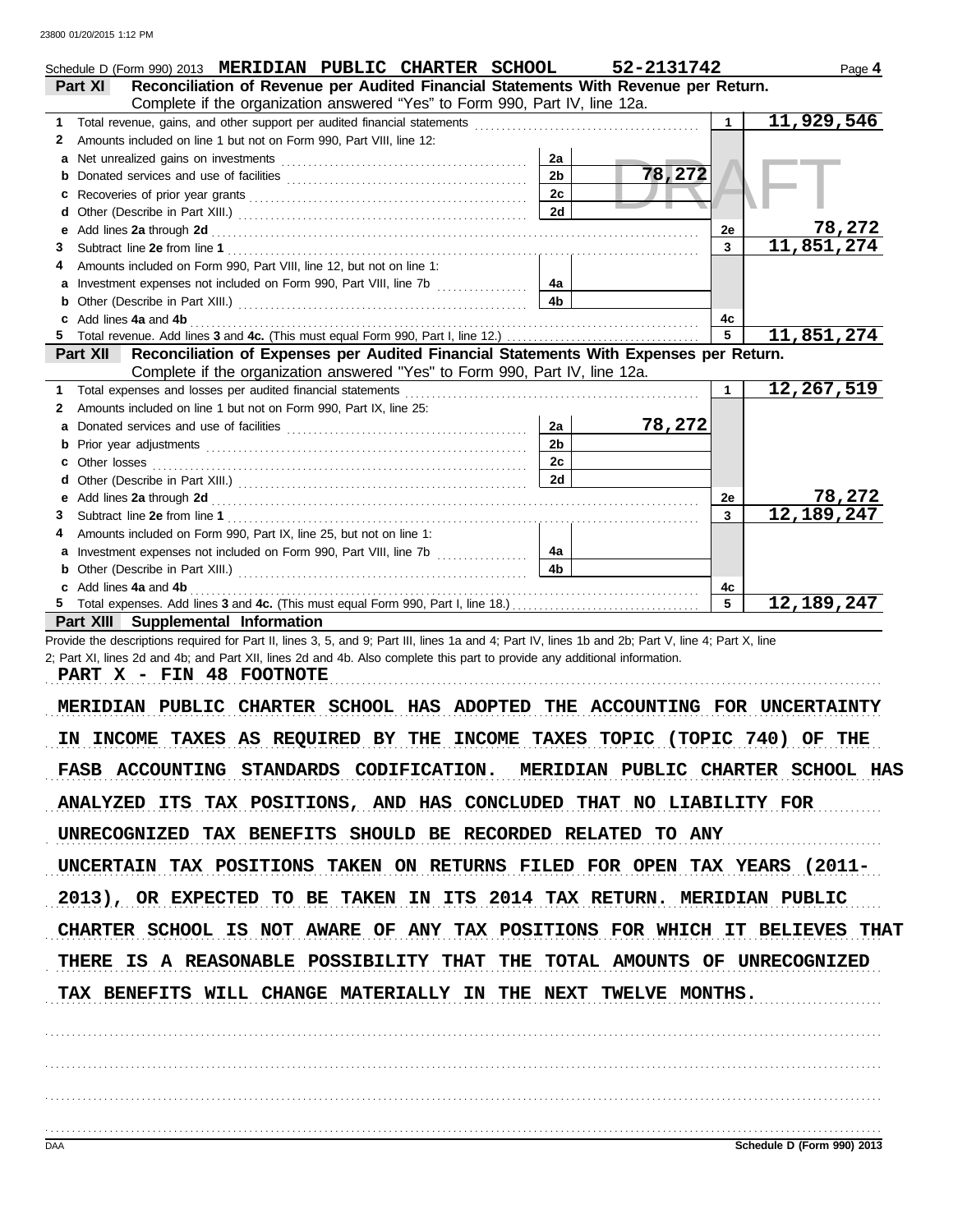|                                                |  | Schedule D (Form 990) 2013 MERIDIAN PUBLIC CHARTER SCHOOL | 52-2131742 |                | Page 5 |
|------------------------------------------------|--|-----------------------------------------------------------|------------|----------------|--------|
| Part XIII Supplemental Information (continued) |  |                                                           |            |                |        |
|                                                |  |                                                           |            |                |        |
|                                                |  |                                                           |            |                |        |
|                                                |  |                                                           |            |                |        |
|                                                |  |                                                           |            | $A$ $\vdash$ . |        |
|                                                |  |                                                           |            |                |        |
|                                                |  |                                                           |            |                |        |
|                                                |  |                                                           |            |                |        |
|                                                |  |                                                           |            |                |        |
|                                                |  |                                                           |            |                |        |
|                                                |  |                                                           |            |                |        |
|                                                |  |                                                           |            |                |        |
|                                                |  |                                                           |            |                |        |
|                                                |  |                                                           |            |                |        |
|                                                |  |                                                           |            |                |        |
|                                                |  |                                                           |            |                |        |
|                                                |  |                                                           |            |                |        |
|                                                |  |                                                           |            |                |        |
|                                                |  |                                                           |            |                |        |
|                                                |  |                                                           |            |                |        |
|                                                |  |                                                           |            |                |        |
|                                                |  |                                                           |            |                |        |
|                                                |  |                                                           |            |                |        |
|                                                |  |                                                           |            |                |        |
|                                                |  |                                                           |            |                |        |
|                                                |  |                                                           |            |                |        |
|                                                |  |                                                           |            |                |        |
|                                                |  |                                                           |            |                |        |
|                                                |  |                                                           |            |                |        |
|                                                |  |                                                           |            |                |        |
|                                                |  |                                                           |            |                |        |
|                                                |  |                                                           |            |                |        |
|                                                |  |                                                           |            |                |        |
|                                                |  |                                                           |            |                |        |
|                                                |  |                                                           |            |                |        |
|                                                |  |                                                           |            |                |        |
|                                                |  |                                                           |            |                |        |
|                                                |  |                                                           |            |                |        |
|                                                |  |                                                           |            |                |        |
|                                                |  |                                                           |            |                |        |
|                                                |  |                                                           |            |                |        |
|                                                |  |                                                           |            |                |        |
|                                                |  |                                                           |            |                |        |

Schedule D (Form 990) 2013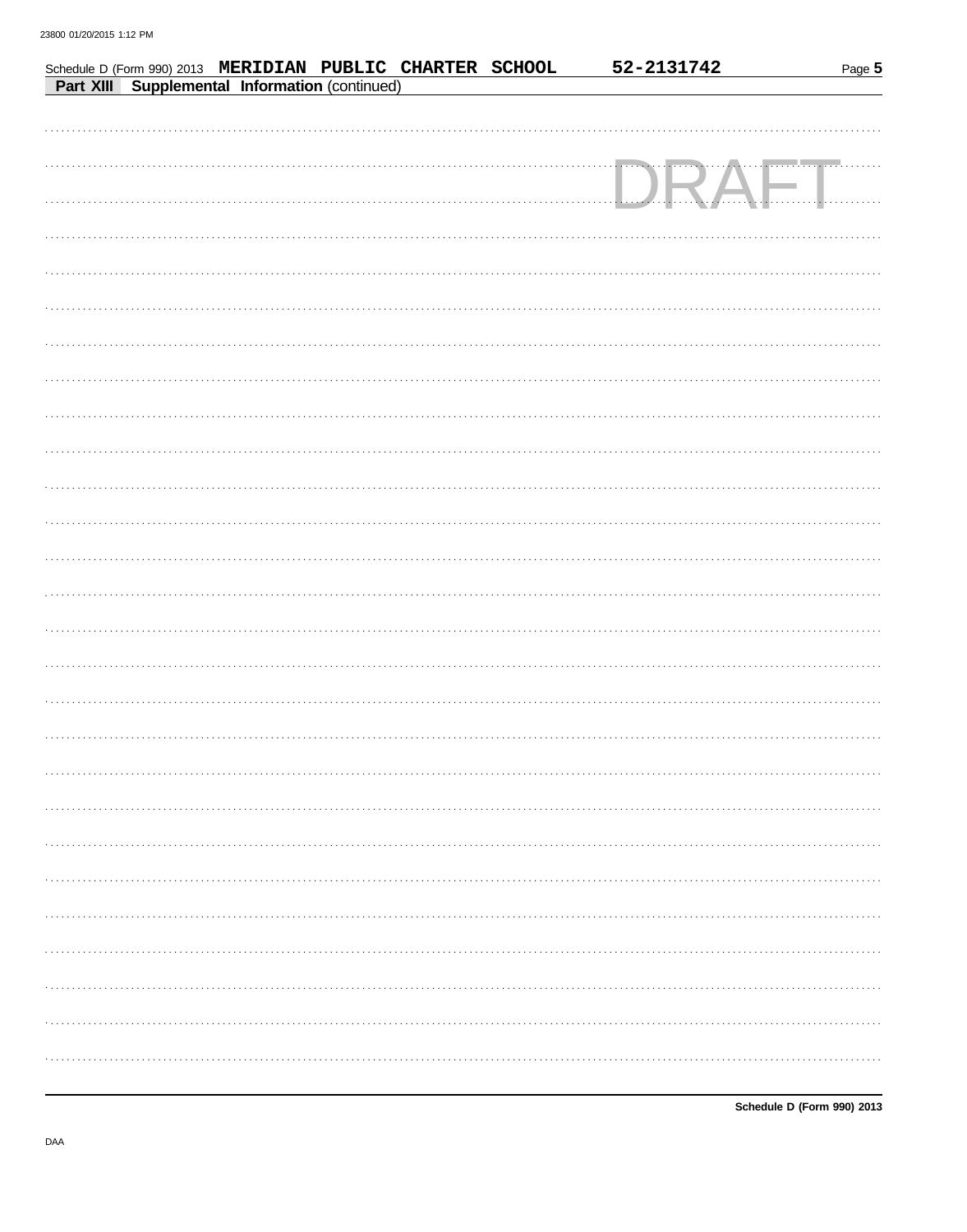|              | <b>SCHEDULE E</b>                                    |                                                                                                                                                                                                                                                                                                                                                                                                                        |  |  | <b>Schools</b>                       |                                                                                                                   |  |                                |                   | OMB No. 1545-0047 |           |
|--------------|------------------------------------------------------|------------------------------------------------------------------------------------------------------------------------------------------------------------------------------------------------------------------------------------------------------------------------------------------------------------------------------------------------------------------------------------------------------------------------|--|--|--------------------------------------|-------------------------------------------------------------------------------------------------------------------|--|--------------------------------|-------------------|-------------------|-----------|
|              | (Form 990 or 990-EZ)                                 |                                                                                                                                                                                                                                                                                                                                                                                                                        |  |  |                                      | u Complete if the organization answered "Yes" to Form 990,<br>Part IV, line 13, or Form 990-EZ, Part VI, line 48. |  |                                |                   | 13                |           |
|              | Department of the Treasury                           | uu Information about Schedule E (Form 990 or 990-EZ) and its instructions is at www.irs.gov/form990.                                                                                                                                                                                                                                                                                                                   |  |  | u Attach to Form 990 or Form 990-EZ. |                                                                                                                   |  |                                | <b>Inspection</b> | Open to Public    |           |
|              | Internal Revenue Service<br>Name of the organization |                                                                                                                                                                                                                                                                                                                                                                                                                        |  |  |                                      |                                                                                                                   |  | Employer identification number |                   |                   |           |
|              | Part I                                               | MERIDIAN PUBLIC CHARTER SCHOOL                                                                                                                                                                                                                                                                                                                                                                                         |  |  |                                      |                                                                                                                   |  | 52-2131742                     |                   |                   |           |
|              |                                                      |                                                                                                                                                                                                                                                                                                                                                                                                                        |  |  |                                      |                                                                                                                   |  |                                |                   | <b>YES</b>        | <b>NO</b> |
| 1            |                                                      | Does the organization have a racially nondiscriminatory policy toward students by statement in its charter,<br>bylaws, other governing instrument, or in a resolution of its governing body?                                                                                                                                                                                                                           |  |  |                                      |                                                                                                                   |  |                                | $\mathbf 1$       | x                 |           |
| $\mathbf{2}$ |                                                      | Does the organization include a statement of its racially nondiscriminatory policy toward students in all its<br>brochures, catalogues, and other written communications with the public dealing with student admissions,                                                                                                                                                                                              |  |  |                                      |                                                                                                                   |  |                                | $\mathbf{2}$      | X                 |           |
| 3            |                                                      | Has the organization publicized its racially nondiscriminatory policy through newspaper or broadcast media<br>during the period of solicitation for students, or during the registration period if it has no solicitation program,<br>in a way that makes the policy known to all parts of the general community it serves? If "Yes," please<br>describe. If "No," please explain. If you need more space, use Part II |  |  |                                      |                                                                                                                   |  |                                | 3                 | x                 |           |
|              | WEBSITE.                                             | THE RACIALLY NONDISCRIMINATORY POLICY IS POSTED ON MERIDIAN'S                                                                                                                                                                                                                                                                                                                                                          |  |  |                                      |                                                                                                                   |  |                                |                   |                   |           |
|              |                                                      |                                                                                                                                                                                                                                                                                                                                                                                                                        |  |  |                                      |                                                                                                                   |  |                                |                   |                   |           |
| 4            |                                                      | Does the organization maintain the following?                                                                                                                                                                                                                                                                                                                                                                          |  |  |                                      |                                                                                                                   |  |                                |                   |                   |           |
| a            |                                                      |                                                                                                                                                                                                                                                                                                                                                                                                                        |  |  |                                      |                                                                                                                   |  |                                | 4a                | x                 |           |
| b            | nondiscriminatory basis?                             | Records documenting that scholarships and other financial assistance are awarded on a racially                                                                                                                                                                                                                                                                                                                         |  |  |                                      |                                                                                                                   |  |                                | 4b                | Х                 |           |
|              |                                                      | Copies of all catalogues, brochures, announcements, and other written communications to the public dealing                                                                                                                                                                                                                                                                                                             |  |  |                                      |                                                                                                                   |  |                                | 4c                | x                 |           |
| d            |                                                      |                                                                                                                                                                                                                                                                                                                                                                                                                        |  |  |                                      |                                                                                                                   |  |                                | 4d                | $\mathbf x$       |           |
|              |                                                      | If you answered "No" to any of the above, please explain. If you need more space, use Part II.                                                                                                                                                                                                                                                                                                                         |  |  |                                      |                                                                                                                   |  |                                |                   |                   |           |
|              |                                                      |                                                                                                                                                                                                                                                                                                                                                                                                                        |  |  |                                      |                                                                                                                   |  |                                |                   |                   |           |
| 5            |                                                      | Does the organization discriminate by race in any way with respect to:                                                                                                                                                                                                                                                                                                                                                 |  |  |                                      |                                                                                                                   |  |                                |                   |                   |           |
| a            |                                                      |                                                                                                                                                                                                                                                                                                                                                                                                                        |  |  |                                      |                                                                                                                   |  |                                | 5a                |                   | x         |
| b            | Admissions policies?                                 |                                                                                                                                                                                                                                                                                                                                                                                                                        |  |  |                                      |                                                                                                                   |  |                                | 5b                |                   | X.        |
|              |                                                      |                                                                                                                                                                                                                                                                                                                                                                                                                        |  |  |                                      |                                                                                                                   |  |                                |                   |                   |           |
|              |                                                      |                                                                                                                                                                                                                                                                                                                                                                                                                        |  |  |                                      |                                                                                                                   |  |                                | эc                |                   | A         |
| d            |                                                      |                                                                                                                                                                                                                                                                                                                                                                                                                        |  |  |                                      |                                                                                                                   |  |                                | <b>5d</b>         |                   | x         |
|              |                                                      |                                                                                                                                                                                                                                                                                                                                                                                                                        |  |  |                                      |                                                                                                                   |  |                                | <b>5e</b>         |                   | x         |
| f            | Use of facilities?                                   |                                                                                                                                                                                                                                                                                                                                                                                                                        |  |  |                                      |                                                                                                                   |  |                                | 5f                |                   | x         |
| g            | Athletic programs?                                   |                                                                                                                                                                                                                                                                                                                                                                                                                        |  |  |                                      |                                                                                                                   |  |                                | 5g                |                   | x         |
| h            | Other extracurricular activities?                    |                                                                                                                                                                                                                                                                                                                                                                                                                        |  |  |                                      |                                                                                                                   |  |                                | 5h                |                   | x         |
|              |                                                      | If you answered "Yes" to any of the above, please explain. If you need more space, use Part II.                                                                                                                                                                                                                                                                                                                        |  |  |                                      |                                                                                                                   |  |                                |                   |                   |           |
|              |                                                      |                                                                                                                                                                                                                                                                                                                                                                                                                        |  |  |                                      |                                                                                                                   |  |                                |                   |                   |           |
|              |                                                      |                                                                                                                                                                                                                                                                                                                                                                                                                        |  |  |                                      |                                                                                                                   |  |                                |                   |                   |           |
|              |                                                      |                                                                                                                                                                                                                                                                                                                                                                                                                        |  |  |                                      |                                                                                                                   |  |                                |                   |                   |           |
| 6a           |                                                      |                                                                                                                                                                                                                                                                                                                                                                                                                        |  |  |                                      |                                                                                                                   |  |                                | 6a                | X                 |           |
| b            |                                                      |                                                                                                                                                                                                                                                                                                                                                                                                                        |  |  |                                      |                                                                                                                   |  |                                | 6b                |                   | x         |
| 7            |                                                      | If you answered "Yes" to either line 6a or line 6b, explain on Part II.<br>Does the organization certify that it has complied with the applicable requirements of sections 4.01 through                                                                                                                                                                                                                                |  |  |                                      |                                                                                                                   |  |                                |                   |                   |           |
|              |                                                      | 4.05 of Rev. Proc. 75-50, 1975-2 C.B. 587, covering racial nondiscrimination? If "No," explain on Part II                                                                                                                                                                                                                                                                                                              |  |  |                                      |                                                                                                                   |  |                                | $\overline{7}$    | X                 |           |

**For Paperwork Reduction Act Notice, see the Instructions for Form 990 or Form 990-EZ.**

**Schedule E (Form 990 or 990-EZ) (2013)**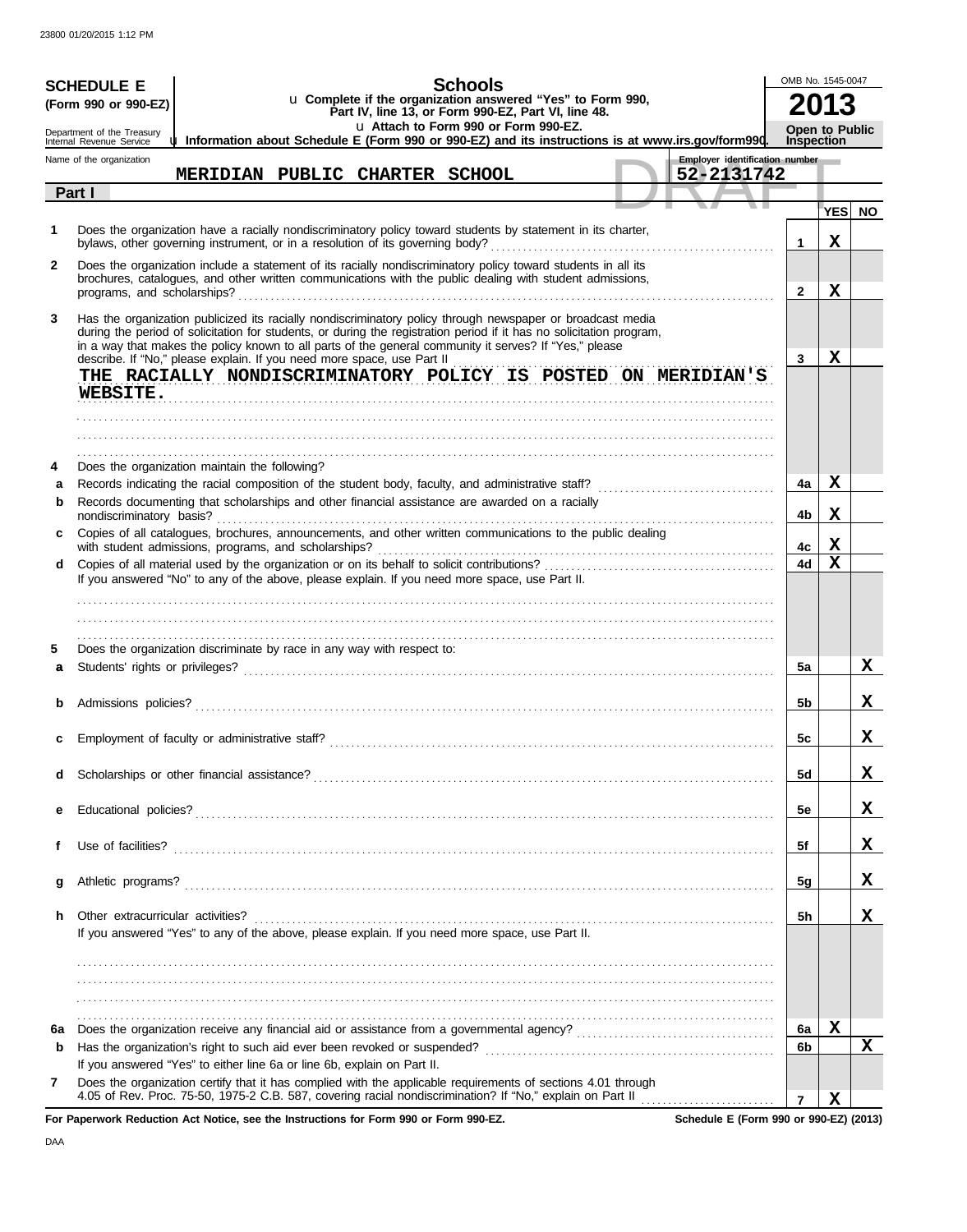23800 01/20/2015 1:12 PM

| 52-2131742<br>MERIDIAN PUBLIC CHARTER SCHOOL<br>Page 2<br>Schedule E (Form 990 or 990-EZ) (2013)<br>Supplemental Information. Provide the explanations required by Part I, lines 3, 4d, 5h, 6b, and 7, as<br>Part II<br>applicable. Also complete this part to provide any other additional information (see instructions). |
|-----------------------------------------------------------------------------------------------------------------------------------------------------------------------------------------------------------------------------------------------------------------------------------------------------------------------------|
| SCH E - FINANCIAL AID OR GOVERNMENT ASSISTANCE EXPLANATION<br>MERIDIAN PUBLIC CHARTER SCHOOL RECEIVED AID FROM THE DC<br>GOVERNMENT VIA THE DC PUBLIC CHARTER SCHOOL BOARD, THE U.S.                                                                                                                                        |
| DEPARTMENT OF EDUCATION, THE U.S. DEPARTMENT OF AGRICULTURE, AND                                                                                                                                                                                                                                                            |
| <b>CONGRESSIONAL</b><br><b>APPROPRIATION.</b>                                                                                                                                                                                                                                                                               |
|                                                                                                                                                                                                                                                                                                                             |
|                                                                                                                                                                                                                                                                                                                             |
|                                                                                                                                                                                                                                                                                                                             |
|                                                                                                                                                                                                                                                                                                                             |
|                                                                                                                                                                                                                                                                                                                             |
|                                                                                                                                                                                                                                                                                                                             |
|                                                                                                                                                                                                                                                                                                                             |
|                                                                                                                                                                                                                                                                                                                             |
|                                                                                                                                                                                                                                                                                                                             |
|                                                                                                                                                                                                                                                                                                                             |
|                                                                                                                                                                                                                                                                                                                             |
|                                                                                                                                                                                                                                                                                                                             |
|                                                                                                                                                                                                                                                                                                                             |
|                                                                                                                                                                                                                                                                                                                             |
|                                                                                                                                                                                                                                                                                                                             |
|                                                                                                                                                                                                                                                                                                                             |
|                                                                                                                                                                                                                                                                                                                             |
|                                                                                                                                                                                                                                                                                                                             |
|                                                                                                                                                                                                                                                                                                                             |
|                                                                                                                                                                                                                                                                                                                             |
|                                                                                                                                                                                                                                                                                                                             |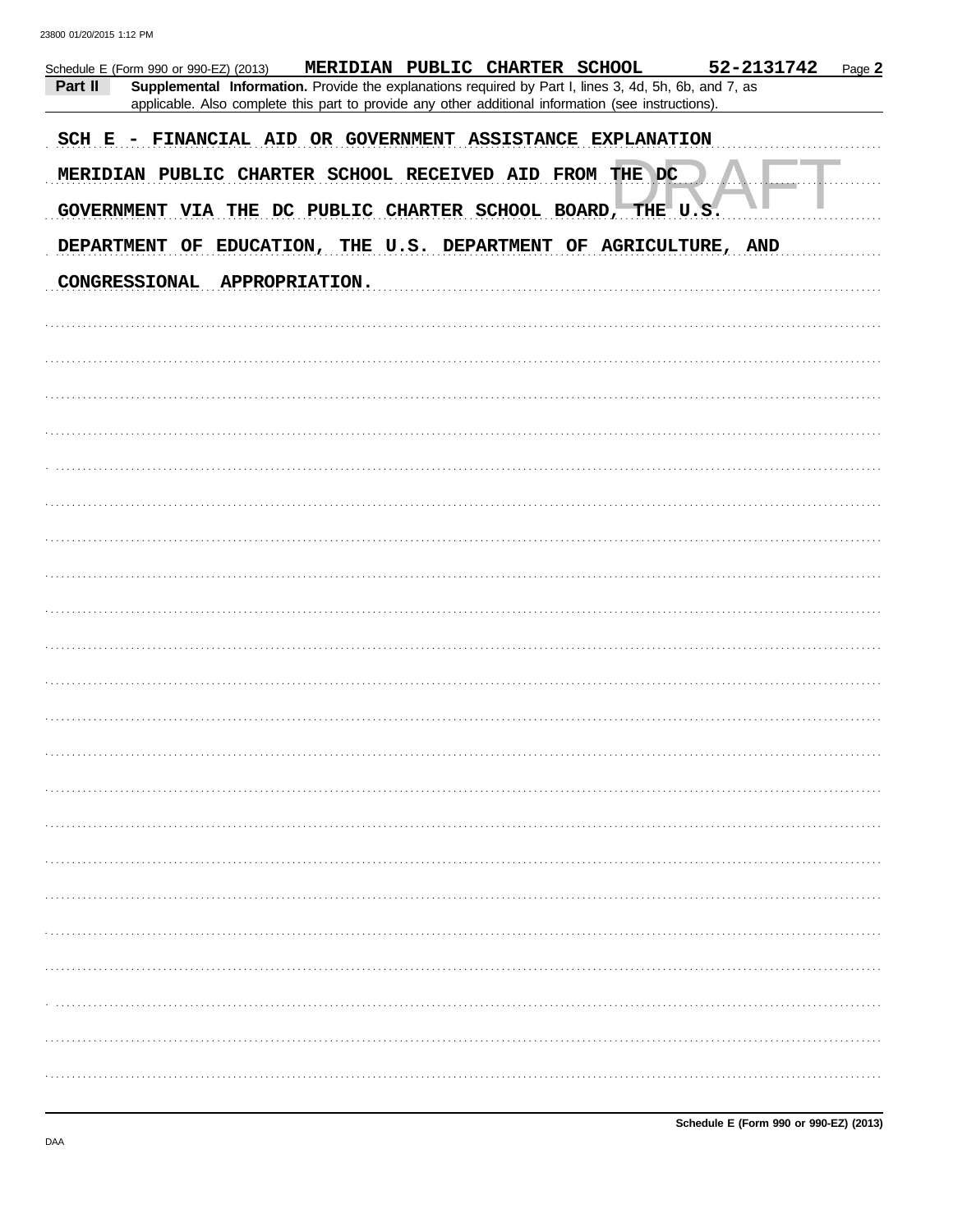23800 01/20/2015 1:12 PM

| <b>SCHEDULE O</b>                                      |                       |        |                |                                 | Supplemental Information to Form 990 or 990-EZ                                                                                         |                                                                                                     | OMB No. 1545-0047                   |
|--------------------------------------------------------|-----------------------|--------|----------------|---------------------------------|----------------------------------------------------------------------------------------------------------------------------------------|-----------------------------------------------------------------------------------------------------|-------------------------------------|
| (Form 990 or 990-EZ)                                   |                       |        |                |                                 | Complete to provide information for responses to specific questions on<br>Form 990 or 990-EZ or to provide any additional information. |                                                                                                     | 2013                                |
| Department of the Treasury<br>Internal Revenue Service |                       |        |                | u Attach to Form 990 or 990-EZ. |                                                                                                                                        | u Information about Schedule O (Form 990 or 990-EZ) and its instructions is at www.irs.gov/form990. | Open to Public<br><b>Inspection</b> |
| Name of the organization                               |                       |        |                |                                 |                                                                                                                                        | <b>Employer identification number</b>                                                               |                                     |
|                                                        | <b>MERIDIAN</b>       | PUBLIC | <b>CHARTER</b> | <b>SCHOOL</b>                   |                                                                                                                                        | 52-2131742                                                                                          |                                     |
| 990<br><b>FORM</b><br>-                                | <b>ORGANIZATION'S</b> |        | <b>MISSION</b> |                                 |                                                                                                                                        |                                                                                                     |                                     |

INSTILL PASSION FOR LEARNING AND BUILD SELF-CONFIDENCE AND RESPECT THROUGH ACADEMIC ACHIEVEMENT. MERIDIAN PUBLIC CHARTER SCHOOL IS A PUBLIC ACADEMIC ELEMENTARY AND MIDDLE SCHOOL SERVING STUDENTS IN PRESCHOOL THROUGH EIGHTH GRADE. THE SCHOOL IS A MODEL THAT IS ACADEMIC IN FOCUS WITH A CONCENTRATION ON READING AND WRITING. THE MISSION OF THE SCHOOL IS TO INSTILL WITHIN ITS STUDENTS A PASSION FOR LEARNING, SELF-CONFIDENCE, AND SELF-RESPECT THROUGH ACADEMIC ACHIEVEMENT. 

FORM 990, PART VI, LINE 1A - AUTHORITY DELEGATED TO COMMITTEE EXPLANATION BETWEEN MEETINGS OF THE BOARD OF DIRECTORS, AN EXECUTIVE COMMITTEE, THE MEMBERSHIP OF WHICH SHALL BE SET FORTH IN A RESOLUTION OF THE BOARD, MAY CONDUCT THE DAY-TO-DAY AFFAIRS OF THE CORPORATION. THE EXECUTIVE COMMITTEE SHALL HAVE AND EXERCISE ALL THE POWERS AND PERFORM ALL OF THE DUTIES COMMONLY INCIDENT TO AND VESTED IN THE BOARD OF DIRECTORS, SUBJECT TO THE LIMITATIONS SET FORTH IN SECTION 1 OF THE BYLAWS.

FORM 990, PART VI, LINE 11B - ORGANIZATION'S PROCESS TO REVIEW FORM 990 THE 990 IS DISTRIBUTED TO THE BOARD OF TRUSTEES PRIOR TO FILING WITH THE IRS. THE FORM IS ALSO REVIEWED BY THE FINANCE MANAGER, TREASURER, AND EXTERNAL ACCOUNTANTS PRIOR TO FILING.

FORM 990, PART VI, LINE 12C - ENFORCEMENT OF CONFLICTS POLICY THE SCHOOL FOLLOWS THE CONFLICT OF INTEREST POLICY AS OUTLINED IN THE BOARD **HANDBOOK.**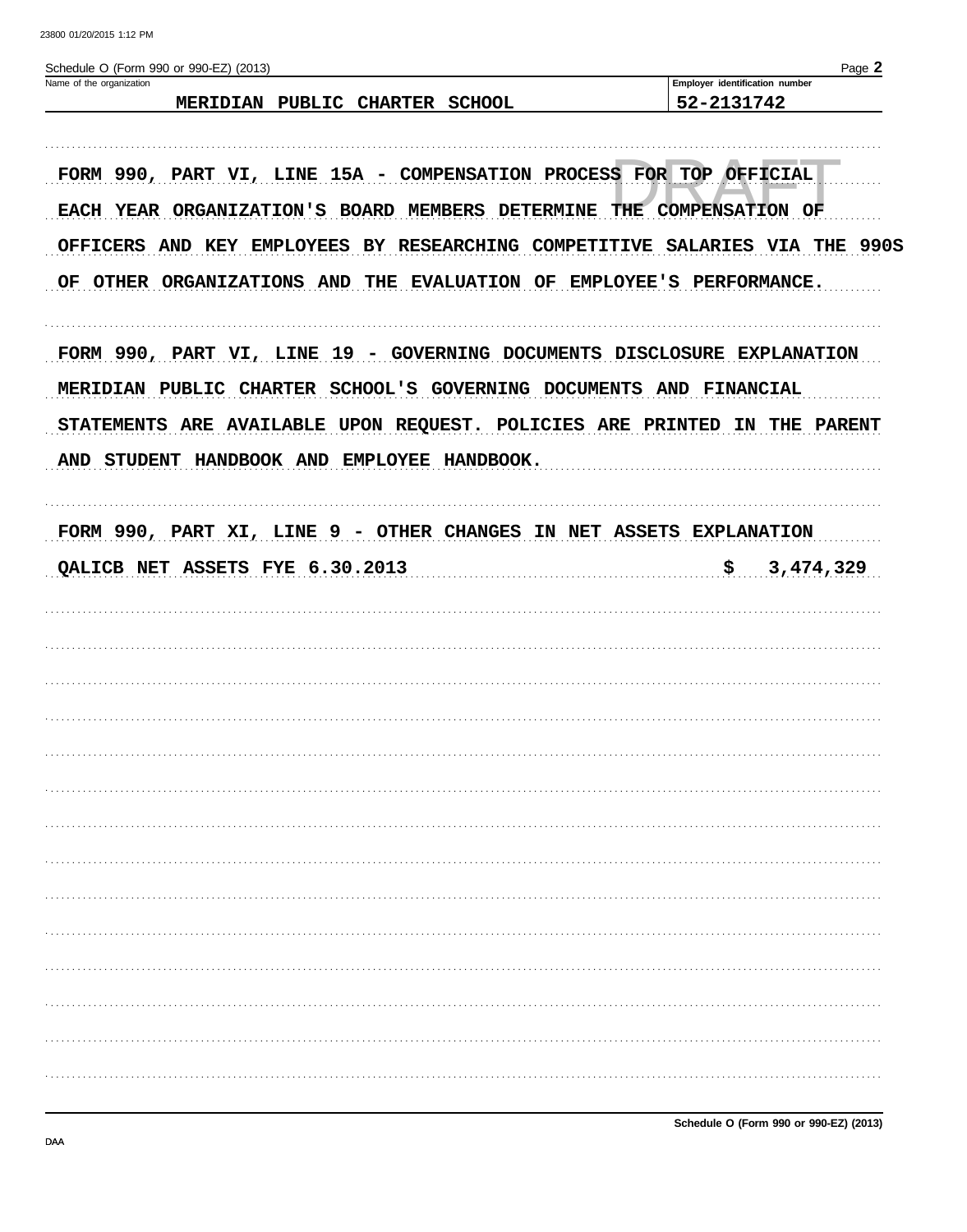|                   | Form 990                                                                                 |     | <b>Two Year Comparison Report</b> |            | 2012 & 2013                    |
|-------------------|------------------------------------------------------------------------------------------|-----|-----------------------------------|------------|--------------------------------|
|                   | For calendar year 2013, or tax year beginning $07/01/13$ , ending                        |     |                                   | 06/30/14   |                                |
| Name              |                                                                                          |     |                                   |            | Taxpayer Identification Number |
|                   | MERIDIAN PUBLIC CHARTER SCHOOL                                                           |     |                                   |            | 52-2131742                     |
|                   |                                                                                          |     | 2012                              | 2013       | <b>Differences</b>             |
|                   | 1. Contributions, gifts, grants                                                          | 1.  | 87,207                            | 178,686    | 91,479                         |
|                   |                                                                                          | 2.  |                                   |            |                                |
|                   | 3. Government contributions and grants                                                   | 3.  | 10, 148, 856                      | 10,838,777 | 689, 921                       |
| $\Rightarrow$     |                                                                                          | 4.  | 75,555                            | 85,960     | 10,405                         |
| $\mathbf{C}$      |                                                                                          | 5.  | 6,760                             | 7,213      | 453                            |
| $\mathbf{Q}$<br>> | 6. Proceeds from tax exempt bonds                                                        | 6.  |                                   |            |                                |
| $\bullet$<br>œ    | 7. Net gain or (loss) from sale of assets other than inventory                           | 7.  |                                   |            |                                |
|                   | 8. Net income or (loss) from fundraising events                                          | 8.  |                                   |            |                                |
|                   |                                                                                          | 9.  |                                   |            |                                |
|                   | 10. Net gain or (loss) on sales of inventory $\ldots$ , $\ldots$ , $\ldots$ , $\ldots$ , | 10. |                                   |            |                                |
|                   | 11. Other revenue <i>communical content of the communication</i>                         | 11. | 718,114                           | 740,638    | 22,524                         |
|                   | 12. Total revenue. Add lines 1 through 11                                                | 12. | 11,036,492                        | 11,851,274 | 814,782                        |
|                   | 13. Grants and similar amounts paid                                                      | 13. |                                   |            |                                |
|                   | 14. Benefits paid to or for members                                                      | 14. |                                   |            |                                |
| n                 | 15. Compensation of officers, directors, trustees, etc.                                  | 15. | 224,132                           | 302,083    | 77,951                         |
| w<br>⊆            | 16. Salaries, other compensation, and employee benefits                                  | 16. | 5,857,710                         | 6,120,683  | 262,973                        |
| Ф                 |                                                                                          | 17. |                                   |            |                                |
| $\times$          |                                                                                          | 18. | 609,148                           | 675,055    | 65,907                         |
| ш                 | 19. Occupancy, rent, utilities, and maintenance                                          | 19. | 2,677,984                         | 1,621,858  | $-1,056,126$                   |
|                   |                                                                                          | 20. | 127,740                           | 812,201    | 684,461                        |
|                   | 21. Other expenses                                                                       | 21. | 1,760,593                         | 2,657,367  | 896,774                        |
|                   | 22. Total expenses. Add lines 13 through 21                                              | 22. | 11,257,307                        | 12,189,247 | 931,940                        |
|                   | 23. Excess or (Deficit). Subtract line 22 from line 12                                   | 23. | $-220,815$                        | $-337,973$ | $-117,158$                     |
|                   |                                                                                          | 24. | 11,036,492                        | 11,851,274 | 814,782                        |
|                   |                                                                                          | 25. |                                   |            |                                |
|                   |                                                                                          | 26. | 11,036,492                        | 11,851,274 | 814,782                        |
| Information       |                                                                                          | 27. | 4,379,956                         | 20,580,139 | 16,200,183                     |
|                   |                                                                                          | 28. | 1,291,203                         | 14,005,588 | 12,714,385                     |
|                   |                                                                                          | 29. | 3,088,753                         | 6,574,551  | 3,485,798                      |
| Other             | 30. Number of voting members of governing body                                           | 30. | 12                                | 14         |                                |
|                   | 31. Number of independent voting members of governing body                               | 31. | 11                                | 13         |                                |
|                   | 32. Number of employees                                                                  | 32. | 137                               | 142        |                                |
|                   | 33. Number of volunteers                                                                 | 33. | 11                                | 30         |                                |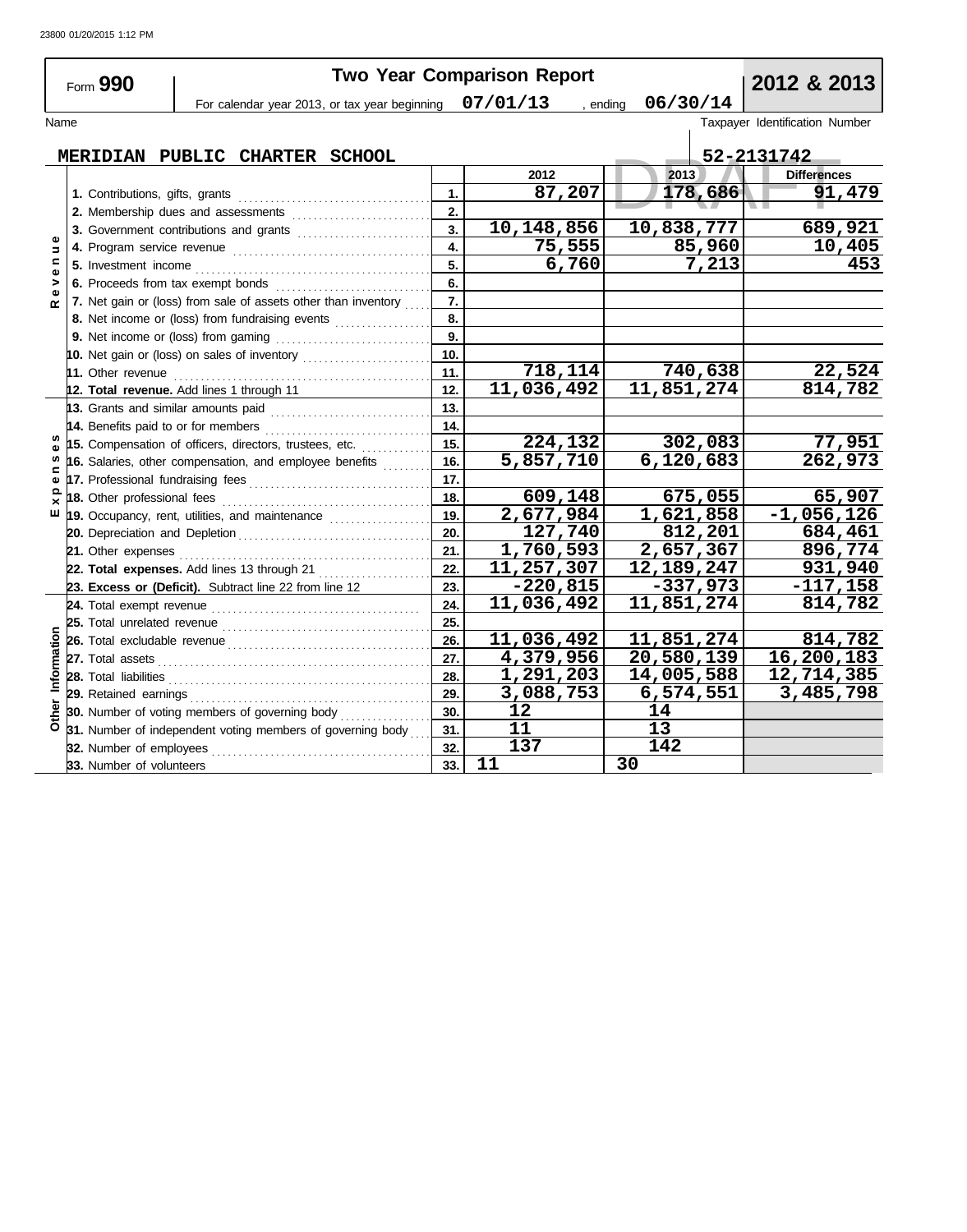| 23800 Meridian Public Charter School<br>52-2131742<br>FYE: 6/30/2014 |             |                    | <b>Federal Statements</b>              |      |                                 | 1/20/2015 1:12 PM |  |
|----------------------------------------------------------------------|-------------|--------------------|----------------------------------------|------|---------------------------------|-------------------|--|
| <b>Description</b>                                                   |             |                    | <b>Taxable Interest on Investments</b> |      |                                 |                   |  |
|                                                                      |             | Unrelated          |                                        |      | Exclusion Postal Acquired after | <b>US</b>         |  |
|                                                                      | Amount      | Business Code Code |                                        | Code | 6/30/75                         | Obs $($$ or $%$   |  |
| <b>INCOME</b><br>INTEREST                                            |             |                    |                                        |      |                                 |                   |  |
|                                                                      | \$<br>7,213 |                    | 14                                     |      |                                 |                   |  |
| TOTAL                                                                | \$<br>7,213 |                    |                                        |      |                                 |                   |  |